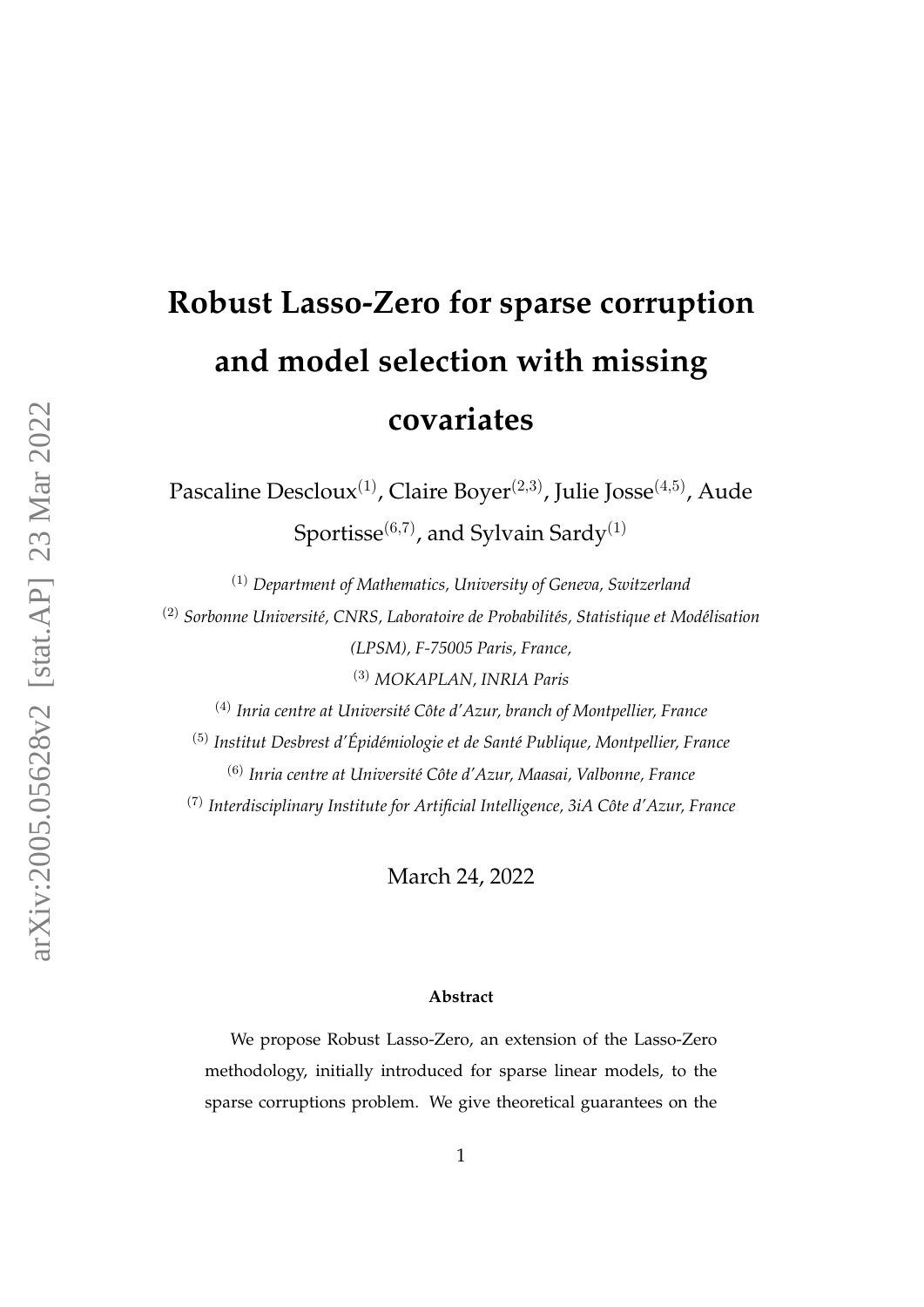sign recovery of the parameters for a slightly simplified version of the estimator, called Thresholded Justice Pursuit. The use of Robust Lasso-Zero is showcased for variable selection with missing values in the covariates. In addition to not requiring the specification of a model for the covariates, nor estimating their covariance matrix or the noise variance, the method has the great advantage of handling missing not-at random values without specifying a parametric model. Numerical experiments and a medical application underline the relevance of Robust Lasso-Zero in such a context with few available competitors. The method is easy to use and implemented in the R library lass0.

*Keywords:* incomplete data, informative missing values, Lasso-Zero, sparse corruptions, support recovery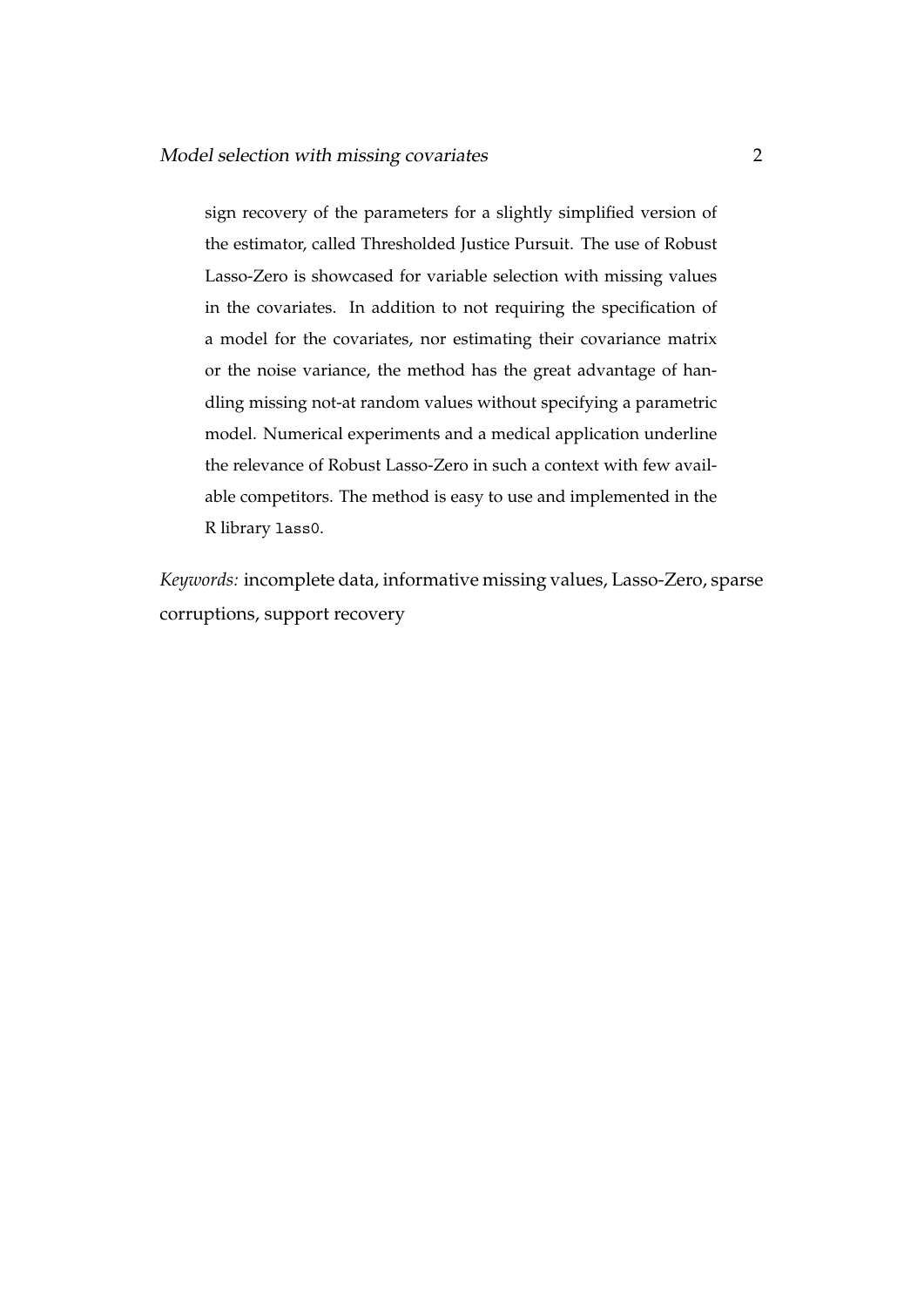### **1 Introduction**

<span id="page-2-1"></span>Consider the framework of sparse linear models in high dimension,

$$
y = X\beta^0 + \epsilon,\tag{1}
$$

where  $y \in \mathbb{R}^n$  is the vector of observations,  $X \in \mathbb{R}^{n \times p}$  is the design matrix, and  $\beta^0 \in \mathbb{R}^p$  is the parameter of interest, assumed to be *s*-sparse (only  $s$  out of its  $p$  entries are different from zero). The additive noise  $\epsilon \in \mathbb{R}^n$  is a classical noise vector, qualified of "dense noise" and assumed to be Gaussian with covariance matrix  $\sigma^2 I_n$ . In case of additional occasional corruptions, the sparse corruption problem can be then written as

<span id="page-2-0"></span>
$$
y = X\beta^{0} + \sqrt{n}\omega^{0} + \epsilon,
$$
 (2)

where  $\omega^0 \in \mathbb{R}^n$  is a k-sparse corruption vector; see for instance [Chen et al.](#page-29-0) [\[2013a\]](#page-29-0). Noting that [\(2\)](#page-2-0) can be rewritten as

$$
y = \begin{bmatrix} X & \sqrt{n}I_n \end{bmatrix} \begin{bmatrix} \beta^0 \\ \omega^0 \end{bmatrix} + \epsilon,
$$

the sparse corruption model can be seen as a sparse linear model with an augmented design matrix and an augmented sparse vector of parameters. We are interested in theoretical guarantees of support recovery for  $\beta^0$  in [\(2\)](#page-2-0), with beneficial consequences for variable selection with missing covariates.

**Related literature.** To recover  $\beta^0$  when there is no dense noise (when  $\epsilon = 0$  or equivalently when  $\sigma^2 = 0$ ), several authors proposed the *Justice Pursuit* (JP) program, name coined by [Laska et al.](#page-30-0) [\[2009\]](#page-30-0), by solving

$$
\min_{\beta \in \mathbb{R}^p, \omega \in \mathbb{R}^n} \quad \|\beta\|_1 + \|\omega\|_1
$$
\n
$$
\text{s.t.} \qquad y = X\beta + \omega,
$$
\n(3)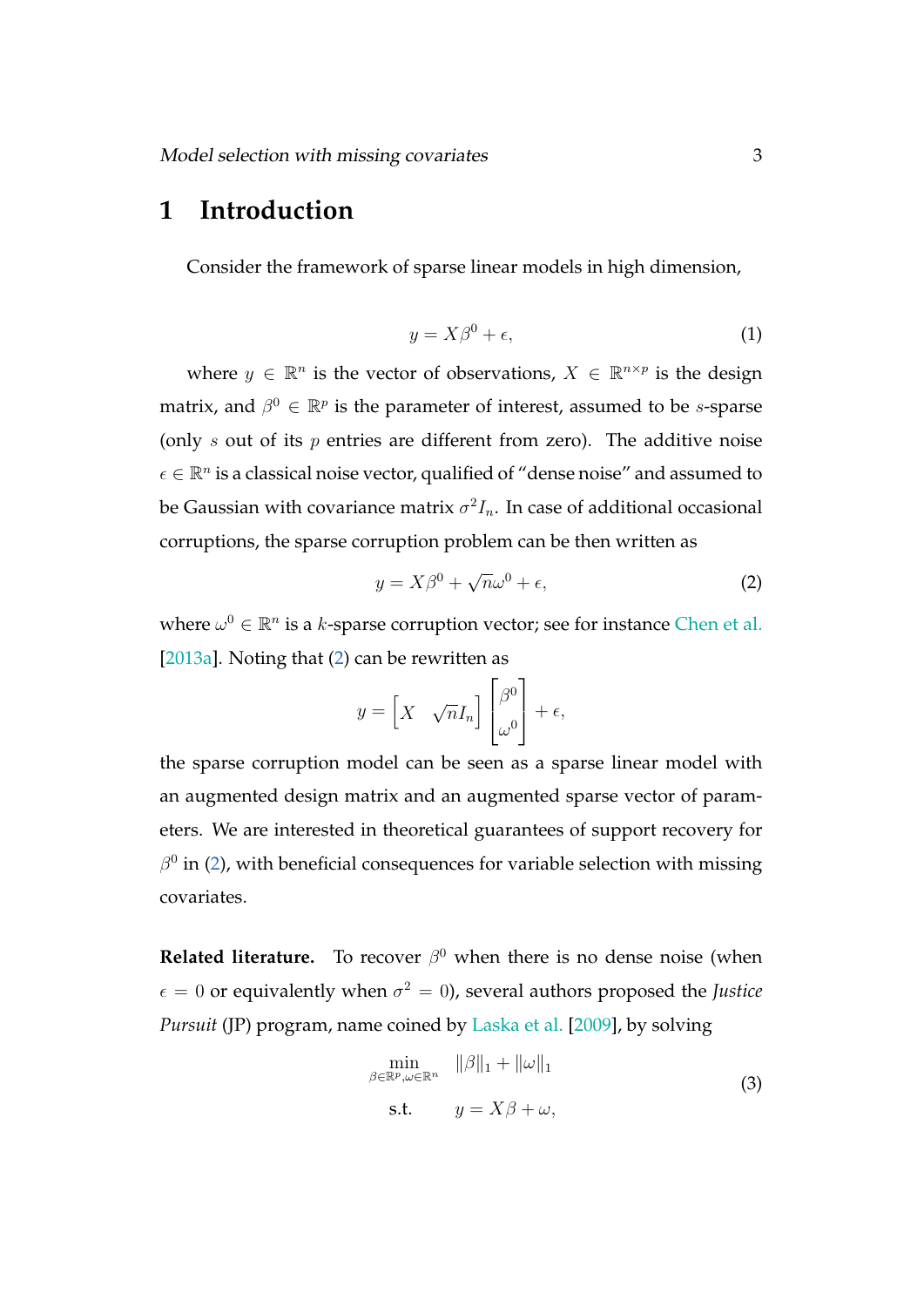which is nothing else than the *Basis Pursuit* (BP) problem, with the augmented matrix  $\begin{bmatrix} X & I_n \end{bmatrix}$  [\[Wright et al.,](#page-33-0) [2009\]](#page-33-0). [Wright and Ma](#page-33-1) [\[2010\]](#page-33-1) analyzed JP for Gaussian measurements, providing support recovery results when  $n \simeq p$  using cross-polytope arguments. Besides, [Laska et al.](#page-30-0) [\[2009\]](#page-30-0) and [Li et al.](#page-31-0) [\[2010\]](#page-31-0) proved that if the entries of  $X$  are i.i.d. standard Gaussian as well, then the matrix  $\begin{bmatrix} X & I_n \end{bmatrix}$  satisfies some restricted isometry property with high probability, implying exact recovery of both  $\beta^0$  and  $\omega^0$ , provided that  $n \geq (s + k) \log(p)$ . However, in these works, the sparsity level k of  $\omega^0$  cannot be fixed to a proportion of the sample size n. Therefore, [Li](#page-31-1) [\[2013\]](#page-31-1) and [Nguyen and Tran](#page-31-2) [\[2013b\]](#page-31-2) introduced a tuning parameter  $\lambda > 0$  and solve

$$
\min_{\beta \in \mathbb{R}^p, \omega \in \mathbb{R}^n} \|\beta\|_1 + \lambda \|\omega\|_1 \quad \text{s.t.} \quad y = X\beta + \omega. \tag{4}
$$

In a sub-orthogonal or Gaussian design, they both proved exact recovery, even for a large proportion of corruption.

<span id="page-3-0"></span>In the case of sparse and dense noise (i.e. when  $\omega^0 \neq 0$  and  $\sigma^2 > 0$ ), [Nguyen and Tran](#page-31-3) [\[2013a\]](#page-31-3) proposed to jointly estimate  $\beta^0$  and  $\omega^0$  by solving

$$
\min_{\beta \in \mathbb{R}^p, \omega \in \mathbb{R}^n} \frac{1}{2} \|y - X\beta - \omega\|_2^2 + \lambda_\beta \|\beta\|_1 + \lambda_\omega \|\omega\|_1. \tag{5}
$$

In the special case where  $\lambda_{\beta} = \lambda_{\omega}$ , problem [\(5\)](#page-3-0) boils down to the Lasso [\[Tibshirani,](#page-32-0) [1996\]](#page-32-0) applied to the response  $y$  and the design matrix  $\begin{bmatrix} X & I_n \end{bmatrix}$ . Assuming a standard Gaussian design and the invertibility and incoherence properties for the covariance matrix, they obtained sign recovery guarantee for an arbitrarily large fraction of corruption, provided that  $n \geq$  $C_k \log(p) \log(n)$ . In addition, the required number of samples is proven to be optimal. More recently in the case of a Gaussian design with an invertible covariance matrix, [Dalalyan and Thompson](#page-29-1) [\[2019\]](#page-29-1) obtained an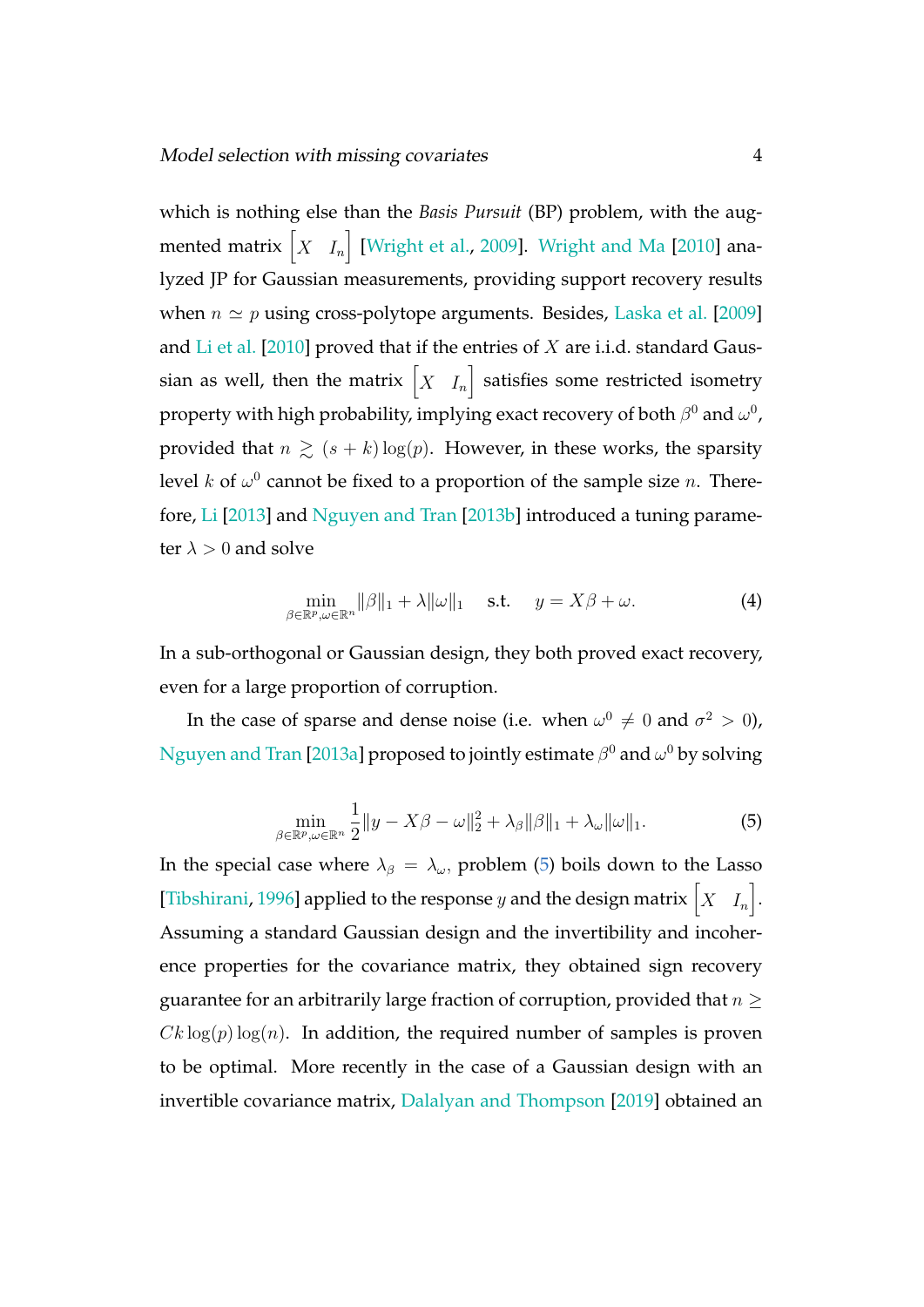optimal rate of estimation of  $\beta^0$  when considering an  $\ell_1$ -penalized Huber's M-estimator, which is actually equivalent to [\(5\)](#page-3-0) [\[Sardy et al.,](#page-32-1) [2001\]](#page-32-1).

**Contributions.** To estimate the support of the parameter vector  $\beta^0$  in the sparse corruption problem, we study an extension of the Lasso-Zero methodology [\[Descloux and Sardy,](#page-30-1) [2021\]](#page-30-1), initially introduced for standard sparse linear models, to the sparse corruptions problem. We provide theoretical guarantees on the sign recovery of  $\beta^0$  for a simplified version of the Robust Lasso-Zero, that we call the Thresholded Justice Pursuit (TJP). These guarantees are extensions of recent results on the Thresholded Basis Pursuit. The first one extends a result of [Tardivel and Bogdan](#page-32-2) [\[2019\]](#page-32-2), providing a necessary and sufficient condition for consistent recovery in a setting where the design matrix is fixed but the nonzero absolute coefficients tend to infinity. The second one extends a result of [Descloux and Sardy](#page-30-1) [\[2021\]](#page-30-1), proving sign consistency for correlated Gaussian designs when  $p$ , s and  $k$  grow with  $n$ , allowing a positive fraction of corruptions.

In this paper, we also consider the case where the matrix of covariates X contains missing values, which can be due to manual errors, poor calibration, insufficient resolution, etc. In the high-dimensional setting, note that the naive complete case analysis [\[Rubin,](#page-32-3) [1976\]](#page-32-3), which discards all incomplete rows, is not an option, because the missingness of a single entry causes the loss of an entire row, which contains a lot of information when  $p$  is large [\[Zhu and Marcotte,](#page-33-2) [1996\]](#page-33-2). Showing that missing values in the covariates can be reformulated into a sparse corruption problem, we recommend the Robust Lasso-Zero for dealing with missing data. For support recovery, this approach requires neither to specify a model for the covariates or the missing data mechanism, nor an estimation of the co-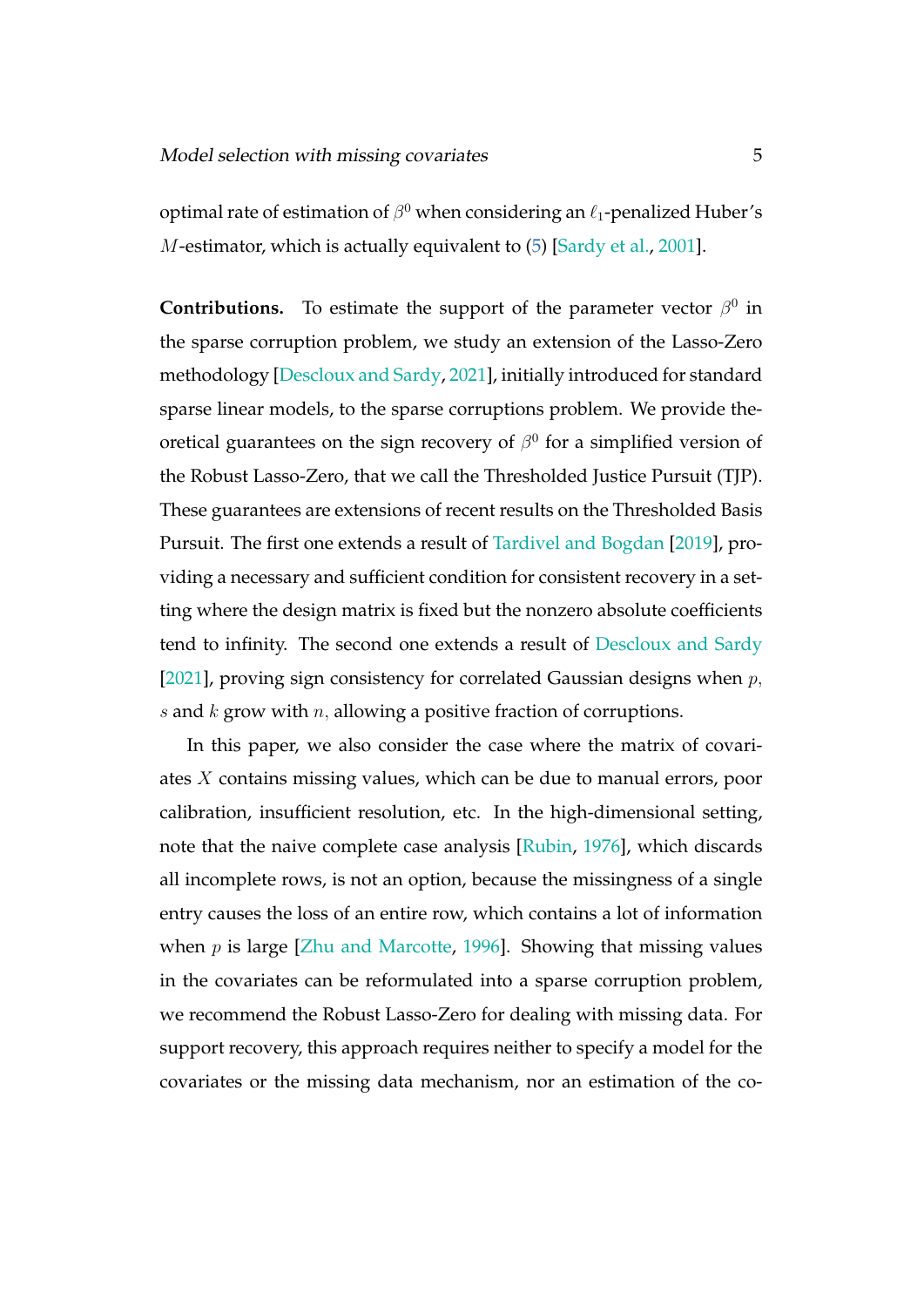variates covariance matrix or of the noise variance, and hence provides a simple (quasi hyperparameter-free) method for the user . Numerical experiments and a medical application also underline the effectiveness of Robust Lasso-Zero with respect to few available competitors, especially when the missing-data mechanism is MNAR (for Missing Not At Random), i.e. when data are said informative, since their own values can cause the missingness.

**Organization.** After defining the Robust Lasso-Zero methodology in Section [2,](#page-5-0) we analyse the sign recovery properties of the Thresholded Justice Pursuit in Section [2.3.](#page-8-0) Section [3.1](#page-14-0) is dedicated to variable selection with missing values and the selection of tuning parameters is discussed in Section [3.2.](#page-16-0) Numerical experiments are presented in Section [4](#page-17-0) and an application in Section [5.](#page-26-0)

**Notation.** Define  $[p] := \{1, \ldots, p\}$ , and the complement of a subset  $S \subset$ [p] is denoted  $\overline{S}$ . For a matrix A of size  $u \times v$  and a set  $T \subset [v]$ , we use  $A_T$  to denote the submatrix of size  $n \times |T|$  with columns indexed by T. We define the missing value indicator matrix  $M \in \mathbb{R}^{n \times p}$  by  $M_{ij} = \mathbf{1}_{\{X^{\text{NA}}_{ij} = \text{NA}\}}$ , and the set of incomplete rows by  $M := \{i \in [n] \mid M_{ij} = 1 \text{ for some } j \in [p]\}.$ 

### <span id="page-5-0"></span>**2 Robust Lasso-Zero**

#### **2.1 Lasso-Zero in a nutshell**

Under the linear model [\(1\)](#page-2-1), the Thresholded Basis Pursuit (TBP) estimates the parameter  $\beta^0$  by setting the small coefficients of the BP solution to zero. Since BP fits the observations  $y$  exactly, noise is generally over-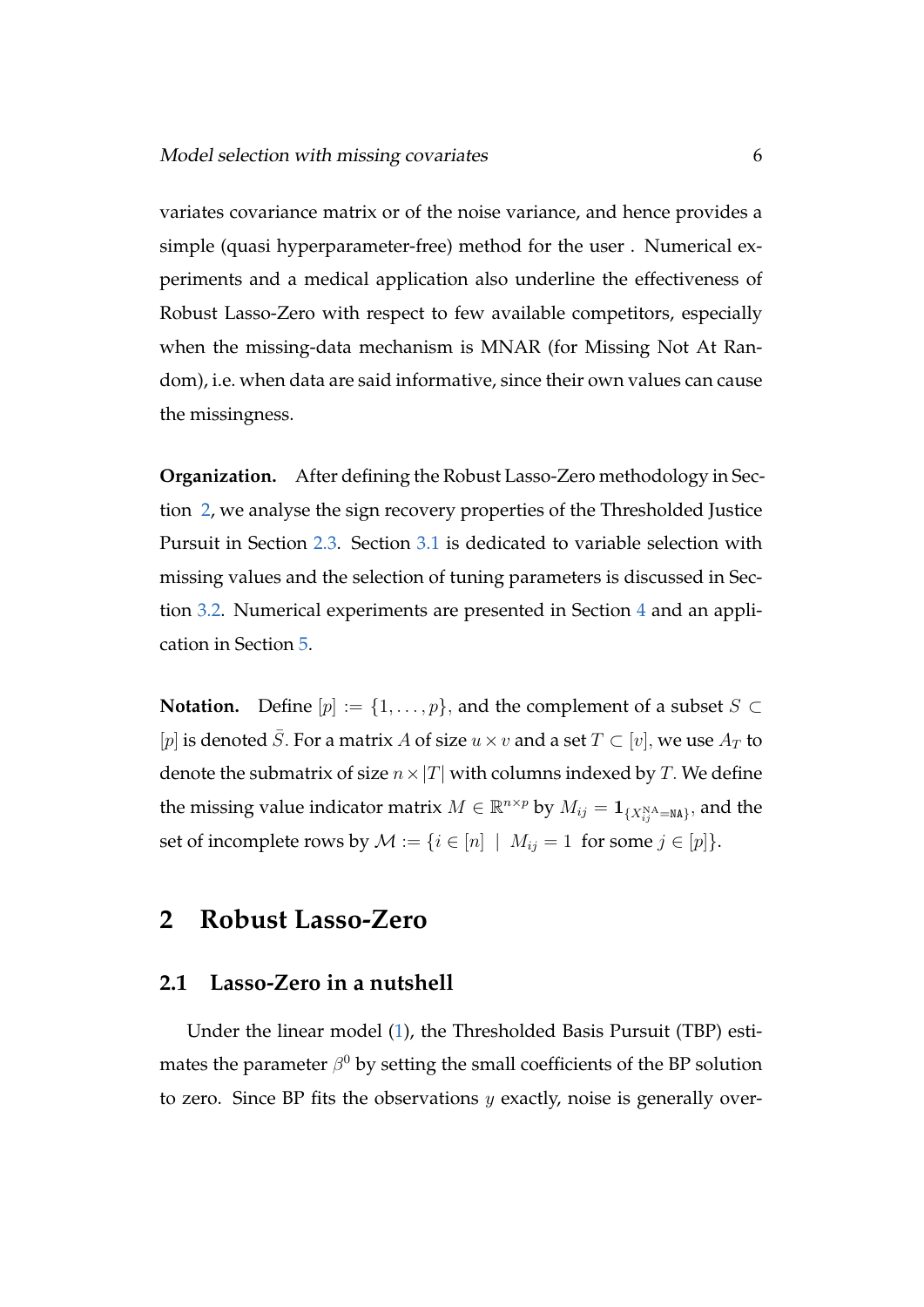fitted. The Lasso-Zero [\[Descloux and Sardy,](#page-30-1) [2021\]](#page-30-1) alleviates this issue by solving repeated BP problems, respectively fed with the augmented matrices  $[X|G^{(k)}]$ , where  $G^{(k)} \in \mathbb{R}^{n \times n}$ ,  $k = 1, \ldots, M$ , are different i.i.d. Gaussian noise dictionaries meaning that the columns of  $G^{(k)}$  form a set of random vectors used to approximate the additive noise term in the observations. Note that each entry of  $G^{(k)}$  is drawn according to a standard Gaussian distribution  $\mathcal{N}(0, 1)$ . Once the noise dictionaries generated, the corresponding obtained estimates  $\hat{\beta}^{(1)},\ldots,\hat{\beta}^{(M)}$  are then aggregated by taking the component-wise medians, further thresholded at level  $\tau > 0$ . [Descloux](#page-30-1) [and Sardy](#page-30-1) [\[2021\]](#page-30-1) show that the Lasso-Zero tuned by Quantile Universal Thresholding [\[Giacobino et al.,](#page-30-2) [2017\]](#page-30-2) achieves a very good trade-off between high power and low false discovery rate compared to competitors.

#### <span id="page-6-1"></span>**2.2 Definition of Robust Lasso-Zero**

The Robust Lasso-Zero approach is an extension of the Lasso-Zero methodology for the sparse corruptions problem. Consider the sparse corruption model [\(2\)](#page-2-0), for which  $S^0$  and  $T^0$  denote the respective supports of  $\beta^0$  and  $\omega^0$ , with  $s:=|S^0|$  and  $k:=|T^0|$  their respective sparsity degrees.

To fix the notation, we then consider the following parameterization of Justice Pursuit (JP): To fix the notation, we then consider the following parameterization of Justice Pursuit (JP):

<span id="page-6-0"></span>
$$
(\hat{\beta}_{\lambda}^{\text{JP}}, \hat{\omega}_{\lambda}^{\text{JP}}) \in \underset{\beta \in \mathbb{R}^p, \ \omega \in \mathbb{R}^n}{\arg \min} ||\beta||_1 + \lambda ||\omega||_1 \quad \text{s.t.} \quad y = X\beta + \sqrt{n}\omega. \tag{6}
$$

Renormalization by  $\sqrt{n}$  balances the augmented design matrix  $\left\lceil X \right\rceil$ √  $\overline{ n}I_{n} \Big]$ : in practice the columns of  $X$  are often standardized so that  $\|X_j\|_2^2 = n$  for every  $j \in [p]$ , (or at least this is true in expectation) and in this way, the norms of all columns of  $\bigl[ \begin{smallmatrix} X \end{smallmatrix} \bigr]$ √  $\overline{n}I_n\Bigr]$  scale on the same order.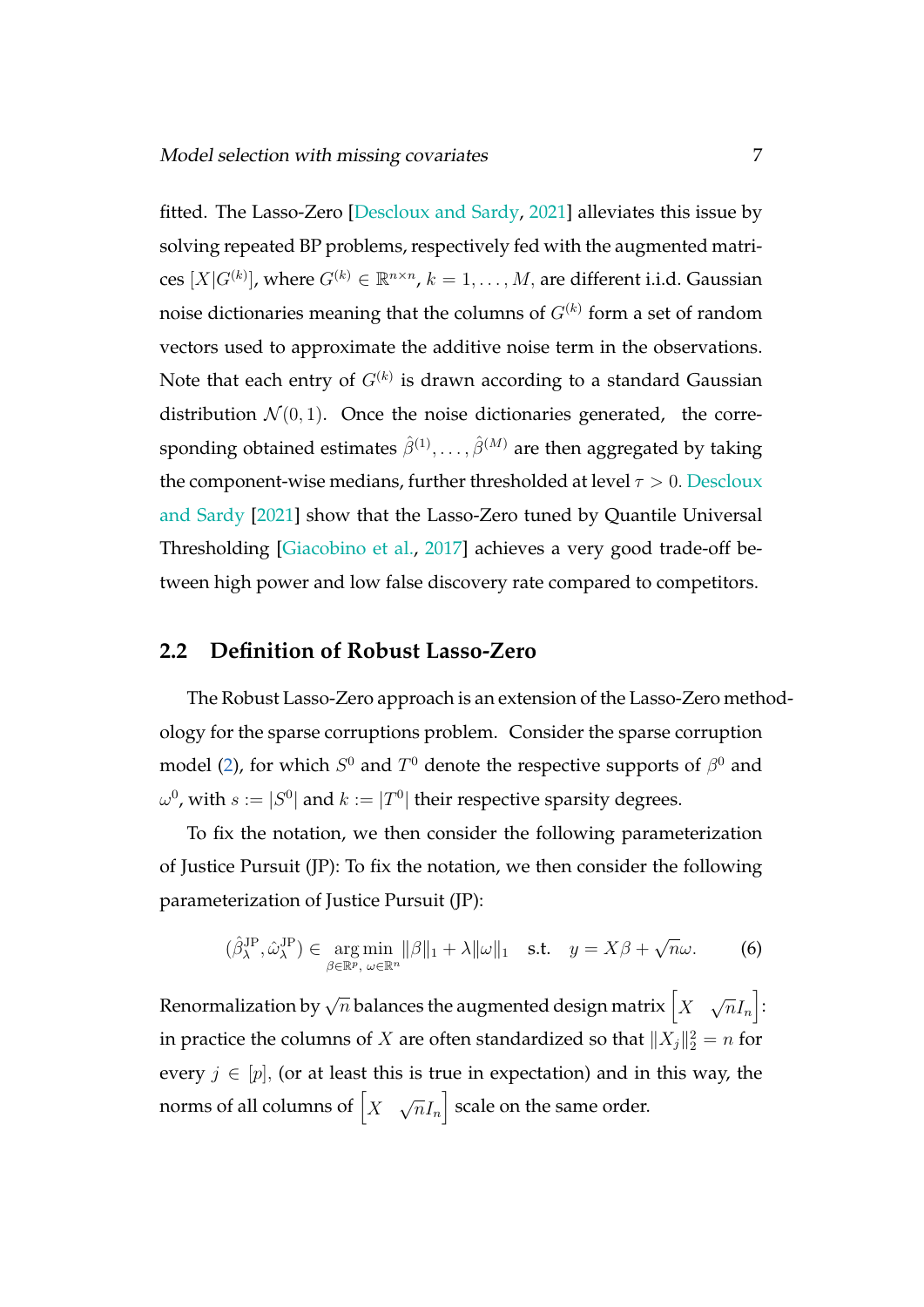While the original Lasso-Zero algorithm was developed to solve standard sparse regression, and built upon solving a sequence of Basis Pursuit programs involving noise dictionaries, the Robust Lasso-Zero is designed to address the sparse corruptions setting, by solving a sequence of Justice Pursuit programs [\(6\)](#page-6-0) involving noise dictionaries (see [\(7\)](#page-7-0)) and a median aggregation (see stage [2\)](#page-7-1) in Algorithm [1\)](#page-7-2). The Robust Lasso-Zero approach is fully described in Algorithm [1.](#page-7-2) In the latter, attention has been paid to the estimation of the support of  $\beta^0$ . However the estimation of the corruption support is also possible by computing the corresponding vectors  $\hat{\omega}_\lambda^{\mathrm{med}}$  and  $\hat{\omega}_{(\lambda,\tau)}^{\mathrm{Class0}}$ , at stages [2\)](#page-7-1) and [3\)](#page-7-3).

#### <span id="page-7-2"></span>**Algorithm 1** Robust Lasso-Zero

Given data  $(y, X)$ , for given hyper-parameters  $\lambda > 0, \tau \geq 0$  and  $M \in \mathbb{N}^*$ :

- 1) For  $k = 1, ..., M$ :
	- i) generate a matrix  $G^{(k)}$  of size  $n \times n$  with i.i.d.  $\mathcal{N}(0, 1)$  entries
	- ii) compute the solution  $(\hat{\beta}_{\lambda}^{(k)})$  $\overset{(k)}{\lambda}, \overset{\sim}{\omega}_{\lambda}^{(k)}$  $\hat{\gamma}_{\lambda}^{(k)}, \hat{\gamma}_{\lambda}^{(k)}$  $\chi^{(k)}$ ) to the augmented JP problem

<span id="page-7-0"></span>
$$
(\hat{\beta}_{\lambda}^{(k)}, \hat{\omega}_{\lambda}^{(k)}, \hat{\gamma}_{\lambda}^{(k)}) \in \operatorname*{arg\,min}_{\beta \in \mathbb{R}^{p}, \ \omega \in \mathbb{R}^{n}, \ \gamma \in \mathbb{R}^{n}} \quad \|\beta\|_{1} + \lambda \|\omega\|_{1} + \|\gamma\|_{1}
$$
\n
$$
\text{s.t.} \qquad y = X\beta + \sqrt{n}\omega + G^{(k)}\gamma. \tag{7}
$$

<span id="page-7-1"></span>2) Define the vector  $\hat{\beta}_{\lambda}^{\text{med}}$  by

$$
\hat{\beta}_{\lambda,j}^{\text{med}} := \text{median}\{\hat{\beta}_{\lambda,j}^{(k)}, k = 1, \dots, M\} \quad \text{for every } j \in [p].
$$

<span id="page-7-3"></span>3) Calculate the estimate  $\hat{\beta}_{(\lambda,\tau)}^{\text{Rlass0}} := \eta_\tau(\hat{\beta}_{\lambda}^{\text{med}})$ , where  $\eta_\tau(x) = x\mathbf{1}_{(\tau,+\infty)}(|x|)$ hard-thresholds component-wise.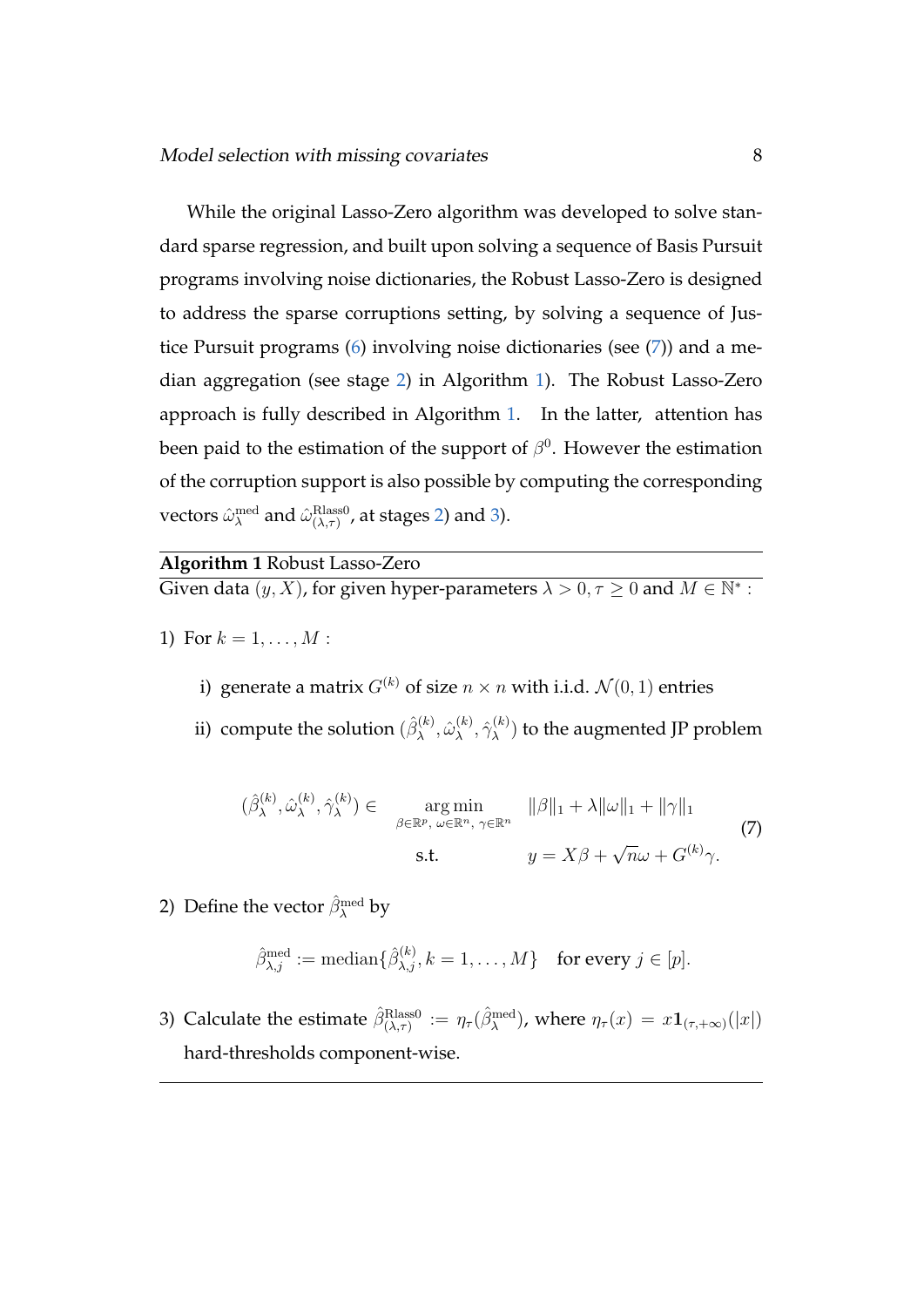Since the minimization problem [\(7\)](#page-7-0) in Algorithm [1](#page-7-2) can be recast as a linear program, any relevant solver can be used (e.g., proximal methods). Algorithm [1](#page-7-2) includes three apparent hyper-parameters: the number  $M$  of samplings, the regularization parameter  $\lambda$  of [\(6\)](#page-6-0), the thresholding parameter  $\tau$  of the Robust Lasso-Zero methodology. Their choice in practice is discussed in Section [3.2,](#page-16-0) making the methodology quasi hyperparameterfree.

## <span id="page-8-0"></span>**2.3 Theoretical guarantees on the Thresholded Justice Pursuit**

Discarding the noise dictionaries in Algorithm [1](#page-7-2) amounts to thresholding the solution  $(\hat{\beta}_\lambda^{\rm JP},\hat{\omega}_\lambda^{\rm JP})$  of the Justice Pursuit problem [\(6\)](#page-6-0). The Robust Lasso-Zero can therefore be regarded as an extension of this simpler estimator, via *Thresholded Justice Pursuit* (TJP):

$$
\hat{\beta}_{(\lambda,\tau)}^{\text{TJP}} = \eta_{\tau}(\hat{\beta}_{\lambda}^{\text{JP}}) \quad \text{and} \quad \hat{\omega}_{(\lambda,\tau)}^{\text{TJP}} = \eta_{\tau}(\hat{\omega}_{\lambda}^{\text{JP}}). \tag{8}
$$

We present two results about sign consistency of TJP. Note that the statistical analysis of Robust Lasso-Zero methodology would be more mathematically involved, and is actually beyond the scope of this paper.

### **2.3.1 Identifiability as a necessary and sufficient condition for consistent sign recovery**

First introduced in [Tardivel and Bogdan](#page-32-2) [\[2019\]](#page-32-2) for the TBP, we propose the following extension of the identifiability notion for the TJP characterized by the uniqueness of the solution to JP.

**Definition 1.** The pair  $(\beta^0, \omega^0) \in \mathbb{R}^p \times \mathbb{R}^n$  is said to be *identifiable* with respect to  $X \in \mathbb{R}^{n \times p}$  and the parameter  $\lambda > 0$  if it is the unique solution to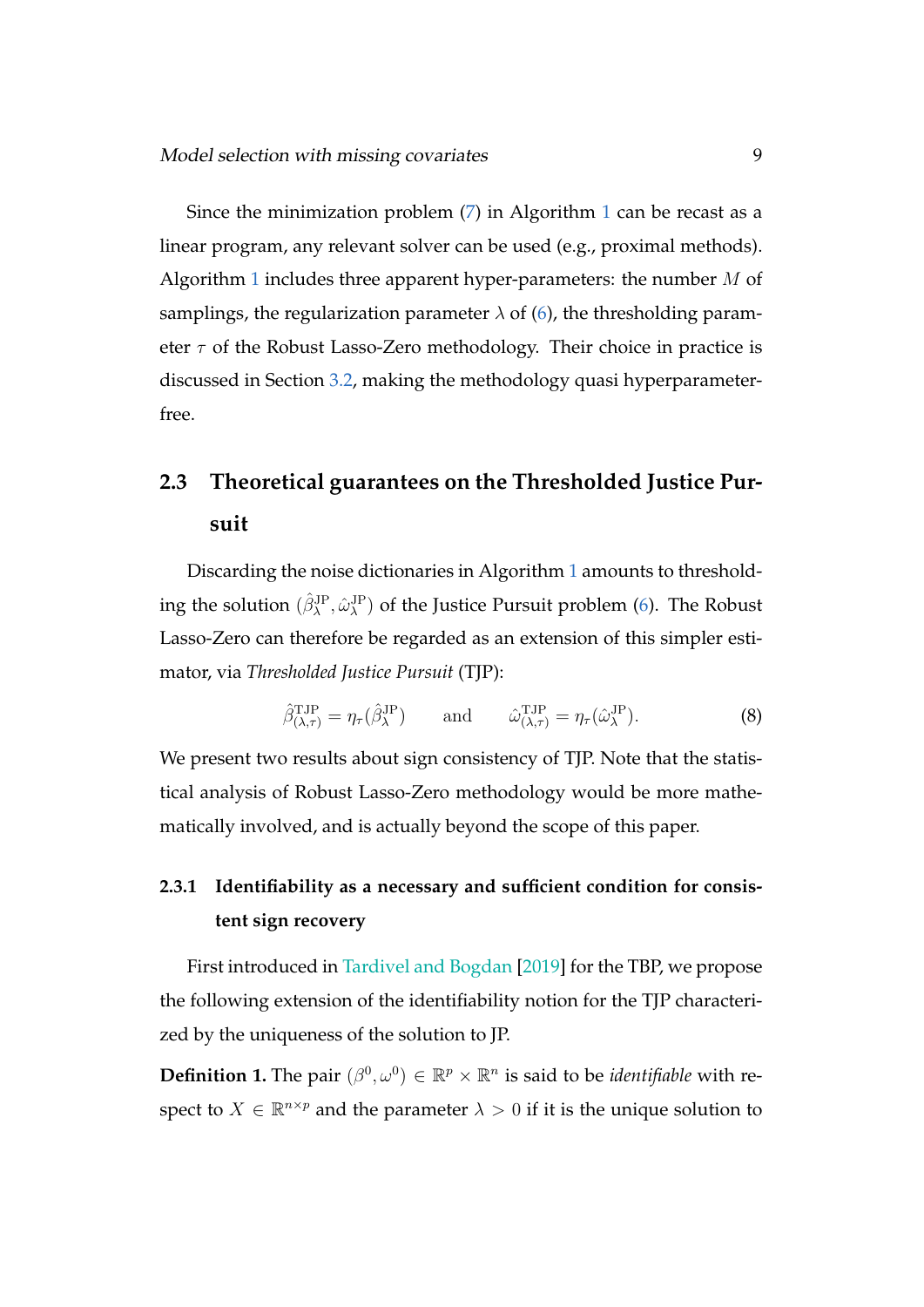JP [\(6\)](#page-6-0) when  $y = X\beta^0 + \sqrt{n}\omega^0$ .

In the case of JP, we provide the following characterization of identifiability, which depends on the sign vectors  $\text{sign}(\beta^0)$  and  $\text{sign}(\omega^0).$ 

<span id="page-9-0"></span>**Lemma 1.** *The pair*  $(\beta^0, \omega^0) \in \mathbb{R}^p \times \mathbb{R}^n$  *is identifiable with respect to*  $X \in \mathbb{R}^{n \times p}$ *and the parameter*  $\lambda > 0$  *if and only if for every pair*  $(\beta, \omega) \neq (0, 0)$  *such that*  $X\beta +$  $\sqrt{n}\lambda^{-1}\omega=0,$ 

$$
|\operatorname{sign}(\beta^0)^T \beta + \operatorname{sign}(\omega^0)^T \omega| < ||\beta_{\overline{S^0}}||_1 + ||\omega_{\overline{T^0}}||_1.
$$

*Proof.* See Appendix [A.](#page-33-3)

Note that recently, [Schneider and Tardivel](#page-32-4) [\[2020\]](#page-32-4) provide a necessary and sufficient condition for the uniqueness of the solution to BP and show that the set of design matrices which do not satisfy this condition is negligible with respect to the Lebesgue measure on  $\mathbb{R}^{n\times p}.$ 

**Remark 1** (Identifiability of JP vs. BP). Let us observe that  $(\beta_0, \omega_0)$  is identifiable for JP w.r.t. X and  $\lambda$  then  $\beta_0$  is identifiable for BP w.r.t. X (i.e. in the noiseless case and without corruptions,  $\beta_0$  can be recovered by solving BP). Moreover, when the observations are not corrupted (i.e. when  $y = X\beta_0 + \epsilon$ , the identifiability of  $\beta_0$  for BP w.r.t. X is actually a necessary and sufficient condition for sign recovery by thresholded BP (see [Tardivel](#page-32-2) [and Bogdan](#page-32-2) [\[2019\]](#page-32-2)). Consequently, this corroborates the intuitive idea that sign recovery is a more difficult task via thresholded JP in the corrupted case than via thresholded BP in the non-corrupted case.

In order to show that identifiability is necessary and sufficient for TJP to consistently recover  $\text{sign}(\beta^0)$  and  $\text{sign}(\omega^0)$ , we consider a fixed matrix  $X \in \mathbb{R}^{n \times p}$  and a sequence of parameters  $\{(\beta^{(r)}, \omega^{(r)})\}_{r \in \mathbb{N}^*}$  such that the following holds:

 $\Box$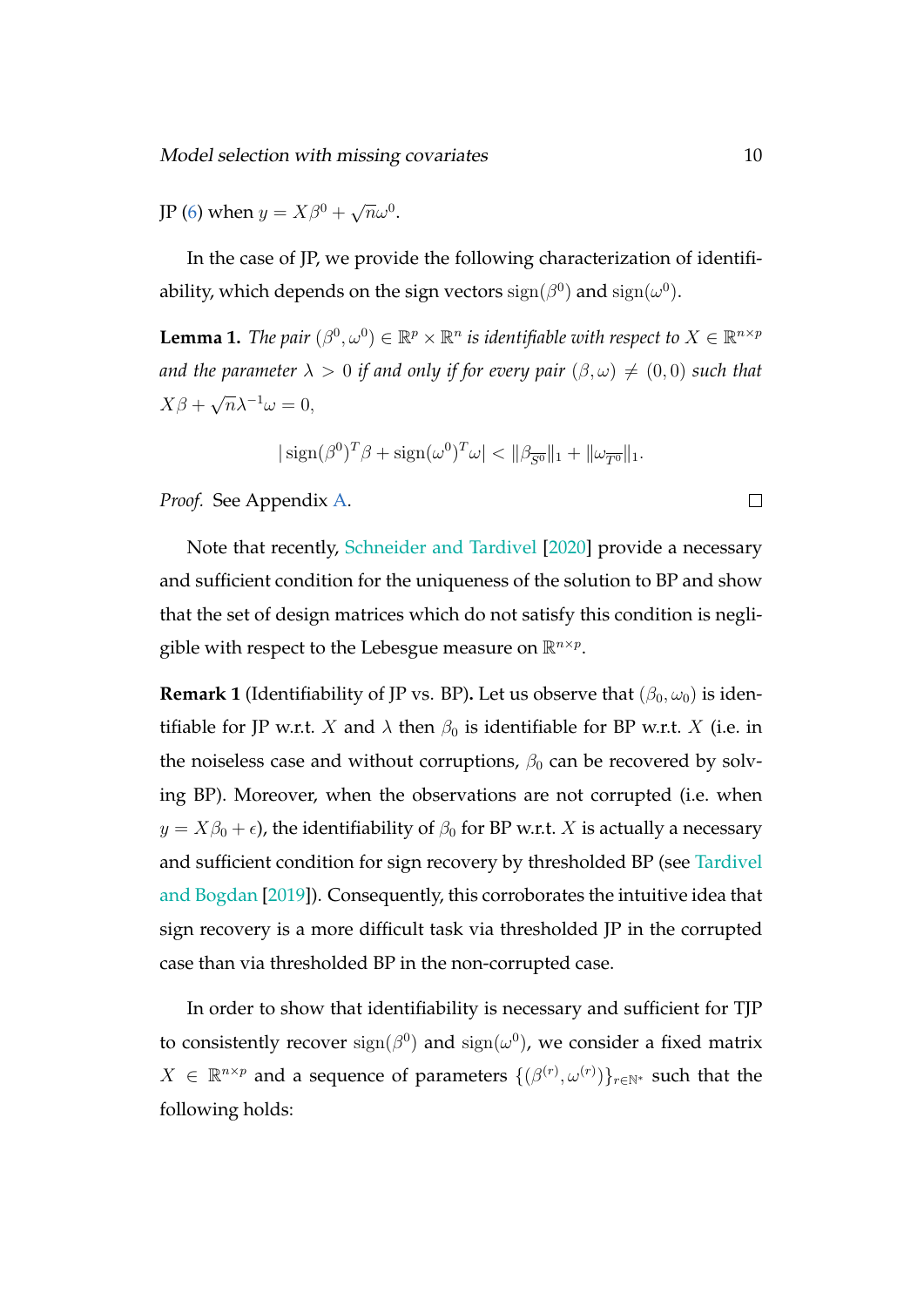- <span id="page-10-0"></span>(i) there exist sign vectors  $\theta \in \{1, -1, 0\}^p$  and  $\tilde{\theta} \in \{1, -1, 0\}^n$  such that  $\operatorname{sign}(\beta^{(r)}) = \theta$  and  $\operatorname{sign}(\omega^{(r)}) = \tilde{\theta}$  for every  $r \in \mathbb{N}^*,$
- <span id="page-10-1"></span>(ii)  $\lim_{r\to+\infty}\min\{\beta_{\min}^{(r)},\omega_{\min}^{(r)}\} = +\infty$ , where  $\beta_{\min}^{(r)} := \min_{j\in\text{supp}(\beta)}|\beta_j^{(r)}|$  $\beta_j^{(r)}|,$  and  $\omega^{(r)}_{\min}:=\min_{j\in \mathrm{supp}(\omega)} |\omega^{(r)}_j|$  $\binom{r}{j}$ .

<span id="page-10-2"></span>(iii) there exists 
$$
q > 0
$$
 such that 
$$
\frac{\min\{\beta_{\min}^{(r)}, \omega_{\min}^{(r)}\}}{\max\{\|\beta^{(r)}\|_{\infty}, \|\omega^{(r)}\|_{\infty}\}} \geq q.
$$

Note that these assumptions are similar to the ones of [Tardivel and Bog](#page-32-2)[dan](#page-32-2) [\[2019\]](#page-32-2). Assumption [\(i\)](#page-10-0) requires that each parameter of the sequence  $\{(\beta^{(r)}, \omega^{(r)})\}_{r\in\mathbb{N}^*}$  have invariant sign vectors. For a fixed design matrix and a fixed  $\lambda$ , Assumptions [\(ii\)](#page-10-1) and [\(iii\)](#page-10-2) are asymptotic statements, meaning that the nonzero absolute components of the sequence parameters  $\{(\beta^{(r)}, \omega^{(r)})\}_{r\in\mathbb{N}^*}$  tend to infinity in a certain sense. We use the notation  $S^0 := \text{supp}(\theta) = \text{supp}(\beta^{(r)})$  and  $T^0 := \text{supp}(\tilde{\theta}) = \text{supp}(\omega^{(r)})$ . For each parameter  $(\beta^{(r)}, \omega^{(r)}), r \in \mathbb{N}^*$ , let us consider the sparse corruption problem  $y^{(r)} := X\beta^{(r)} + \sqrt{n}\omega^{(r)} + \epsilon$ . We denote by  $(\hat{\beta}_{\lambda}^{\text{JP}(r)})$  $\hat{\omega}_{\lambda}^{\mathrm{JP}(r)},\hat{\omega}_{\lambda}^{\mathrm{JP}(r)}$  $\lambda^{JP(r)}$  the JP solution when  $y = y^{(r)}$  and  $(\hat{\beta}_{(\lambda,\tau)}^{\text{TJP}(r)}, \hat{\omega}_{(\lambda,\tau)}^{\text{TJP}(r)})$  $\binom{1}{(\lambda,\tau)}$  the corresponding TJP estimates.

<span id="page-10-3"></span>**Theorem 1.** Let  $\lambda > 0$  and let X be a matrix of size  $n \times p$  such that for any  $y \in \mathbb{R}^n$ , the solution to JP [\(6\)](#page-6-0) is unique.

*Necessary condition: If there exists*  $\tau > 0$  *such that* 

$$
\text{sign}(\hat{\beta}_{\lambda,\tau}^{TJP}) = \text{sign}(\beta_0) \qquad \text{and} \qquad \text{sign}(\hat{\omega}_{\lambda,\tau}^{TJP}) = \text{sign}(\omega_0)
$$

*then*  $(\beta_0, \omega_0)$  *is identifiable with respect to* X *and*  $\lambda$ *.* 

**Sufficient condition** (asymptotically): Let  $\{(\beta^{(r)}, \omega^{(r)})\}_{r \in \mathbb{N}^*}$  be a sequence  $satisfying Assumptions (i)-(iii) above. If the pair of sign vectors  $(\theta, \theta')$  is identi satisfying Assumptions (i)-(iii) above. If the pair of sign vectors  $(\theta, \theta')$  is identi satisfying Assumptions (i)-(iii) above. If the pair of sign vectors  $(\theta, \theta')$  is identi satisfying Assumptions (i)-(iii) above. If the pair of sign vectors  $(\theta, \theta')$  is identi satisfying Assumptions (i)-(iii) above. If the pair of sign vectors  $(\theta, \theta')$  is identi$ fiable with respect to  $X$  and  $\lambda$ , then for every  $\epsilon \in \mathbb{R}^n$ , there exists  $R=R(\epsilon)>0$ *such that for every*  $r > R$  *there is a threshold*  $\tau = \tau(r) > 0$  *for which* 

$$
\text{sign}(\hat{\beta}_{\lambda,\tau}^{TJP}) = \theta \qquad \text{and} \qquad \text{sign}(\hat{\omega}_{\lambda,\tau}^{TJP}) = \theta'. \tag{9}
$$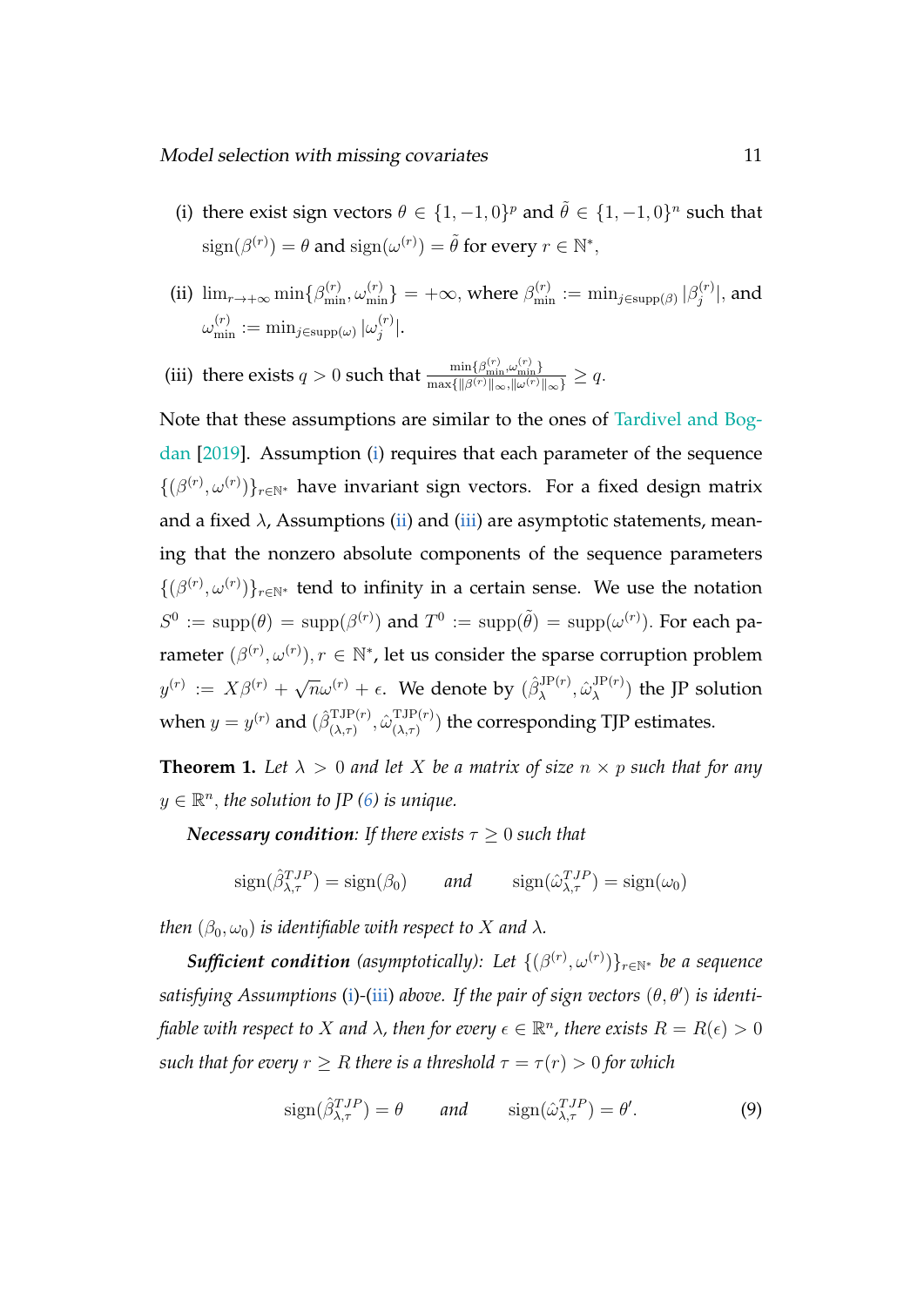#### *Proof.* See Appendix [A.](#page-33-3)

**Remark 2.** One might be interested in recovering the signs of the sparse corruption. If  $\omega^{(r)}$  is considered as noise, then only the recovery of  $\operatorname{sign}(\beta^{(r)})$ matters. In this case one could weaken Assumptions [\(ii\)](#page-10-1) and [\(iii\)](#page-10-2) above by replacing  $\min\{\beta^{(r)}_{\min},\omega^{(r)}_{\min}\}$  by  $\beta^{(r)}_{\min}$ , and identifiability of  $(\theta,\tilde\theta)$  would be sufficient for recovering  $\text{sign}(\beta^0)$ . However, recovery of both  $\text{sign}(\beta^{(r)})$  and  $\operatorname{sign}(\omega^{(r)})$  is needed for proving necessity of identifiability.

Identifiability of sign vectors is necessary and sufficient for sign recovery when the nonzero coefficients are large. In the next section, we particularize these results to Gaussian designs, and prove that sign consistency holds, allowing  $p, s$  and  $k$  to grow with the sample size  $n$ , in a classical way.

#### **2.3.2 Sign consistency of TJP for correlated Gaussian designs**

We make the following assumptions:

- <span id="page-11-0"></span>(iv) the rows of  $X \in \mathbb{R}^{n \times p}$  (with  $n < p$ ) are random and i.i.d.  $\mathcal{N}(0, \Sigma)$ ;
- <span id="page-11-1"></span>(v) The smallest eigenvalue of the covariance matrix  $\Sigma$  is assumed to be positive:  $\lambda_{\min}(\Sigma) > 0$ ,
- <span id="page-11-3"></span>(vi) the variance of the covariates is equal to one:  $\Sigma_{ii} = 1$  for every  $i \in [p]$ ;
- <span id="page-11-2"></span>(vii) the noise is assumed to be Gaussian  $\epsilon \sim \mathcal{N}(0, \sigma^2 I_n)$  and independent of the columns of X.

Assumptions [\(iv\)](#page-11-0) and [\(v\)](#page-11-1) imply that almost surely rank  $X = n$ .

 $\Box$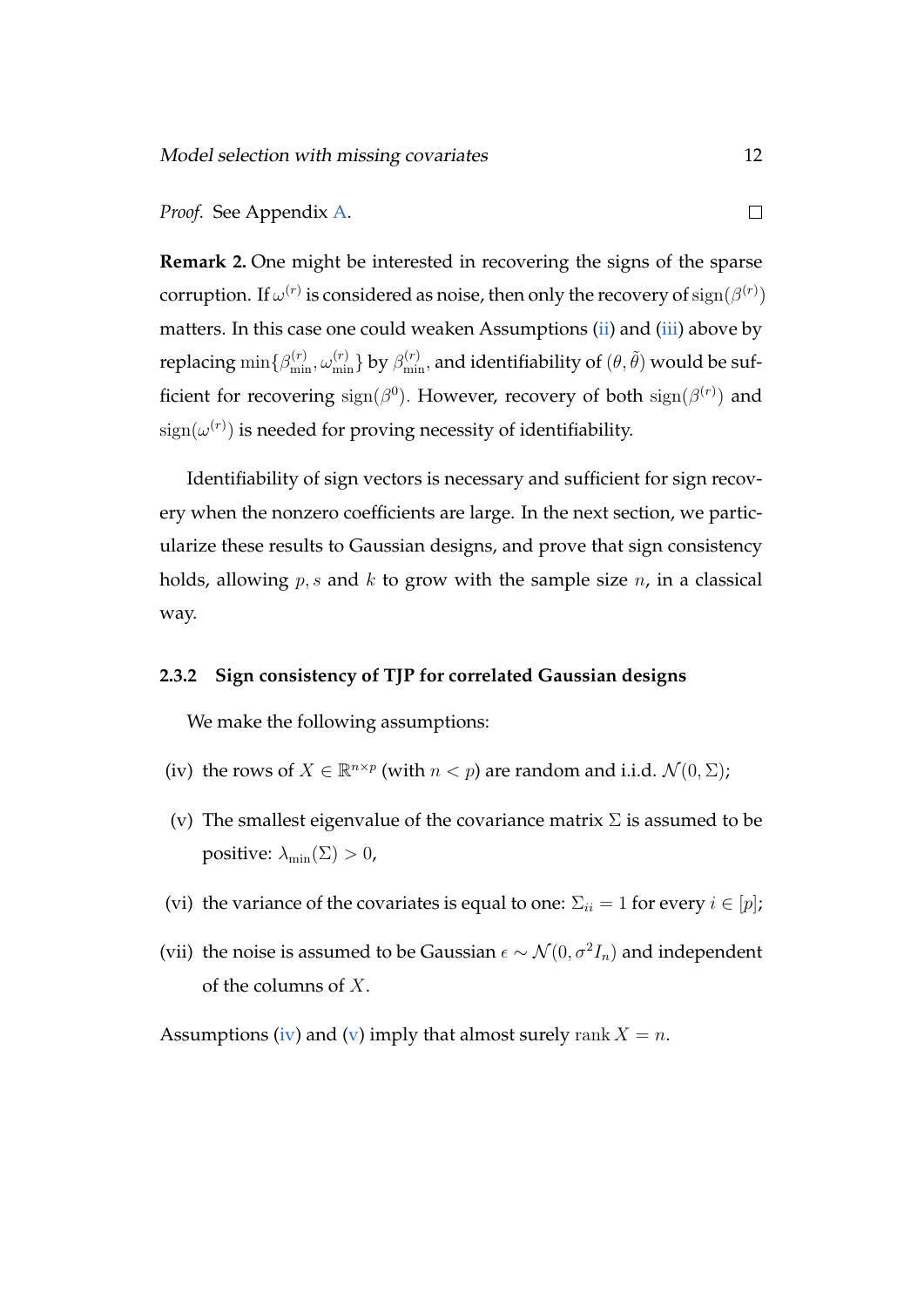<span id="page-12-0"></span>**Proposition 2.** *Under Assumptions* [\(iv\)](#page-11-0)-[\(vii\)](#page-11-2), *choosing*  $\lambda = \frac{1}{\sqrt{2}}$  $\frac{1}{\log p}$  ensures with  $\emph{probability greater than } 1 - ce^{-c'n} - 1.14^{-n} - 2e^{-\frac{1}{8}(\sqrt{p}-\sqrt{n})^2},$  that there exists a *value of*  $\tau > 0$  *such that* 

$$
sign(\hat{\beta}_{(\lambda,\tau)}^{TJP}) = sign(\beta^0),
$$

*provided that*

$$
n \ge C \frac{\kappa(\Sigma)}{\lambda_{\min}(\Sigma)} s \log p,\tag{10}
$$

$$
\frac{n}{k} \ge \max\left\{\frac{1}{C'}, \frac{\kappa(\Sigma)}{C''}\right\},\tag{11}
$$

$$
\beta_{\min}^0 > \frac{10\sqrt{2}\max\{1,\lambda\}\sigma\sqrt{p+n}}{\left(\frac{\lambda_{\min}(\Sigma)}{4}(\sqrt{p/n}-1)^2+1\right)^{1/2}},\tag{12}
$$

 $\omega$ here  $\kappa(\Sigma) := \frac{\lambda_{\max}(\Sigma)}{\lambda_{\min}(\Sigma)}$  is the conditioning number of  $\Sigma$ , and  $C, C', C''$  are some *numerical constants with*  $C \ge 144^2$ *.* 

*Proof.* See Appendix [B.](#page-39-0)

Note that the lower-bound required on  $\beta_{\min}^0$  in Proposition [2](#page-12-0) is strong but complies with the one required for TBP in [\[Descloux and Sardy,](#page-30-1) [2021\]](#page-30-1). We believe that this limitation, which is not observed in simulations, is a proof artefact that could be relaxed. Besides, the advantage of noise dictionaries used in the Lasso-Zero in [\[Descloux and Sardy,](#page-30-1) [2021\]](#page-30-1) (and thus for the Robust Lasso-Zero) is twofold: first it allows to better separate signal from noise, second it allows a form of resampling which, in the spirit of stability selection, allows to better identify needles in the haystack.

Note also that the conditioning number of  $\Sigma$  comes into play in the lower-bounds required on  $n$  and  $k$ . This quantity indeed seems natural to arise in the sparse corruption problem helping discriminating design instability from corruptions.

<span id="page-12-1"></span> $\Box$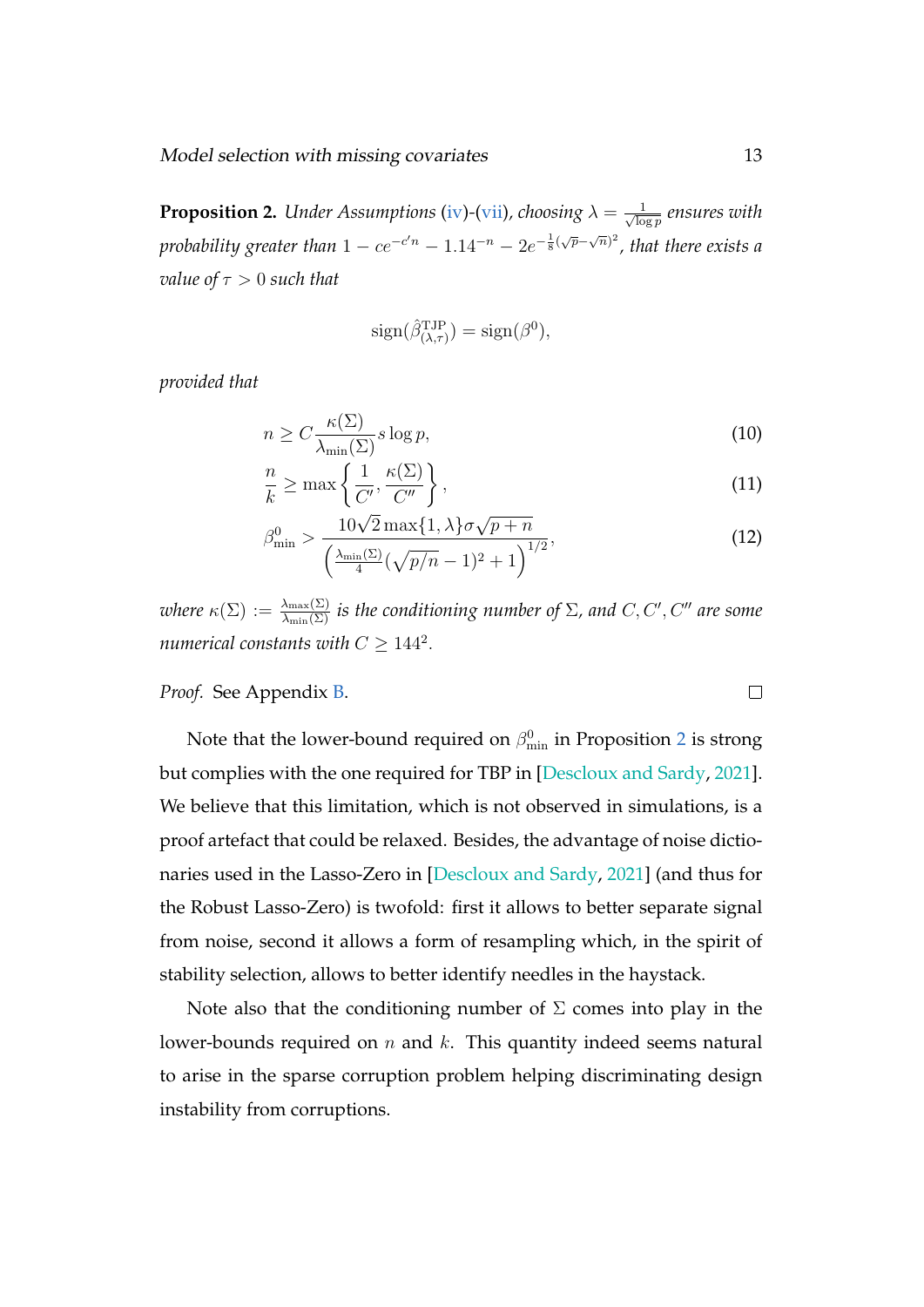Corollary [3](#page-13-0) trivially follows from Proposition [2](#page-12-0) and ensures that, for correlated Gaussian designs and signal-to-noise ratios high enough, if  $\Sigma$  is well-conditioned, TJP succesfully recovers  $sign(\beta^0)$  wih high probability, even with a positive fraction of corruptions.

<span id="page-13-0"></span>**Corollary 3.** Let  $X \in \mathbb{R}^{n \times p}$  be a Gaussian matrix satisfying Assumptions [\(iv\)](#page-11-0)-[\(vii\)](#page-11-2)*. Assume also that the eigenvalues of covariance matrix* Σ *are bounded* 0 <  $\gamma_1 \leq \lambda_{\min}(\Sigma) \leq \lambda_{\max}(\Sigma) \leq \gamma_2.$ 

*Sufficient condition: If*  $p/n \rightarrow \delta > 1$ *, one has* 

$$
\mathbb{P}\left(\exists \tau > 0, \text{sign}(\hat{\beta}^{\text{TJP}}_{(\lambda,\tau)}) = \text{sign}(\beta^0)\right) \ge 1 - (c + 2e^{-\frac{1}{8}p})e^{-c'n},
$$

with  $c$  and  $c'$  some numerical constants and provided that  $n = \Omega(s \log p), \, k = 0$  $\mathcal{O}(n)$  and  $\beta_{\min}^0 = \Omega(\sqrt{n})^1$  $\beta_{\min}^0 = \Omega(\sqrt{n})^1$ .

### **3 Model selection with missing covariates**

In practice the matrix of covariates  $X$  is often partially known and one only observes an incomplete matrix, denoted  $X^{NA}$ . <sup>[2](#page-13-2)</sup> High dimensional variable selection with missing values turns out to be a challenging problem and very few solutions are available, not to mention implementations. Available solutions either require strong assumptions on the missing value mechanism, a lot of parameters tuning or strong assumption on the covariates distribution which is hard in high dimensions. They include the Expectation-Maximization algorithm [\[Dempster et al.,](#page-29-2) [1977\]](#page-29-2) for sparse linear regression [\[Garcia et al.,](#page-30-3) [2010\]](#page-30-3) and regression imputation methods [\[Van Buuren,](#page-32-5) [2018\]](#page-32-5).

<span id="page-13-1"></span><sup>&</sup>lt;sup>1</sup>Recall that  $f(n) = \Omega(g(n))$  (resp.  $f(n) = \mathcal{O}(g(n))$ ) means that there exists  $\kappa > 0$  (resp.  $\kappa' > 0$ ) such that  $|f(n)| \ge \kappa |g(n)|$  (resp.  $|f(n)| \le \kappa' |g(n)|$ ) for large n enough.

<span id="page-13-2"></span> $2$ NA, for Not Available, is a usual symbol for missing values.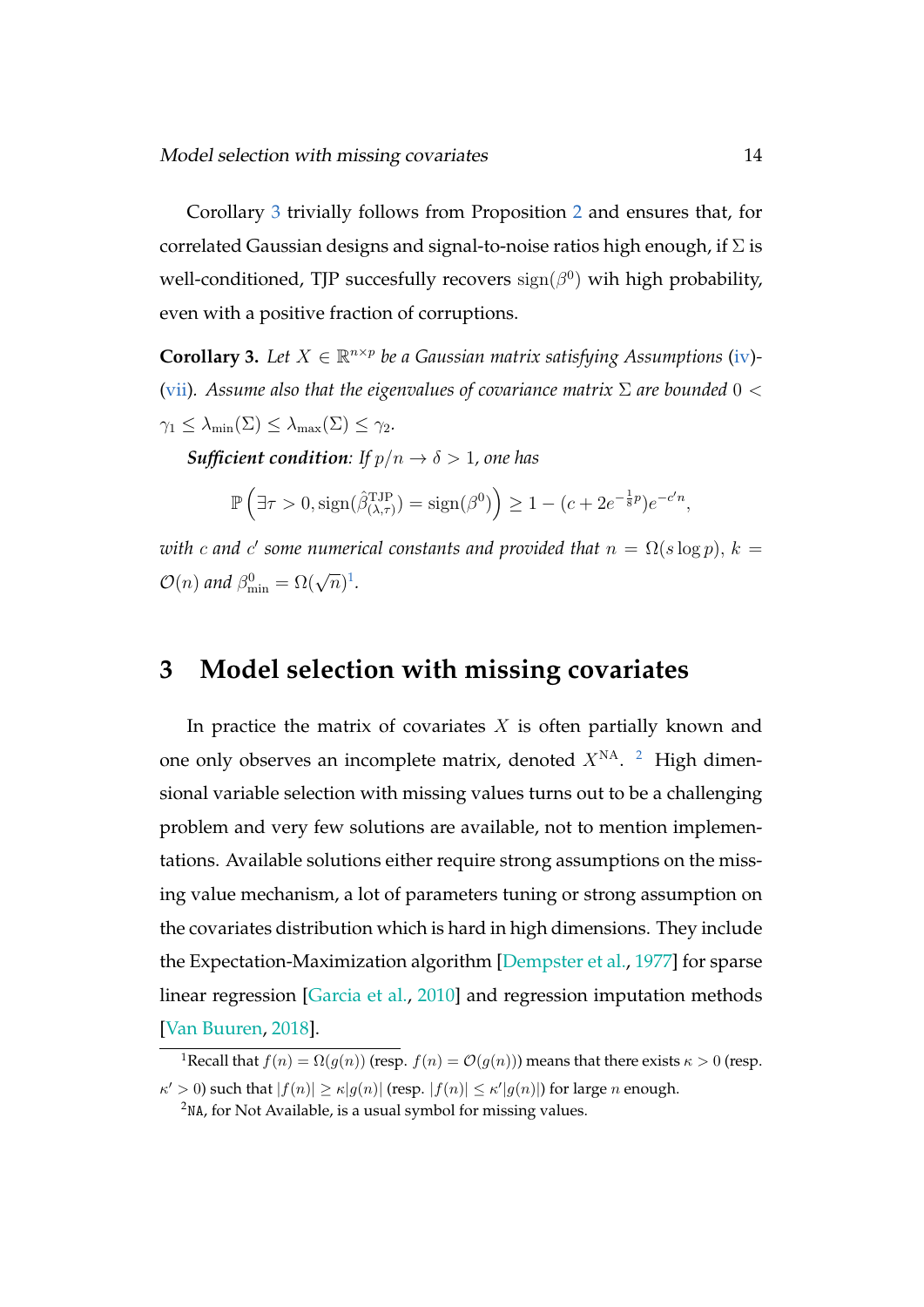A method combining penalized regression techniques with multiple imputation and stability selection has been developed [\[Liu et al.,](#page-31-4) [2016\]](#page-31-4). Yet, aggregating different models for the resulting multiple imputed data sets becomes increasingly complex as the number of data grows. [Rosen](#page-32-6)[baum et al.](#page-32-6) [\[2013\]](#page-32-6) modified the Dantzig selector by using a consistent estimation of the design covariance matrix. Following the same idea, [Loh](#page-31-5) [and Wainwright](#page-31-5) [\[2012\]](#page-31-5) and [Datta and Zou](#page-29-3) [\[2017\]](#page-29-3) reformulated the Lasso also using an estimate of the design covariance matrix, possibly resulting in a non-convex problem. [Chen and Caramanis](#page-29-4) [\[2013\]](#page-29-4) presented a variant of orthogonal matching pursuit which recovers the support and achieves the minimax optimal rate. [Jiang et al.](#page-30-4) [\[2019\]](#page-30-4) proposed Adaptive Bayesian SLOPE, combining SLOPE and Spike-and-Slab Lasso. While some of these methods have interesting theoretical guarantees, they all require an estimation of the design covariance matrix, which is often obtained under the restrictive MCAR (Missing Completely At Random) assumption, when the missingness does not depend on the data.

#### <span id="page-14-0"></span>**3.1 Relation to the sparse corruption model**

To tackle the problem of estimating the sparse model parameter when the design matrix is incomplete, we suggest an easy-to-implement solution for the user, which consists in imputing the missing entries in  $X<sup>NA</sup>$ with the imputation of his choice to get a completed matrix  $\tilde{X}$ , such as the mean imputation, and to take into account the impact of the occasional poor imputation as follows. Given the matrix  $\tilde{X}$ , the linear model [\(1\)](#page-2-1) can be rewritten in the form of the sparse corruption model [\(2\)](#page-2-0), where  $\omega^0$   $:= \frac{1}{\sqrt{2}}$  $\frac{1}{\sqrt{n}}(X-\tilde{X})\beta^0$  is the (unknown) corruption due to imputations. In classical (i.e. non-sparse) regression, one could not say much about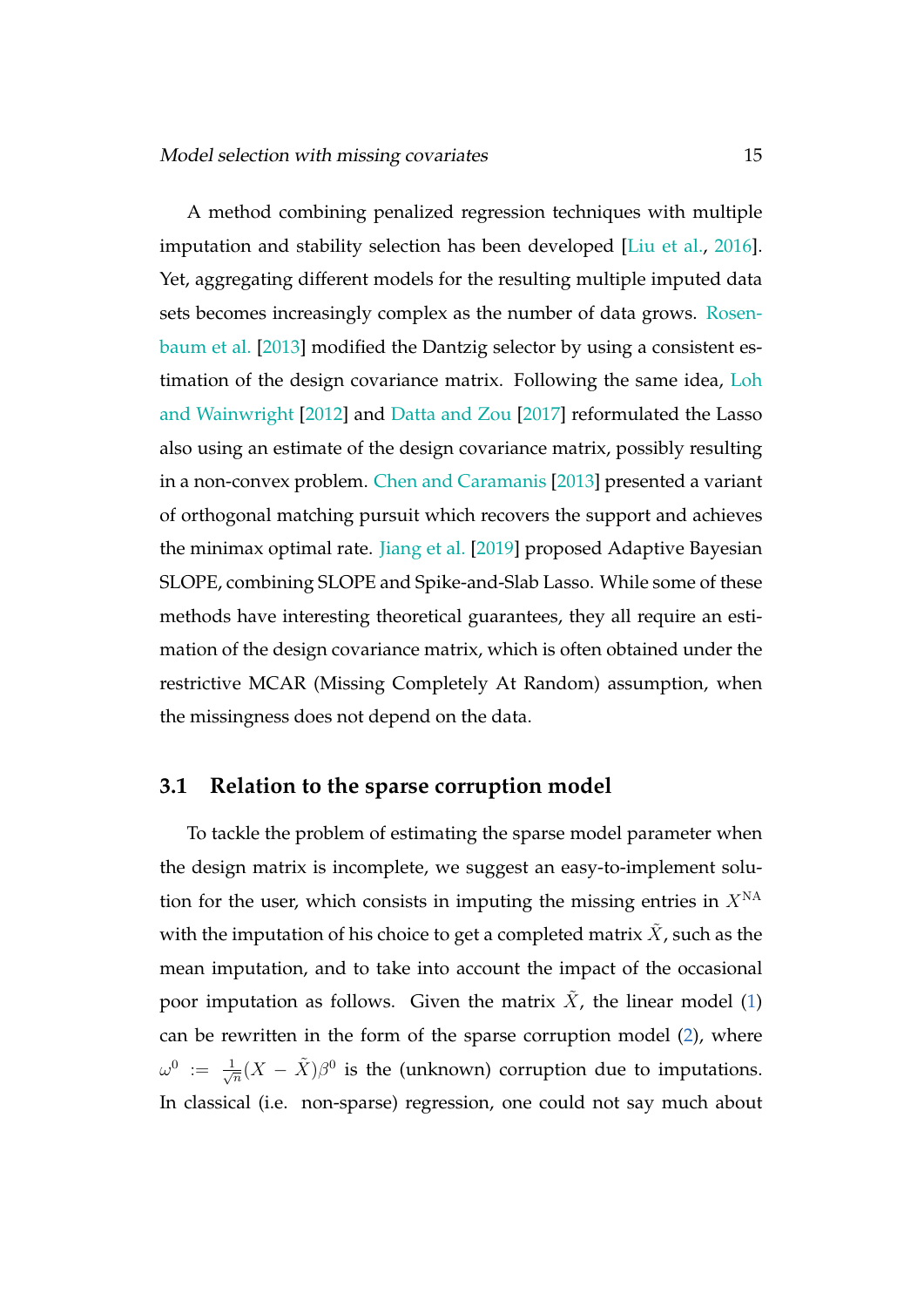$\omega^0$  without any prior knowledge of the distribution of the covariates or the missing data mechanism. Since the key point here is that when  $\beta^0$  is sparse, then so is  $\omega^0$ , even if all rows of the design matrix contain missing entries. Indeed, for every  $i \in [n]$ ,

<span id="page-15-1"></span>
$$
\omega_i^0 = \frac{1}{\sqrt{n}} \sum_{j=1}^p (X_{ij} - \tilde{X}_{ij}) \beta_j^0 = \frac{1}{\sqrt{n}} \sum_{j \in S^0} (X_{ij} - \tilde{X}_{ij}) \beta_j^0, \tag{13}
$$

so  $\omega_i^0$  is nonzero only if the  $i^{\rm th}$  row of  $X^{\rm NA}$  contains missing value(s) on the support  $S^0$ , since  $(X_{ij} - \tilde{X}_{ij}) = 0$  if  $X_{ij}$  is observed. So the problem of missing covariates can be rephrased as a sparse corruption problem, as already pointed out in [Chen et al.](#page-29-5) [\[2013b\]](#page-29-5). We propose to use the Robust Lasso-Zero methodology presented in Section [2.2,](#page-6-1) specifically designed to solve the sparse corruption problem, see Algorithm [2.](#page-15-0)

Note that if the  $i^{\text{th}}$  row of  $X$  is fully observed, then  $\omega_i^0=0$  by [\(13\)](#page-15-1). Thus the dimension of  $\omega^0$  can be reduced by restricting it to the incomplete rows of  $X^{\text{NA}}$ . The corruption vector  $\omega^0$  is now of size  $|\mathcal{M}|$  and [\(2\)](#page-2-0) becomes

$$
y = X\beta^{0} + \sqrt{n}I_{\mathcal{M}}\omega^{0} + \epsilon,
$$
\n(14)

where  $I_{\mathcal{M}}\in\mathbb{R}^{n\times|\mathcal{M}|}$  is the submatrix of the idendity matrix  $I_n\in\mathbb{R}^{n\times n}$  with columns indexed by  $i \in \mathcal{M}$ .

<span id="page-15-0"></span>

| Algorithm 2 Robust Lasso-Zero for missing data                                                             |
|------------------------------------------------------------------------------------------------------------|
| Given data $(y, X^{NA})$ , for given hyper-parameters $\lambda > 0, \tau \ge 0$ and $M \in \mathbb{N}^*$ : |

- 1) Impute  $X<sup>NA</sup>$  and rescale the imputed matrix X such that all columns have Euclidean norm equal to  $\sqrt{n}$ .
- 2) Run Algorithm [1](#page-7-2) with the design matrix  $X$ .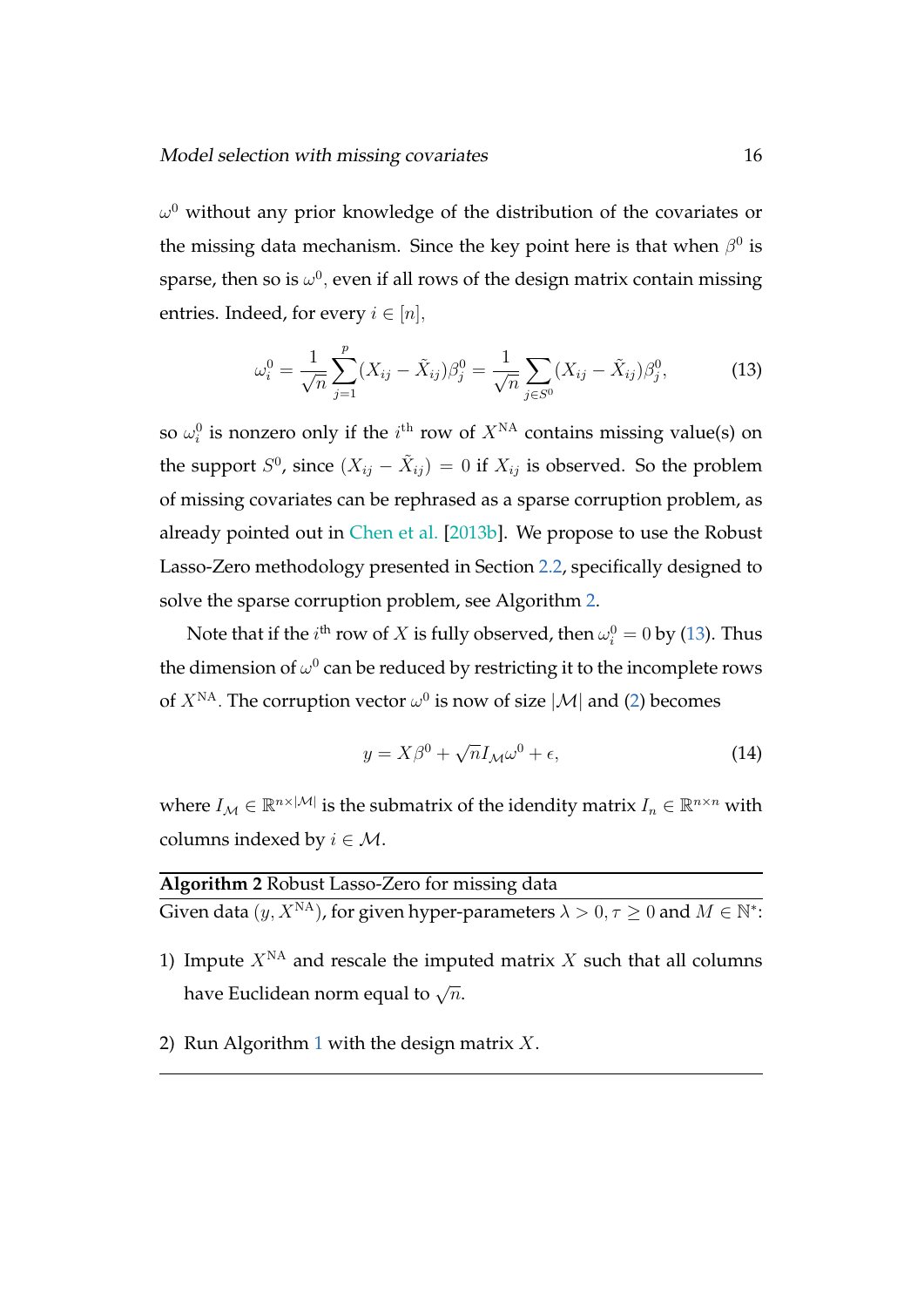#### <span id="page-16-0"></span>**3.2 Selection of tuning parameters**

Formally, Algorithm [2](#page-15-0) requires three apparent hyper-parameters:  $M$ ,  $\lambda$ and  $\tau$ .

The parameter  $M$  is the number of noise dictionaries also used to perform the median estimation. It controls the precision in estimating the marginal medians and does not play an important role: it can be seen as an analogue of the number of bootstrap samples in a bootstrap procedure. As a matter of fact, as it exists rules of thumb for bootstrap samples, we recommend  $M = 20$  -as we used in our experiments- providing satisfactory precision. However, it is important to take  $M$  larger than one (see Figure 3 in [\[Descloux and Sardy,](#page-30-1) [2021\]](#page-30-1) for instance).

The parameter  $\lambda$  in [\(6\)](#page-6-0) tunes the balance between the corruption regularization and the model parameter one. For a fair isotropic penalty on  $\beta$ ,  $\omega$  and  $\gamma$ , we fix  $\lambda = 1$  (even if Proposition [2](#page-12-0) and Corollary [3](#page-13-0) do not provide theoretical guarantees for  $\lambda = 1$ ).

Finally, the thresholding parameter  $\tau$  can be selected through the Quantile Universal Threshold (QUT) [\[Giacobino et al.,](#page-30-2) [2017\]](#page-30-2) methodology, generally driven by model selection rather than prediction. Indeed, under the null model, no sparse corruption exists: indeed if  $\beta^0=0$ , so is  $\omega^0$  since  $\omega^0 = \frac{1}{\sqrt{2}}$  $\frac{1}{\sqrt{n}}(X-\tilde{X})\beta^0=0.$  QUT selects the tuning parameter so that under the null model ( $\beta^0=0$ ), the null vector  $\hat{\beta}=0$  is recovered with probability 1 –  $\alpha$ . Under the null model,  $y = \epsilon$  whatever the missing data pattern is. Then given a fixed value of  $\lambda$  and a fixed imputed matrix  $\tilde{X}$ , the corresponding QUT value of  $\tau$  is the upper  $\alpha$ -quantile of  $\|\hat{\beta}^{\text{med}}_\lambda(\epsilon)\|_\infty$ , where  $\hat{\beta}^{\rm med}_\lambda(\epsilon)$  is the vectors of medians obtained at stage [2\)](#page-7-1) of Algorithm [1](#page-7-2) applied to  $\tilde{X}$  and  $y = \epsilon$ . To free ourselves from preliminary estimation of the noise level  $\sigma,$  we exploit the noise coefficients  $\hat{\gamma}^{(k)}$  of Robust Lasso-Zero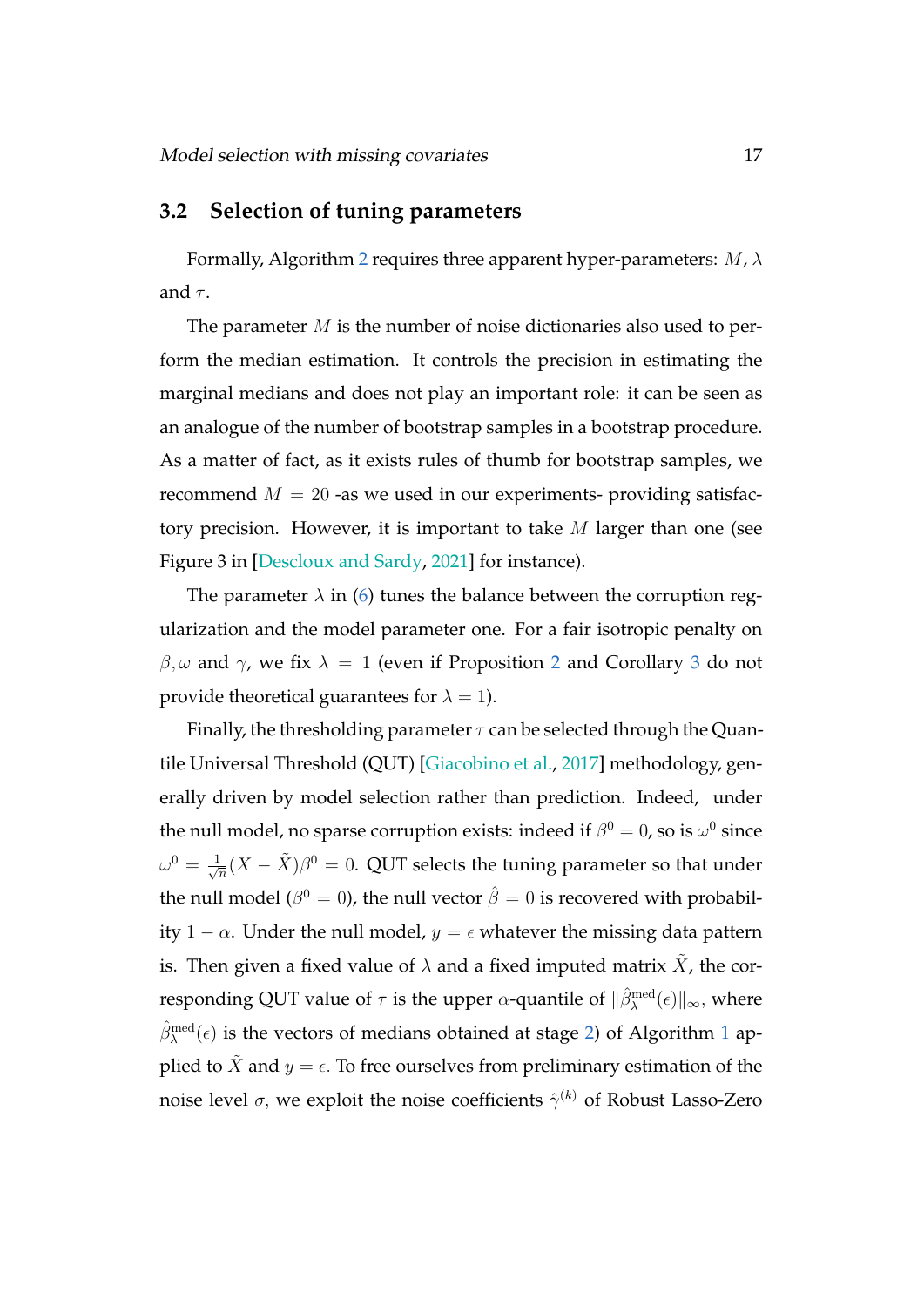to pivotize the statistic  $\|\hat{\beta}^{\text{med}}_{\lambda}(\epsilon)\|_{\infty}$ , as explained in [Descloux and Sardy](#page-30-1) [\[2021\]](#page-30-1). Thus, the parameter  $\tau$ , through the QUT methodology, is depending on  $\lambda$  (that we choose equal to 1) and the FDR  $\alpha$  under the null hypothesis. As usual, one can choose a priori a FDR of  $\alpha = 0.05$ , or smaller depending on the application.

Despite all these apparent hyperparameters, the method can be still considered as relying on mild tuning as the only important choice is the choice of  $\tau$  by the QUT methodology.

### <span id="page-17-0"></span>**4 Numerical experiments**

We evaluate the performance of the Robust-Lasso Zero when missing data affect the design matrix. The code reproducing these experiments is available at <https://github.com/pascalinedescloux/robust-lasso-zero-NA>.

#### **4.1 Simulation settings**

**Simulation scenarios.** We generate data according to model [\(1\)](#page-2-1) with the covariates matrix obtained by drawing  $n = 100$  observations from a Gaussian distribution  $\mathcal{N}(0, \Sigma)$ , where  $\Sigma \in \mathbb{R}^{200 \times 200}$  is a Toeplitz matrix, such that  $\Sigma_{ij} = \rho^{|i-j|}$ ; the variance of the noise  $\sigma = 0.5$  and the coefficient  $\beta^0$  are drawn uniformly from  $\{\pm 1\}$ . We make the following parameters vary:

- Correlation structures indexed by  $\rho$  with  $\rho = 0$  (uncorrelated) and  $\rho = 0.75$  (correlated);
- Sparsity degrees indexed by s with  $s \in \{3, 10\}$ .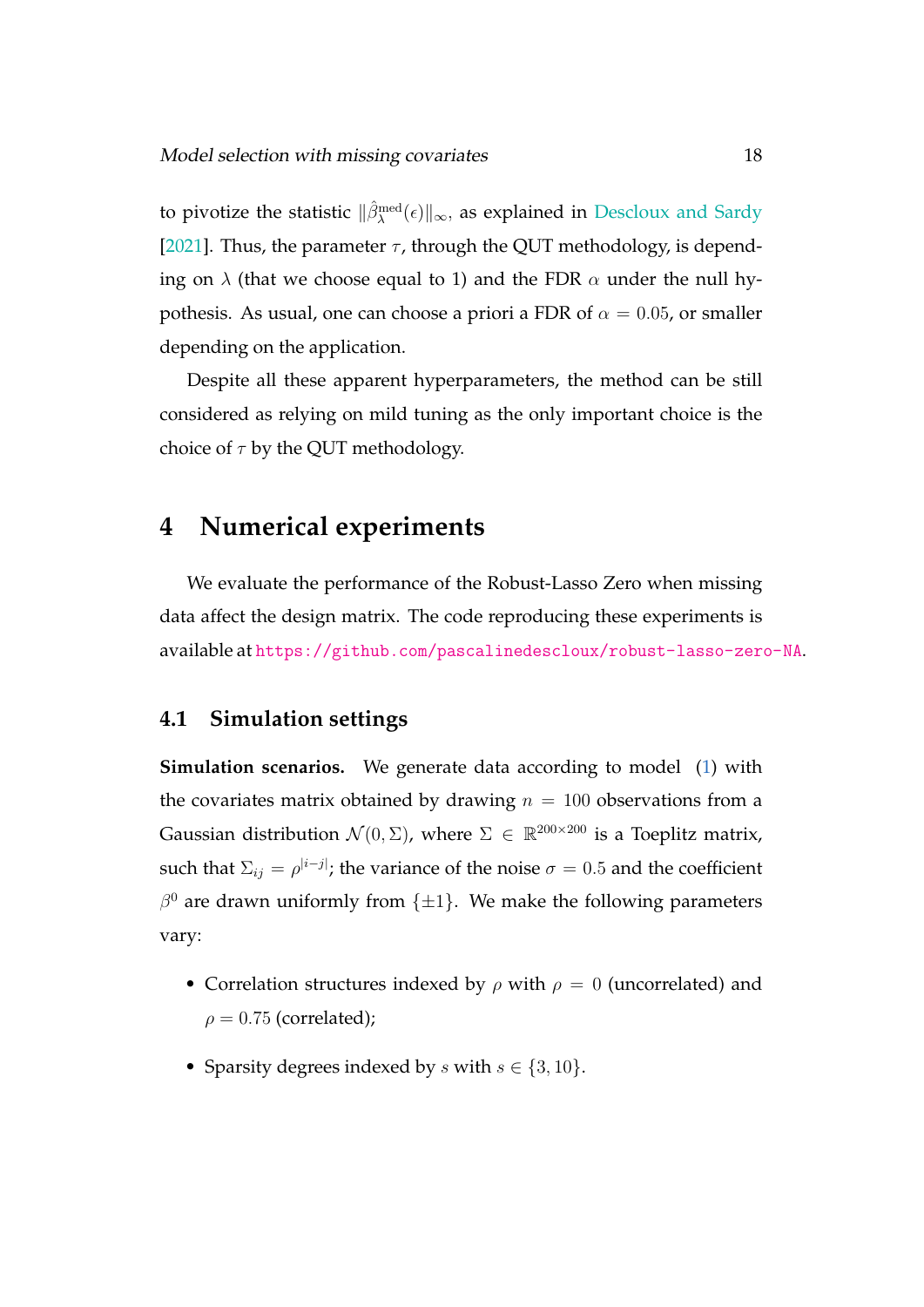Before generating the response vector  $y$ , all columns of  $X$  are mean-centered and standardized. Missing data are then introduced in  $X$  according to two different mechanisms, MCAR or MNAR, and in two different proportions. Recall that the data are said (i) MCAR if the missingness does not depend on the data values and (ii) MNAR if the missingness depends on the data values. More precisely, any entry of  $X$  is missing according to the following logistic model

$$
\mathbb{P}(X_{ij}^{\text{NA}} = \text{NA} \mid X_{ij} = x) = \frac{1}{1 + e^{-a|x| - b}},
$$

where  $a \geq 0$  and  $b \in \mathbb{R}$ . Choosing  $a = 0$  yields MCAR data, whereas  $a = 5$ leads to MNAR setting in which high absolute entries are more likely to be missing. For a fixed  $a$ , the value of  $b$  is chosen so that the overall average proportion of missing values is  $\pi$ , with  $\pi = 5\%$  and  $\pi = 20\%$ .

Two sets of simulations are run. The first one is "s-oracle", meaning that the tuning parameters of the different methods are chosen so that the estimated support has correct support size s. In the second set, no knowledge of  $s, \beta^0$  or  $\sigma$  is provided.

**Performance evaluation.** The performance of each coming estimator is assessed in terms of the following criteria, averaged over 100 replications:

- the Probability of Sign Recovery (PSR),  $PSR = \mathbb{P}(\text{sign}(\hat{\beta}) = \text{sign}(\beta^0)),$
- <span id="page-18-0"></span>• the signed True Positive Rate (sTPR), where  $s$ -TPR =  $\mathbb{E}(s$ -TPP) with

$$
\text{s-TPP} := \frac{|\{j \mid \beta_j^0 > 0, \hat{\beta}_j > 0\}| + |\{j \mid \beta_j^0 < 0, \hat{\beta}_j < 0\}|}{|S^0|},\tag{15}
$$

which is the proportion of nonzero coefficients whose sign is correctly identified;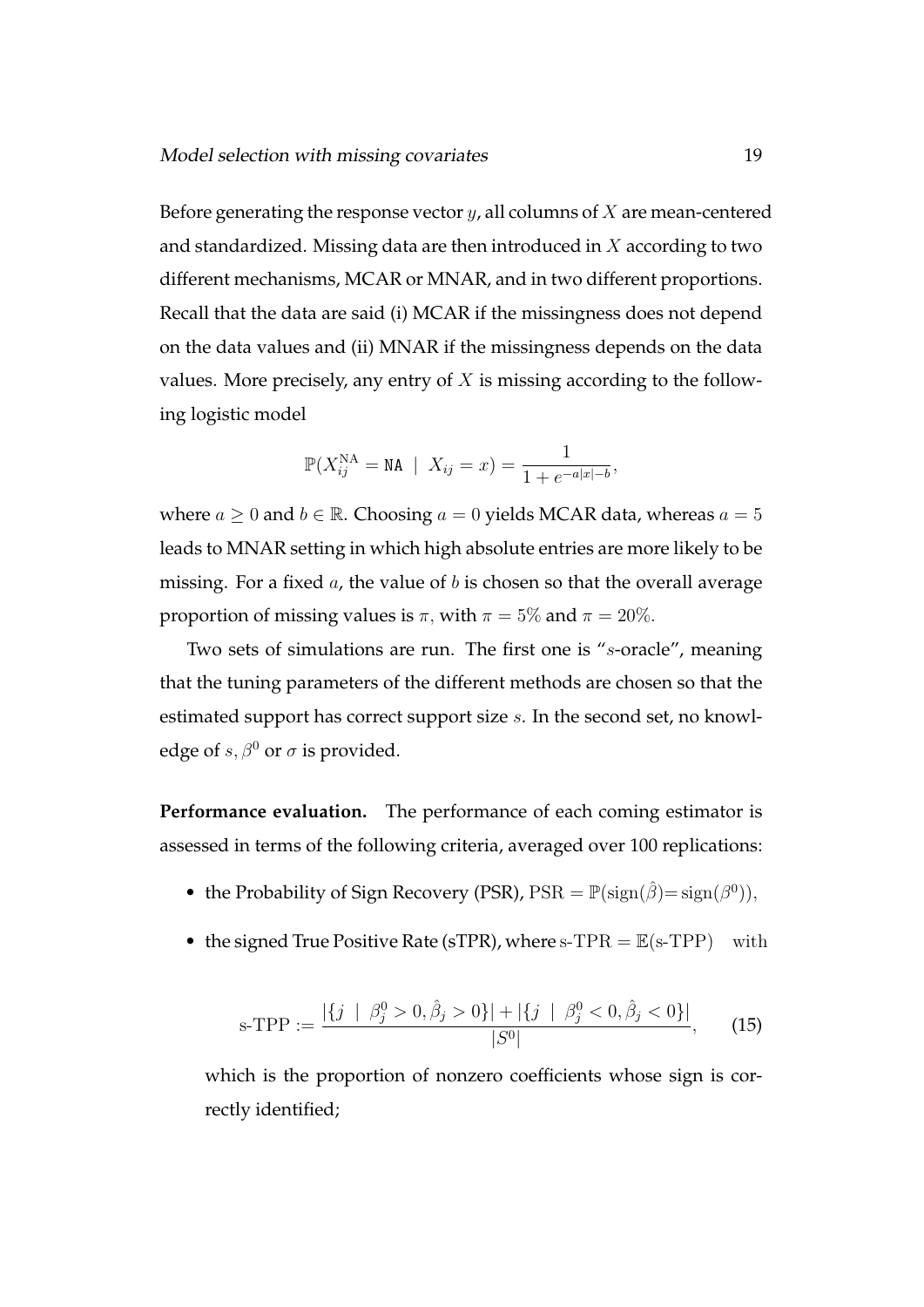• the signed False Discovery Rate (sFDR):  $s$ -FDR =  $\mathbb{E}(s$ -FDP) with

<span id="page-19-0"></span>
$$
\text{s-FDP} := \frac{|\hat{S}| - |\{j \mid \beta_j^0 > 0, \hat{\beta}_j > 0\}| - |\{j \mid \beta_j^0 < 0, \hat{\beta}_j < 0\}|}{\max\{1, |\hat{S}|\}}, \tag{16}
$$

which is the proportion of incorrect signs among all discoveries.

**Estimators considered.** We compare the following estimators:

- **Rlass0:** the Robust Lasso-Zero described in Algorithm [2](#page-15-0) using the mean imputation and M equal to 30. The tuning parameters are obtained using arbitrarily  $\lambda = 1$  and selecting  $\tau$  by quantile universal threshold (QUT) at level  $\alpha = 0.05$ .
- **lass0:** the Lasso-Zero proposed in [Descloux and Sardy](#page-30-1) [\[2021\]](#page-30-1). The automatic tuning is performed by QUT, at level  $\alpha = 0.05$ .
- **lasso:** the Lasso [\[Tibshirani,](#page-32-0) [1996\]](#page-32-0) performed on the mean-imputed matrix where the regularization parameter is tuned by cross-validation.
- **NClasso:** the nonconvex  $\ell_1$  estimator of [Loh and Wainwright](#page-31-5) [\[2012\]](#page-31-5). It is only included under the s-oracle setting, as selection of the tuning parameter in practice is not discussed in their work.
- **ABSLOPE:** Adaptive Bayesian SLOPE of [Jiang et al.](#page-30-4) [\[2019\]](#page-30-4).

To ease the readability of the numerical results, we also provide in Appendix [C.2](#page-45-0) additional comparisons to other estimators: the thresholded Robust Lasso proposed in [Nguyen and Tran](#page-31-3) [\[2013a\]](#page-31-3) and the thresholded lasso in [Pokarowski et al.](#page-31-6) [\[2019\]](#page-31-6). Rlass0 still remains competitive in terms of sign recovery, in particular in difficult cases, i.e. when the percentage of missing values increases, when the missing data are informative and when the covariates are correlated. For the cases where Rlass0 has a lower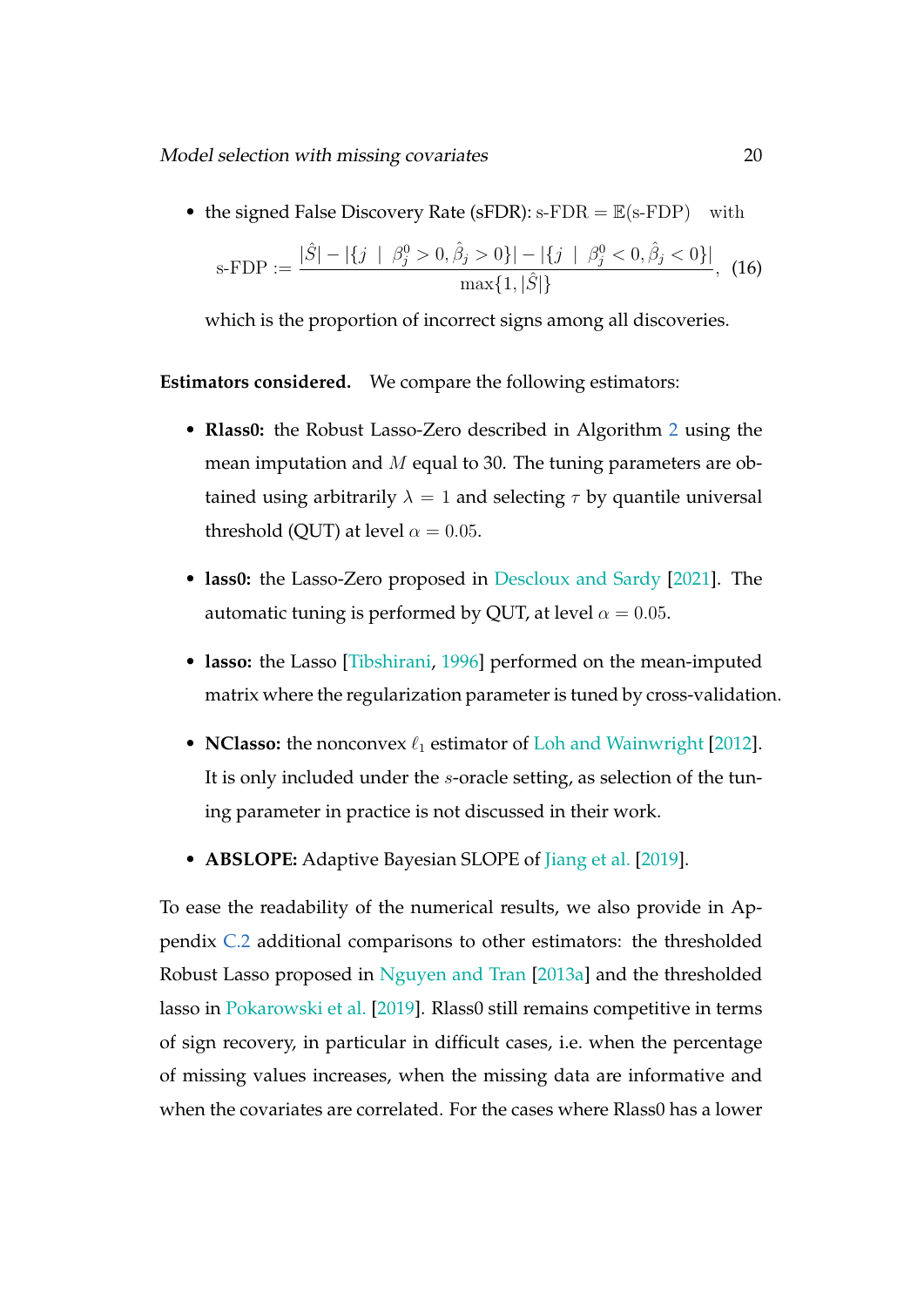probability of sign recovery than the other methods, it still remains competitive in terms of s-FDR and outperforms the thresholded methods in terms of s-TPR.

In the following simulations, we impute each missing variable by its empirical mean computed with the observed individuals (as practitioners would tend to do). We refer to Appendix [C.1](#page-43-0) in which we provide extra numerical experiments when different strategies of imputation are considered, without changing the conclusions observed in this section.

#### **4.2 Results**

#### <span id="page-20-0"></span>**4.2.1 With** s**-oracle hyperparameter tuning**

Under the  $s$ -oracle tuning, an  $s$ -TPP  $(15)$  of one means that the signs of  $\beta^0$  are exactly recovered, and the s-TPP is related to the s-FDP [\(16\)](#page-19-0) through s-FDP =  $1 - s$ -TPP. That is why, in Figure [1,](#page-21-0) only the average s-TPP and the estimated probability of sign recovery are reported.

**Small missingness – High sparsity (5% of NA and**  $s = 3$ **). In the non**correlated case, in Figure [1](#page-21-0) (a) and (c), MCAR and MNAR results are similar across methods. With correlation, in Figur[e1](#page-21-0) (b) and (d), Rlass0 improves PSR and sTPR, specially with MNAR data.

**Increasing missingness – High sparsity (20% of NA and**  $s = 3$ **).** The benefit of Rlass0 is noticeable when increasing the percentage of missing data to 20%, for both performance indicators. Indeed, with no correla-tion (Figure [1](#page-21-0) (a)(c)(bottom left)), the improvement is clear when dealing with MNAR. With correlation (Figure [1](#page-21-0) (b)(d)(bottom left)), Rlass0 outperforms the other methods: while the improvement can be marginal when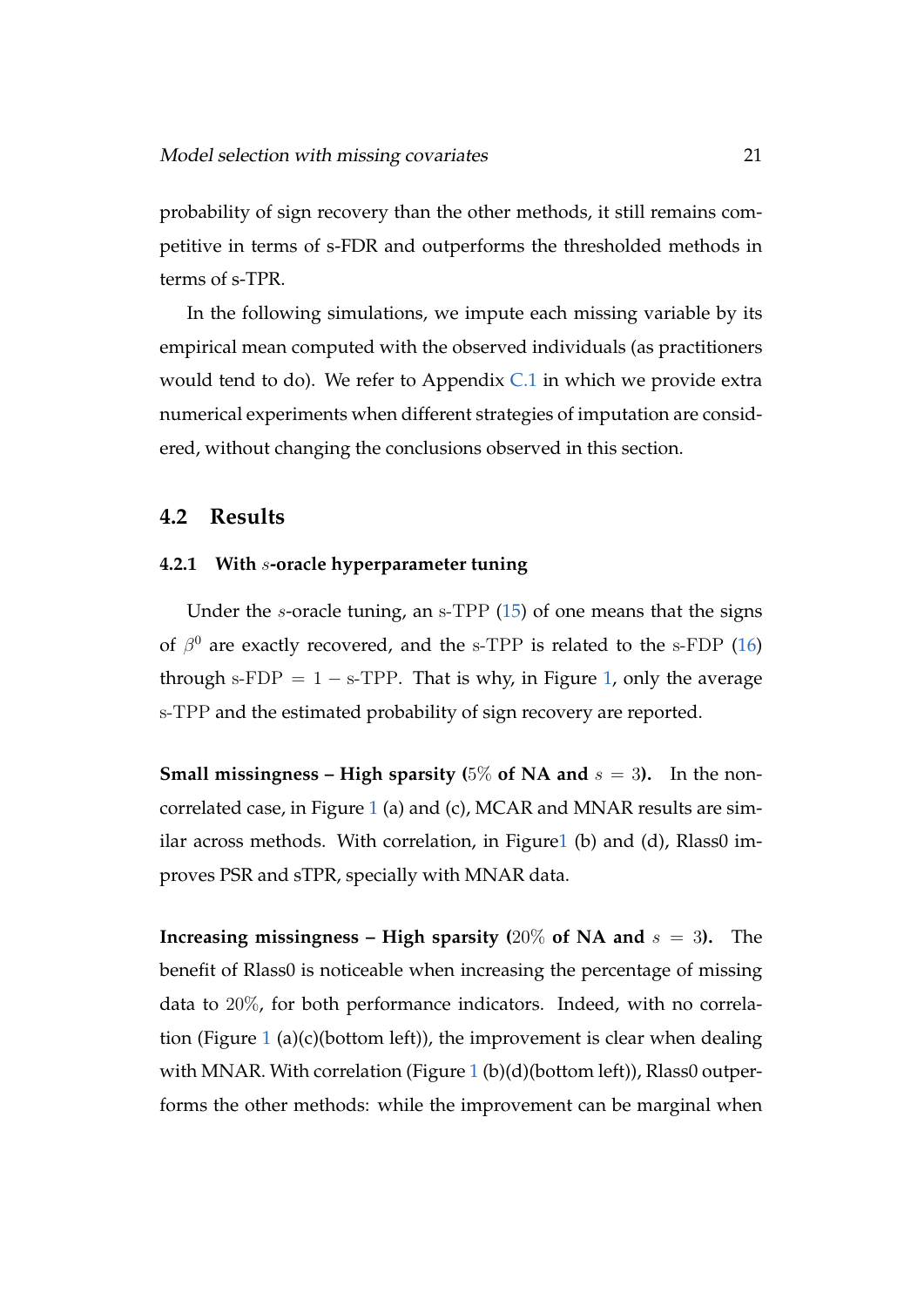

#### (a) PSR in the non-correlated case (b) PSR in the correlated case





<span id="page-21-0"></span>Figure 1: PSR and s-TPR with an s-oracle tuning, for sparsity levels,  $s = 3$ and  $s = 10$  (subplots columns), proportions of missing values 5% or 20% (subplots rows), and two missing data mechanisms (MCAR vs MNAR).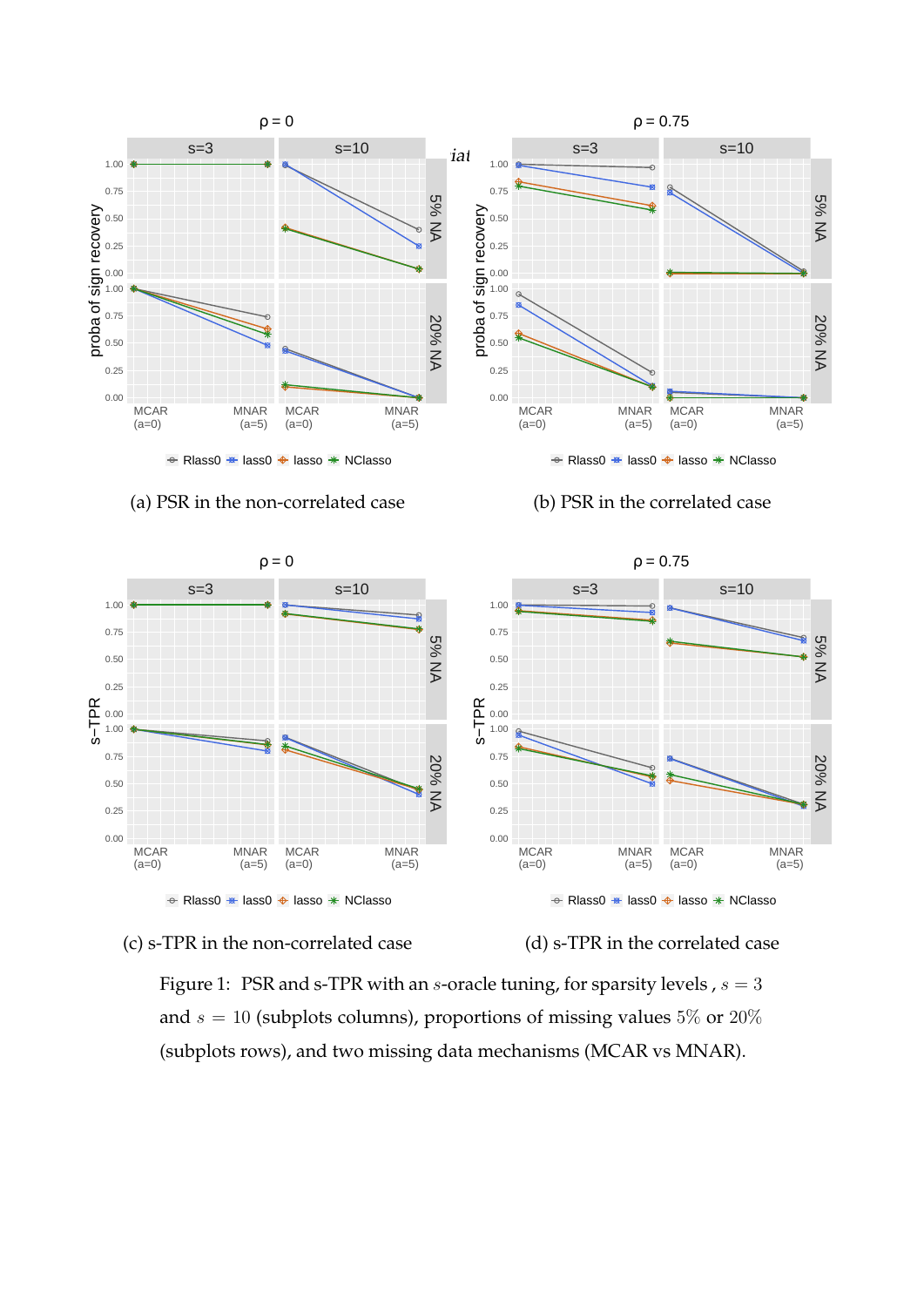compared to lass0 for MCAR, it becomes significant for MNAR.

**Lower sparsity (** $s = 10$ **).** The performance of all estimators tends to deteriorate. One can identify two groups of estimators: Rlass0 and lass0 generally outperforms lasso and NClasso, except with a high proportion  $(20\%)$  of MNAR missing data for which they all behave the same. While comparable when  $s = 10$ , Rlass0 proves to be better than lass0 in the case of a small proportion of MNAR missing data (5%).

#### <span id="page-22-0"></span>**4.2.2 With automatic hyperparameter tuning**

Figures [2](#page-24-0) and [3](#page-25-0) point to the poor performance of lasso in terms of PSR for all experimental settings. The automatic tuning, being done by crossvalidation, is known to lead to support overestimation. Indeed, its very good performance in sTPR is made at the cost of a very high sFDR.

**Small missingness – High sparsity (** $5\%$  **of NA and**  $s = 3$ ). In Figures  $2(a)$  $2(a)$ (top left) and  $3(a)$  $3(a)$ (c)(top left), for the non-correlated case, Rlass0, lass0 and ABSlope performs very well, providing a PSR and s-TPR of one, and a s-FDR of zero, either when dealing with MCAR or MNAR data (the lasso being already out of the game). In Figures  $2(b)$  $2(b)$ (top left) and  $3(b)(d)$  $3(b)(d)$ (top left), adding correlation in the design matrix seems beneficial for ABSlope, at the price of high FDR, however.

**Increasing missingness – High sparsity (20% of NA and**  $s = 3$ **). With** no correlation, one sees in Figure [2\(](#page-24-0)a)(bottom left) that Rlass0 provides the best PSR, whatever the type of missing data is. One could also note that the performances in terms of PSR of either lass0 or ABSLOPE are extremely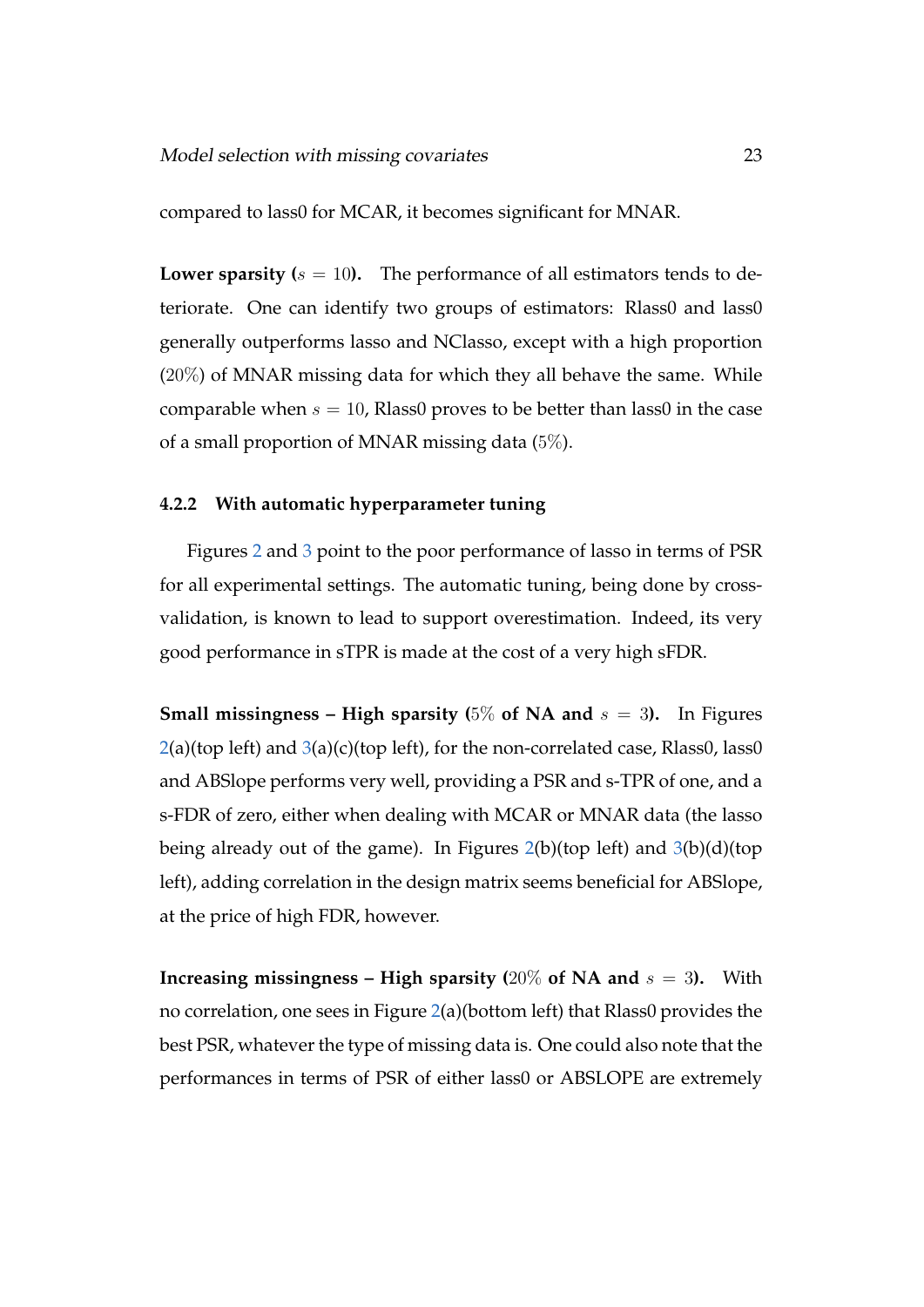variable depending on the type of missing data (MCAR or MNAR) considered: the PSR of lass0 is comparable to the one of Rlass0 when facing MCAR data and is much lower than the one of Rlass0 when facing MNAR data; the converse is true for ABSLOPE.

Regarding the s-TPR and s-FDR results in Figure [3](#page-25-0) (a-d)(bottom left), the following observations hold in both correlated or non-correlated cases:

- (i) With MCAR data, all the methods behave similarly in terms of s-TPR, identifying correctly signs and coefficient locations in the support of  $\beta^0$ , see Figure [3\(](#page-25-0)a)(b)(bottom left);
- (ii) With MNAR data, lasso and ABSLOPE remain stable in terms of s-TPR, providing an s-TPR of one, whereas the s-TPR of Rlass0 deteriorates (to 0.6 and 0.5 respectively for the non-correlated and correlated cases), and even worse for lass0, see Figure [3\(](#page-25-0)a)(b)(bottom left);
- (iii) Lasso and ABSLOPE lead to high s-FDR, while lass0 and Rlass0 always give the best s-FDR, see Figure  $3(c)(d)(b\n$  $3(c)(d)(b\n$ ottom left).

**Lower sparsity (** $s = 10$ ). For low missingness (5%), see Figure [2](#page-24-0) (a)(b) (top right), ABSLOPE gives high PSR. In terms of s-TPR, lasso and ABS-LOPE have high TPR. Moreover Rlass0 improves s-TPR compared to lass0 specially for a small proportion of MNAR missing data. In terms of s-FDR, lass0 and Rlass0 bring very low s-FDR, proving their FDR stability with respect to MCAR/MNAR data, and correlation.

#### **4.2.3 Summary and discussion**

The results of experiments with s-oracle tuning (Section [4.2.1\)](#page-20-0) show that the Robust Lasso-Zero performs better than competitors for sign re-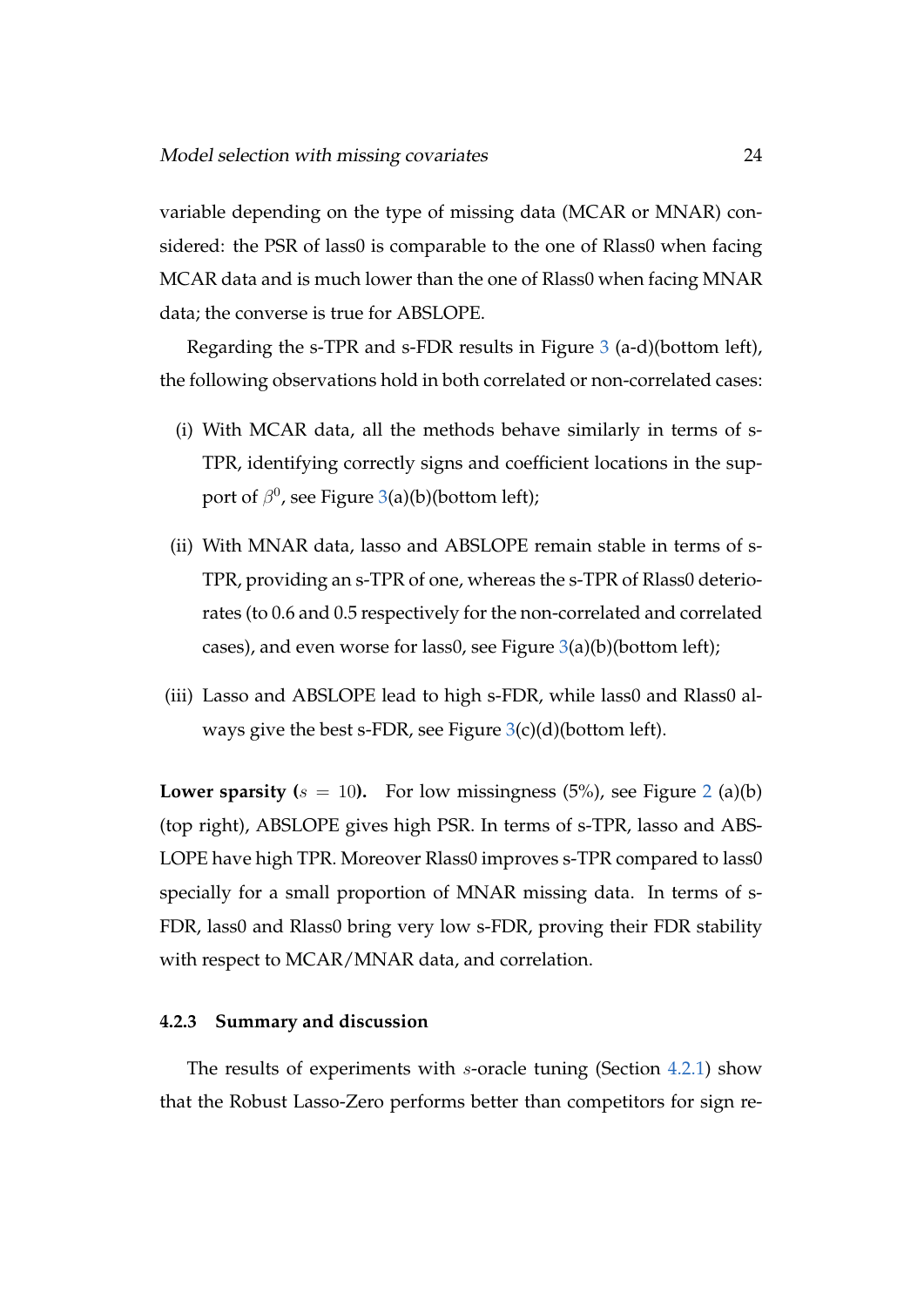



<span id="page-24-0"></span>Figure 2: PSR with automatic tuning, for sparsity levels  $s = 3$  and  $s = 10$ (subplots columns), proportions of missing values 5% or 20% (subplots rows), and two missing data mechanisms (MCAR vs MNAR).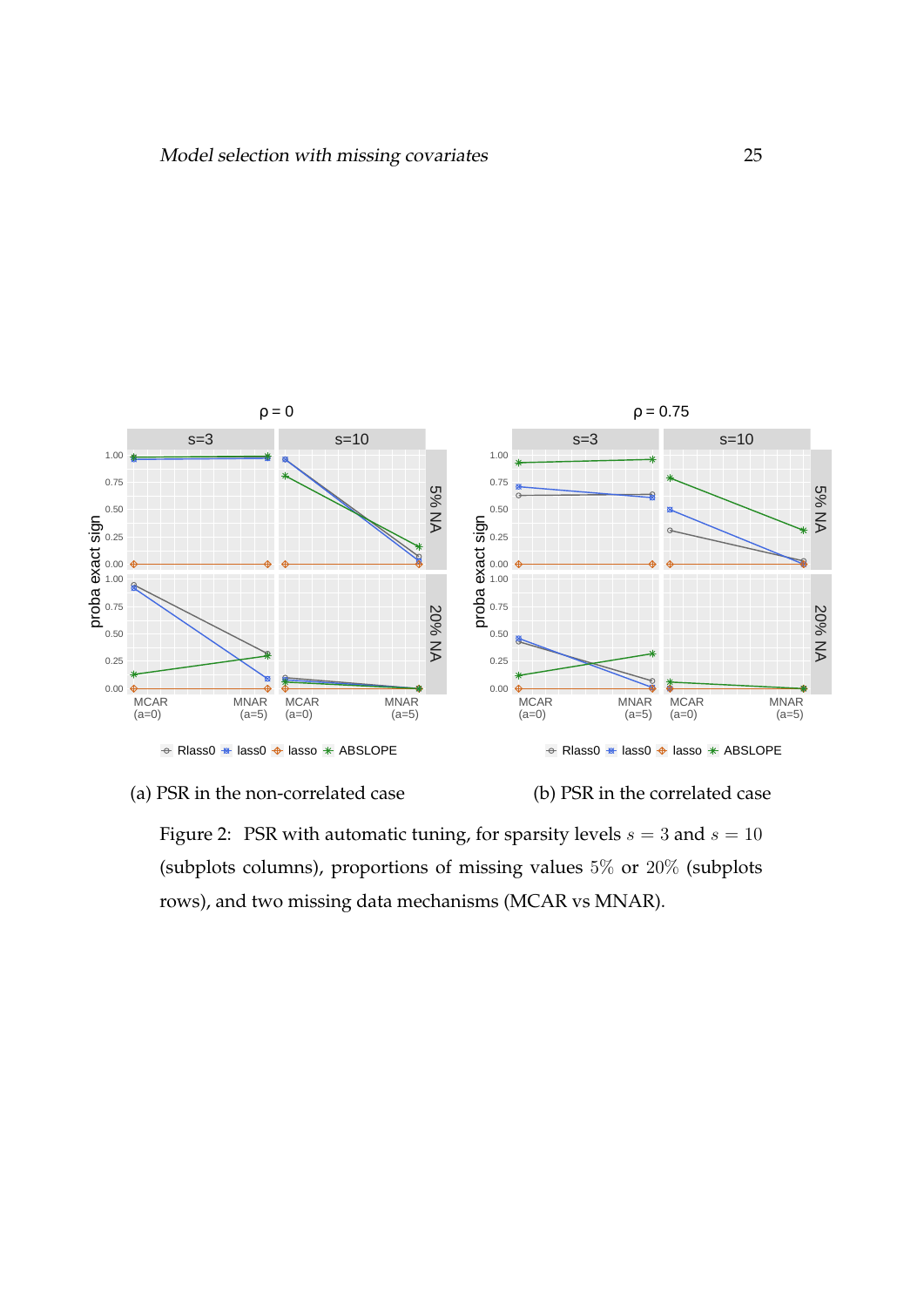

#### (a) s-TPR in the non-correlated case (b) s-TPR in the correlated case



#### (c) s-FDR in the non-correlated case (d) s-FDR in the correlated case

<span id="page-25-0"></span>Figure 3: s-FDR and s-TPR with automatic tuning, for sparsity levels  $s = 3$ and  $s = 10$  (subplots columns), proportions of missing values 5\% or 20\% (subplots rows), and two missing data mechanisms (MCAR vs MNAR).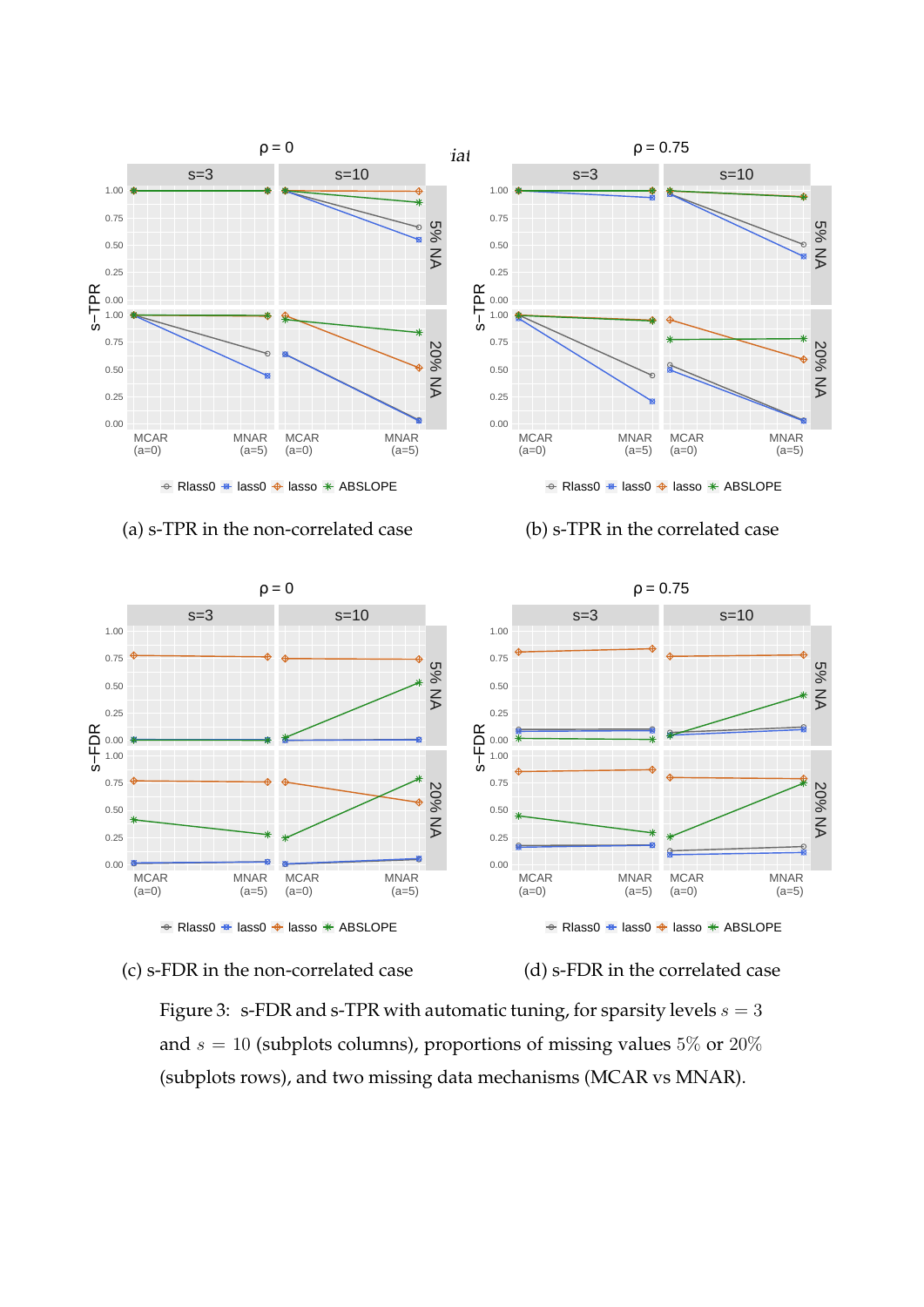covery, and is more robust to MNAR data compared to its nonrobust counterpart when the sparsity index and/or proportion of missing entries is low. In particular, the Robust Lasso-Zero performs better than NClasso, one of the rare existing  $\ell_1$ -estimator designed to handle missing values.

While not designed to handle MNAR data, ABSLOPE appears to be a valid competitor in terms of s-TPR or PSR when the model complexity increases, and when dealing with MNAR data. Its poor performance in FDR in such settings reveals its tendency to overestimate the support of  $\beta^0$  , under higher sparsity degrees, and with informative MNAR missing data.

With automatic tuning (Section [4.2.2\)](#page-22-0), Robust Lasso-Zero is the best method overall. Moreover, our results show that the choice of Robust Lasso-Zero tuned by QUT, with its low s-FDR, is particularly appropriate in cases where one wants to maintain a low proportion of false discoveries.

### <span id="page-26-0"></span>**5 Application to the Traumabase dataset**

We illustrate our approach on the public health APHP (Assistance Publique Hopitaux de Paris) TraumaBase® Group for traumatized patients. Effective and timely management of trauma is crucial to improve outcomes, as delays or errors entail high risks for the patient.

In our analysis, we focuse on one specific challenge: selecting a sparse model from data containing missing covariates in order to explain the level of platelet. This model can aid creating an innovative response to the public health challenge of major trauma. Explanatory variables for the level of platelet consist in fifteen quantitative variables containing missing values, which have been selected by doctors. They give clinical measurements on 490 patients. In Figure [4,](#page-27-0) one sees the percentage of missing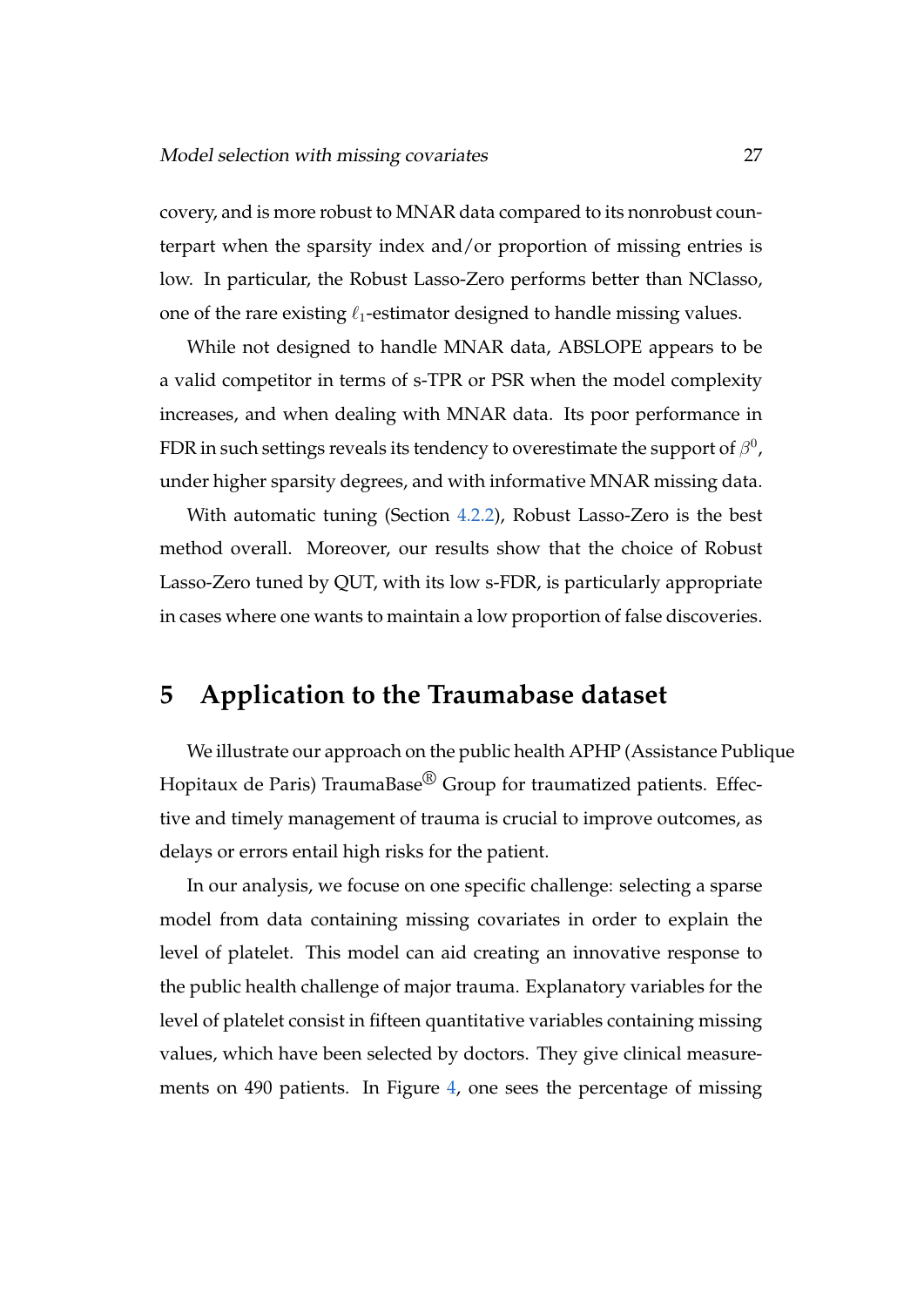

<span id="page-27-0"></span>Figure 4: Percentage of missing values in the Traumbase dataset.

| Variable    | Rlass0 lass0 lasso |   |                   | <b>ABSLOPE</b>     |
|-------------|--------------------|---|-------------------|--------------------|
| Age         |                    | 0 |                   |                    |
| SI          | 0                  |   |                   |                    |
| Delta.hemo  | 0                  |   | $\mathbf{\Omega}$ | $\hspace{0.1mm} +$ |
| Lactates    | 0                  |   | O                 | $\hspace{0.1mm} +$ |
| Temperature | 0                  | 0 | $\mathbf{\Omega}$ | $^{+}$             |
| <b>VE</b>   |                    | 0 |                   | O                  |
| <b>RBC</b>  |                    | 0 |                   |                    |
| DBP.min     |                    |   |                   |                    |
| HR.max      | 0                  | 0 |                   | 0                  |
| SI.amb      |                    |   |                   |                    |

<span id="page-27-1"></span>Table 1: Sign of estimated effects on the platelet for Rlass0, lass0, lasso or ABSLOPE. Variables not shown here are not selected by any method.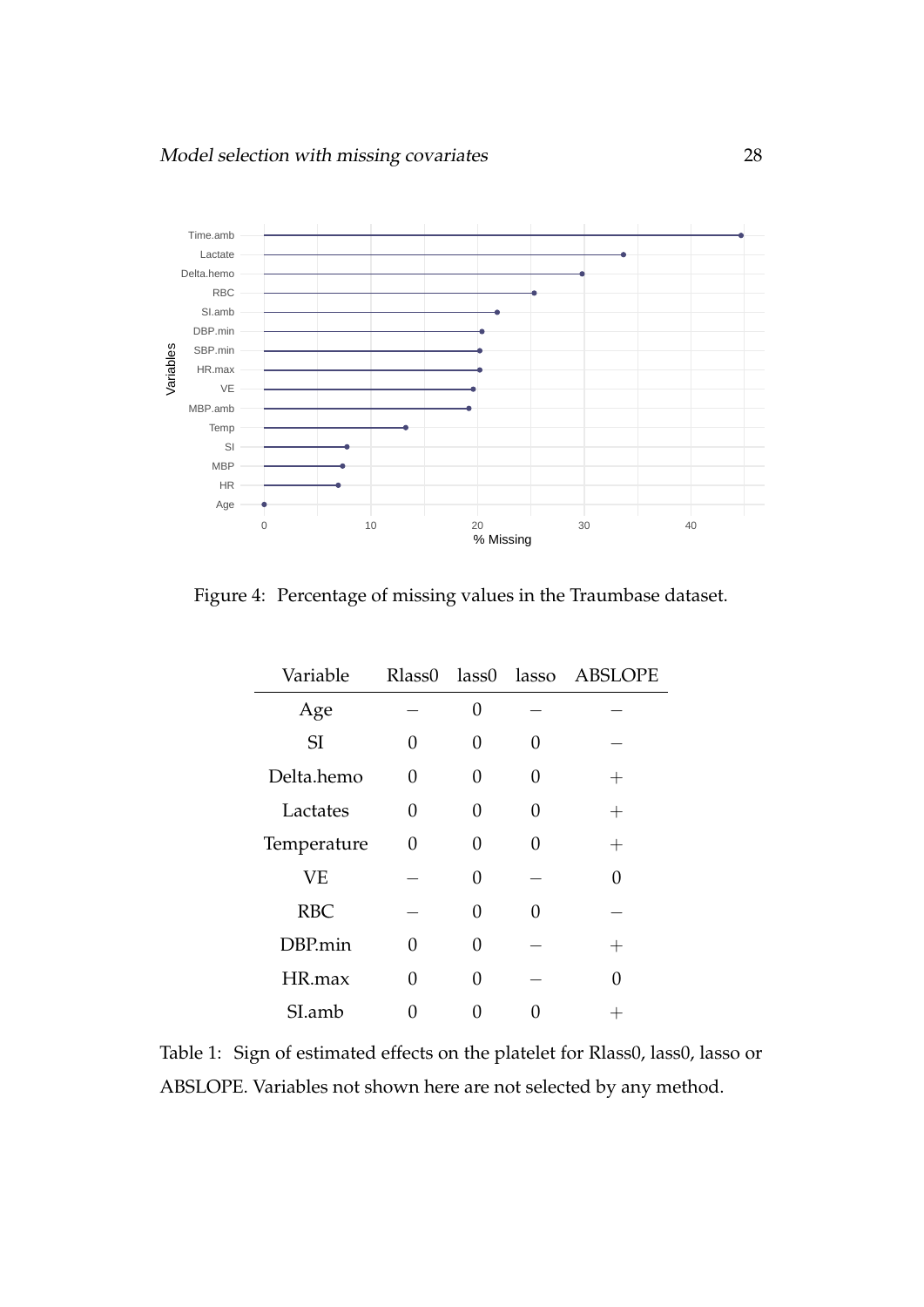values in each variable, varying from 0 to 45% and leading to 20% is the whole dataset. Based on discussions with doctors, some variables may have informative missingness (M(N)AR variables). Both percentage and nature of missing data demonstrate the importance of taking appropriate account of missing data. More information can be found in Appendix [D.](#page-48-0)

We compare the Robust Lasso-Zero to the Lasso-Zero, Lasso and ABS-LOPE estimators. The signs of the coefficients are shown in Table [1.](#page-27-1) Lass0 does not select any variable, whereas its robust counterpart selects three. According to doctors, the results given by the Robust Lasso-Zero methodology are the most coherent. Indeed, a negative effect of age (*Age*), vascular filling (*VE*) and blood transfusion (*RBC*) was expected, as they all result in low platelet levels and therefore a higher risk of severe bleeding. Lasso similarly selects *Age* and *VE*, but also minimum value of diastolic blood pressure *DBP.min* and the maximum heart rate *HR.max*. The effect of *DBP.min* is not what doctors expected. For ABSLOPE, the effects on platelets of delta Hemocue (*Delta.Hemocue*), the lactates (*Lactates*), the temperature (*Temperature*) and the shock index measured on ambulance (*SI.amb*), at odds with the effect of the shock index at hospital (*SI*), are not in agreement with the doctors opinion either.

### **6 Funding**

Aude Sportisse was supported by the French government, through the 3IA Côte d'Azur Investments in the Future project managed by the National Research Agency (ANR) with the reference number ANR-19-P3IA-0002.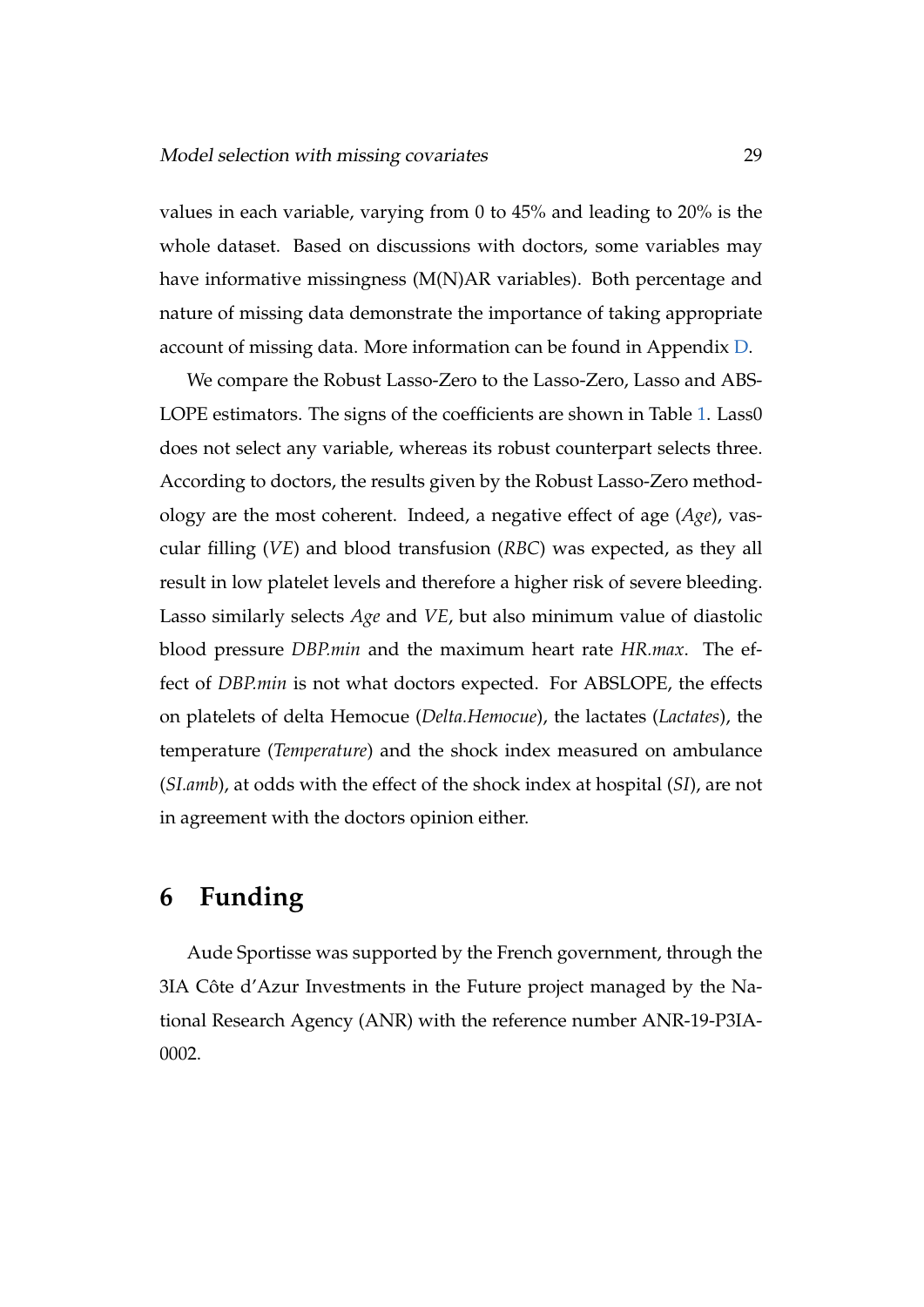### **References**

- <span id="page-29-4"></span>Yudong Chen and Constantine Caramanis. Noisy and missing data regression: Distribution-oblivious support recovery. In International Conference on Machine Learning, pages 383–391, 2013.
- <span id="page-29-0"></span>Yudong Chen, Constantine Caramanis, and Shie Mannor. Robust Sparse Regression under Adversarial Corruption. In International Conference on Machine Learning, pages 774–782, 2013a. URL [http://proceedings.](http://proceedings.mlr.press/v28/chen13h.html) [mlr.press/v28/chen13h.html](http://proceedings.mlr.press/v28/chen13h.html).
- <span id="page-29-5"></span>Yudong Chen, Constantine Caramanis, and Shie Mannor. Robust sparse regression under adversarial corruption. In International Conference on Machine Learning, pages 774–782, 2013b.
- <span id="page-29-1"></span>Arnak S Dalalyan and Philip Thompson. Outlier-robust estimation of a sparse linear model using  $\ell_1$ -penalized huber's m-estimator. arXiv preprint arXiv:1904.06288, 2019.
- <span id="page-29-3"></span>Abhirup Datta and Hui Zou. CoCoLasso for high-dimensional error-invariables regression. The Annals of Statistics, 45(6):2400–2426, 2017. ISSN 0090-5364, 2168-8966. doi: 10.1214/16-AOS1527. URL [https:](https://projecteuclid.org/euclid.aos/1513328577) [//projecteuclid.org/euclid.aos/1513328577](https://projecteuclid.org/euclid.aos/1513328577).
- <span id="page-29-6"></span>Ingrid Daubechies, Ronald DeVore, Massimo Fornasier, and C. Sinan Güntürk. Iteratively reweighted least squares minimization for sparse recovery. Communications on Pure and Applied Mathematics, 63(1): 1–38, 2010. ISSN 1097-0312. doi: 10.1002/cpa.20303. URL [https:](https://onlinelibrary.wiley.com/doi/abs/10.1002/cpa.20303) [//onlinelibrary.wiley.com/doi/abs/10.1002/cpa.20303](https://onlinelibrary.wiley.com/doi/abs/10.1002/cpa.20303).

<span id="page-29-2"></span>Arthur P Dempster, Nan M Laird, and Donald B Rubin. Maximum likeli-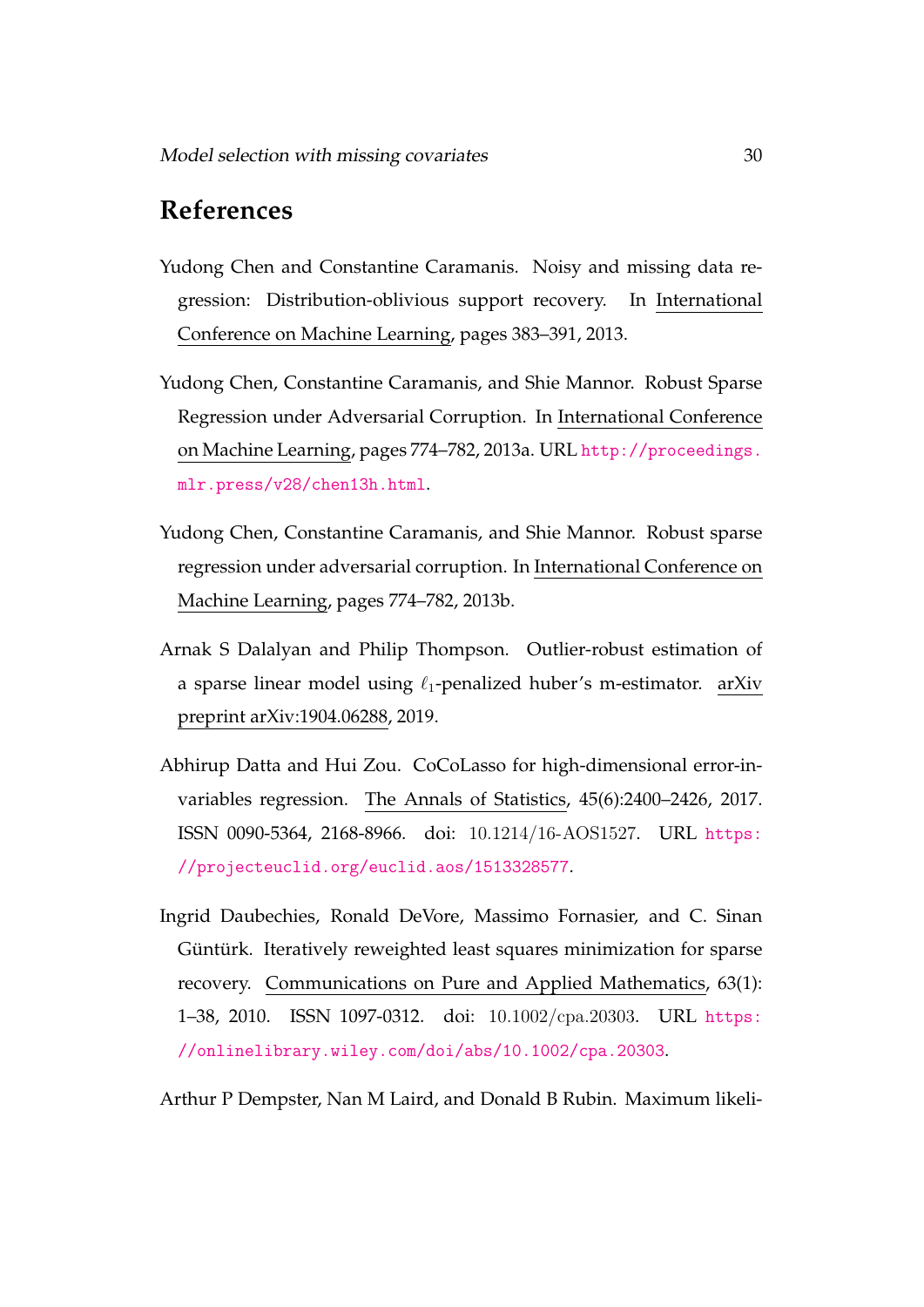hood from incomplete data via the em algorithm. Journal of the Royal Statistical Society: Series B (Methodological), 39(1):1–22, 1977.

- <span id="page-30-1"></span>Pascaline Descloux and Sylvain Sardy. Model selection with lassozero: adding straw to the haystack to better find needles. Journal of Computational and Graphical Statistics, pages 1–14, 2021.
- <span id="page-30-5"></span>Simon Foucart and Holger Rauhut. A mathematical introduction to compressive sensing. Number 3. Birkhäuser Basel, 2013. URL [http:](http://www.ams.org/bull/2017-54-01/S0273-0979-2016-01546-1/) [//www.ams.org/bull/2017-54-01/S0273-0979-2016-01546-1/](http://www.ams.org/bull/2017-54-01/S0273-0979-2016-01546-1/).
- <span id="page-30-3"></span>Ramon I Garcia, Joseph G Ibrahim, and Hongtu Zhu. Variable selection for regression models with missing data. Statistica Sinica, 20(1):149, 2010.
- <span id="page-30-2"></span>Caroline Giacobino, Sylvain Sardy, Jairo Diaz-Rodriguez, and Nick Hengartner. Quantile universal threshold. Electronic Journal of Statistics, 11(2):4701–4722, 2017. ISSN 1935-7524. doi: 10.1214/17-EJS1366. URL <https://projecteuclid.org/euclid.ejs/1511492459>.
- <span id="page-30-4"></span>Wei Jiang, Malgorzata Bogdan, Julie Josse, Blazej Miasojedow, Veronika Rockova, and TraumaBase Group. Adaptive Bayesian SLOPE – Highdimensional Model Selection with Missing Values. arXiv e-prints, art. arXiv:1909.06631, Sep 2019.
- <span id="page-30-0"></span>J. N. Laska, M. A. Davenport, and R. G. Baraniuk. Exact signal recovery from sparsely corrupted measurements through the Pursuit of Justice. In 2009 Conference Record of the Forty-Third Asilomar Conference on Signals, Systems and Computers, pages 1556–1560, 2009. doi: 10.1109/ ACSSC.2009.5470141.
- <span id="page-30-6"></span>B. Laurent and P. Massart. Adaptive estimation of a quadratic functional by model selection. The Annals of Statistics, 28(5):1302–1338,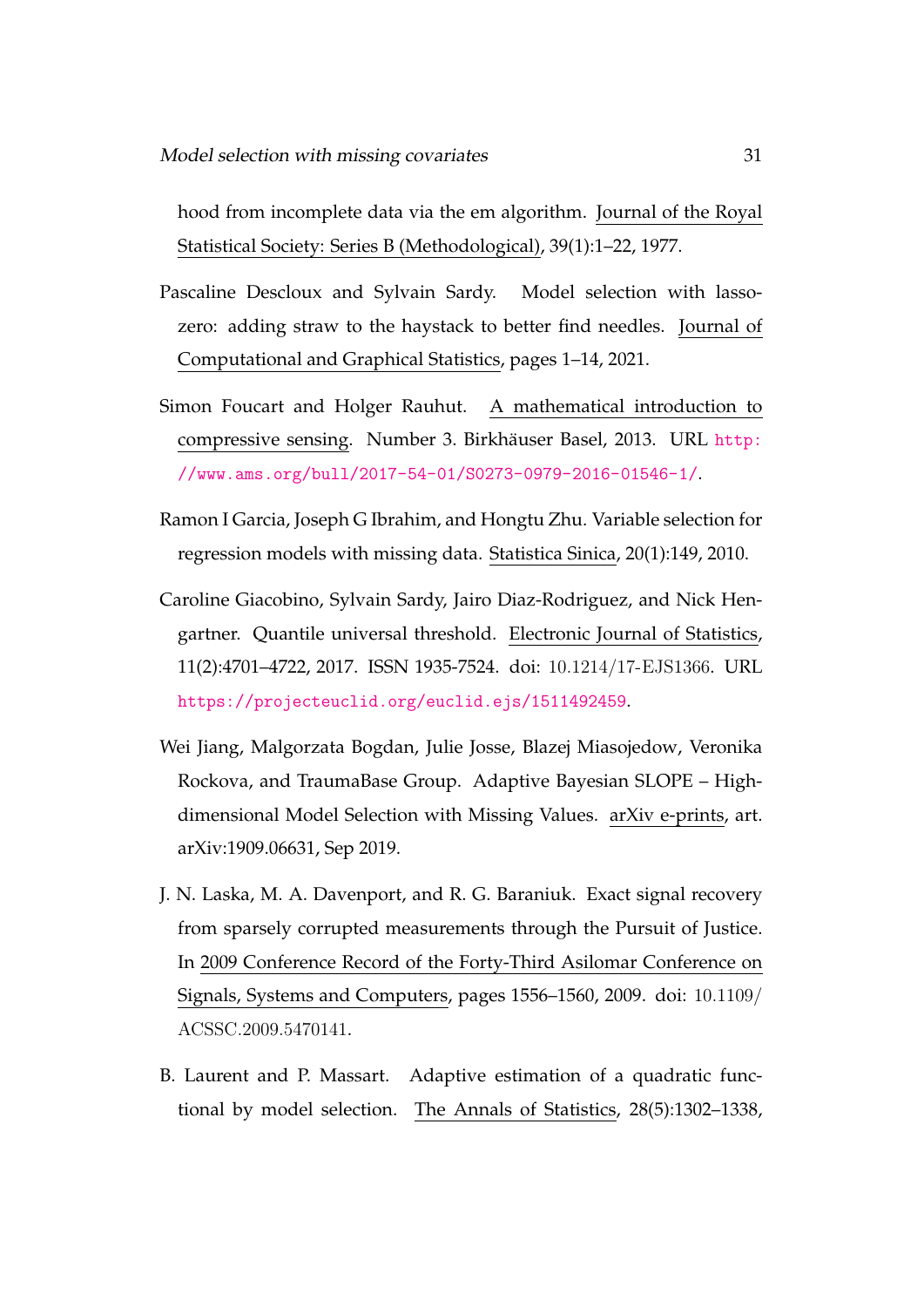2000. ISSN 0090-5364, 2168-8966. doi: 10.1214/aos/1015957395. URL <https://projecteuclid.org/euclid.aos/1015957395>.

- <span id="page-31-1"></span>Xiaodong Li. Compressed Sensing and Matrix Completion with Constant Proportion of Corruptions. Constructive Approximation, 37(1):73–99, 2013. ISSN 1432-0940. doi: 10.1007/s00365-012-9176-9. URL [https:](https://doi.org/10.1007/s00365-012-9176-9) [//doi.org/10.1007/s00365-012-9176-9](https://doi.org/10.1007/s00365-012-9176-9).
- <span id="page-31-0"></span>Zhi Li, Feng Wu, and John Wright. On the systematic measurement matrix for compressed sensing in the presence of gross errors. In 2010 Data Compression Conference, pages 356–365. IEEE, 2010.
- <span id="page-31-4"></span>Ying Liu, Yuanjia Wang, Yang Feng, and Melanie M Wall. Variable selection and prediction with incomplete high-dimensional data. The annals of applied statistics, 10(1):418, 2016.
- <span id="page-31-5"></span>Po-Ling Loh and Martin J. Wainwright. High-Dimensional Regression with Noisy and Missing Data: Provable Guarantees with Nonconvexity. The Annals of Statistics, 40(3):1637–1664, 2012. ISSN 0090-5364. URL <http://www.jstor.org/stable/41713688>.
- <span id="page-31-3"></span>N. H. Nguyen and T. D. Tran. Robust Lasso With Missing and Grossly Corrupted Observations. IEEE Transactions on Information Theory, 59 (4):2036–2058, 2013a. ISSN 0018-9448. doi: 10.1109/TIT.2012.2232347.
- <span id="page-31-2"></span>N. H. Nguyen and T. D. Tran. Exact Recoverability From Dense Corrupted Observations via  $\ell_1$ -Minimization. IEEE Transactions on Information Theory, 59(4):2017–2035, 2013b. ISSN 0018-9448. doi: 10.1109/TIT.2013. 2240435.

<span id="page-31-6"></span>Piotr Pokarowski, Wojciech Rejchel, Agnieszka Soltys, Michal Frej, and Jan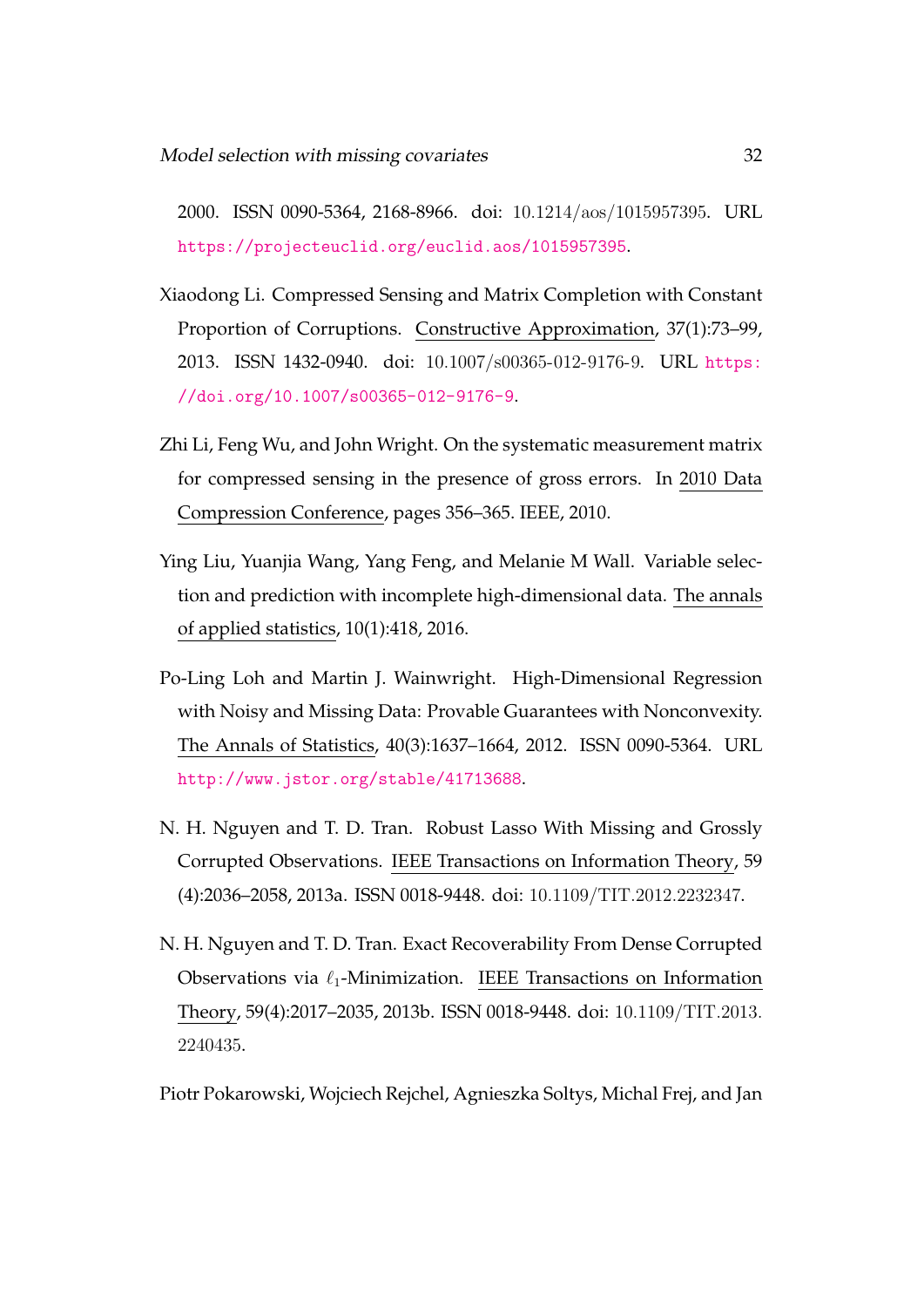Mielniczuk. Improving lasso for model selection and prediction. arXiv preprint arXiv:1907.03025, 2019.

- <span id="page-32-6"></span>Mathieu Rosenbaum, Alexandre B Tsybakov, et al. Improved matrix uncertainty selector. In From Probability to Statistics and Back: High-Dimensional Models and Processes–A Festschrift in Honor of Jon A. Wellner, pages 276–290. Institute of Mathematical Statistics, 2013.
- <span id="page-32-3"></span>Donald B Rubin. Inference and missing data. Biometrika, 63(3):581–592, 1976.
- <span id="page-32-7"></span>Mark Rudelson and Roman Vershynin. Non-asymptotic theory of random matrices: extreme singular values. arXiv:1003.2990 [math], 2010. URL <http://arxiv.org/abs/1003.2990>. arXiv: 1003.2990.
- <span id="page-32-1"></span>Sylvain Sardy, Paul Tseng, and A. G. Bruce. Robust wavelet denoising. IEEE Transactions on Signal Processing, 49:1146–1152, 2001.
- <span id="page-32-4"></span>Ulrike Schneider and Patrick Tardivel. The geometry of uniqueness and model selection of penalized estimators including slope, lasso, and basis pursuit. arXiv preprint arXiv:2004.09106, 2020.
- <span id="page-32-2"></span>Patrick Tardivel and Malgorzata Bogdan. On the sign recovery by lasso, thresholded lasso and thresholded basis pursuit denoising. 2019.
- <span id="page-32-0"></span>Robert Tibshirani. Regression shrinkage and selection via the lasso. Journal of the Royal Statistical Society: Series B (Methodological), 58 (1):267–288, 1996.
- <span id="page-32-5"></span>Stef Van Buuren. Flexible imputation of missing data. Chapman and Hall/CRC, 2018.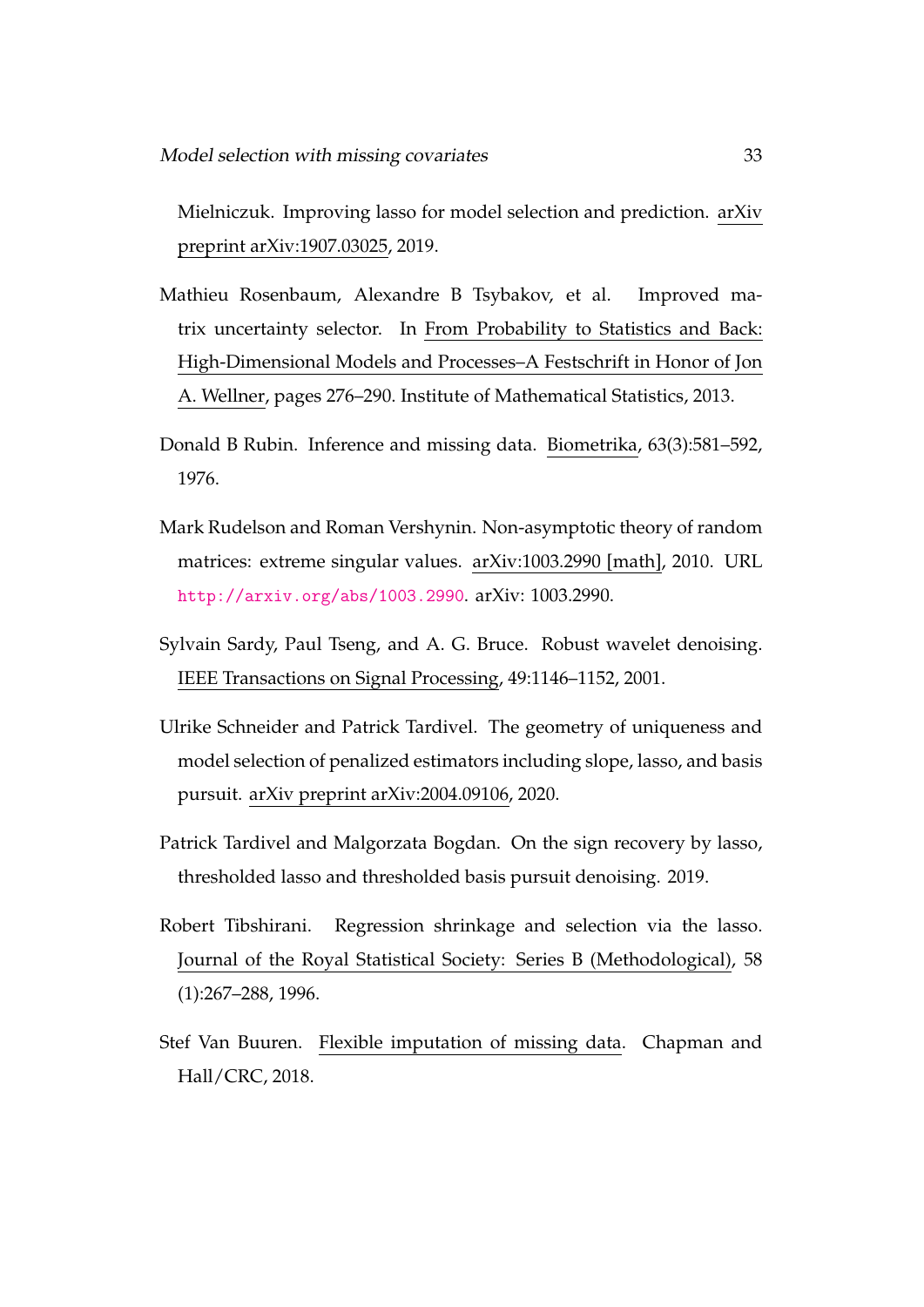- <span id="page-33-1"></span>J. Wright and Y. Ma. Dense Error Correction Via  $\ell_1$ -Minimization. IEEE Transactions on Information Theory, 56(7):3540–3560, 2010. ISSN 0018- 9448. doi: 10.1109/TIT.2010.2048473.
- <span id="page-33-0"></span>J. Wright, A. Y. Yang, A. Ganesh, S. S. Sastry, and Y. Ma. Robust Face Recognition via Sparse Representation. IEEE Transactions on Pattern Analysis and Machine Intelligence, 31(2):210–227, 2009. ISSN 0162-8828. doi: 10.1109/TPAMI.2008.79.
- <span id="page-33-2"></span>Dao Li Zhu and Patrice Marcotte. Co-coercivity and its role in the convergence of iterative schemes for solving variational inequalities. SIAM Journal on Optimization, 6(3):714–726, 1996.

**Corresponding author** The corresponding author is Aude Sportisse (email: aude.sportisse@inria.fr).

### <span id="page-33-3"></span>**A Proof of Theorem [1](#page-10-3)**

Lemma [1](#page-9-0) implies that under the sign invariance assumption [\(i\)](#page-10-0), identifiability of  $(\beta^{(r)}, \omega^{(r)})$  is equivalent to identifiability of  $(\theta, \tilde{\theta})$ .

*Proof of Lemma [1.](#page-9-0)* Note that  $(\hat{\beta}_{\lambda}^{\text{JP}}, \hat{\omega}_{\lambda}^{\text{JP}})$  is a solution to JP [\(6\)](#page-6-0) if and only if  $(\hat{\beta}_{\lambda}^{\text{JP}}, \hat{\omega}_{\lambda}^{\text{JP}}) = (\tilde{\beta}, \lambda^{-1}\tilde{\omega}), \text{where } (\tilde{\beta}, \tilde{\omega}) \text{ is a solution to }$ 

<span id="page-33-4"></span>
$$
\min_{(\beta,\,\omega)\in\mathbb{R}^p\times\mathbb{R}^n}||\beta||_1+||\omega||_1 \quad \text{s.t.} \quad y=X\beta+\sqrt{n}\lambda^{-1}\omega. \tag{17}
$$

So  $(\beta^0,\omega^0)$  is identifiable with respect to  $X$  and  $\lambda>0$  if and only if the pair  $(\beta^0, \lambda \omega^0)$  is the unique solution of [\(17\)](#page-33-4) when  $y = X\beta^0 + \sqrt{n}\omega^0$ . But (17) is just Basis Pursuit with response vector  $y \in \mathbb{R}^n$  and augmented matrix  $\bigl[$ X  $\sqrt{n}\lambda^{-1}I_n$ , so by a result of [Daubechies et al.](#page-29-6) [\[2010\]](#page-29-6) this is the case if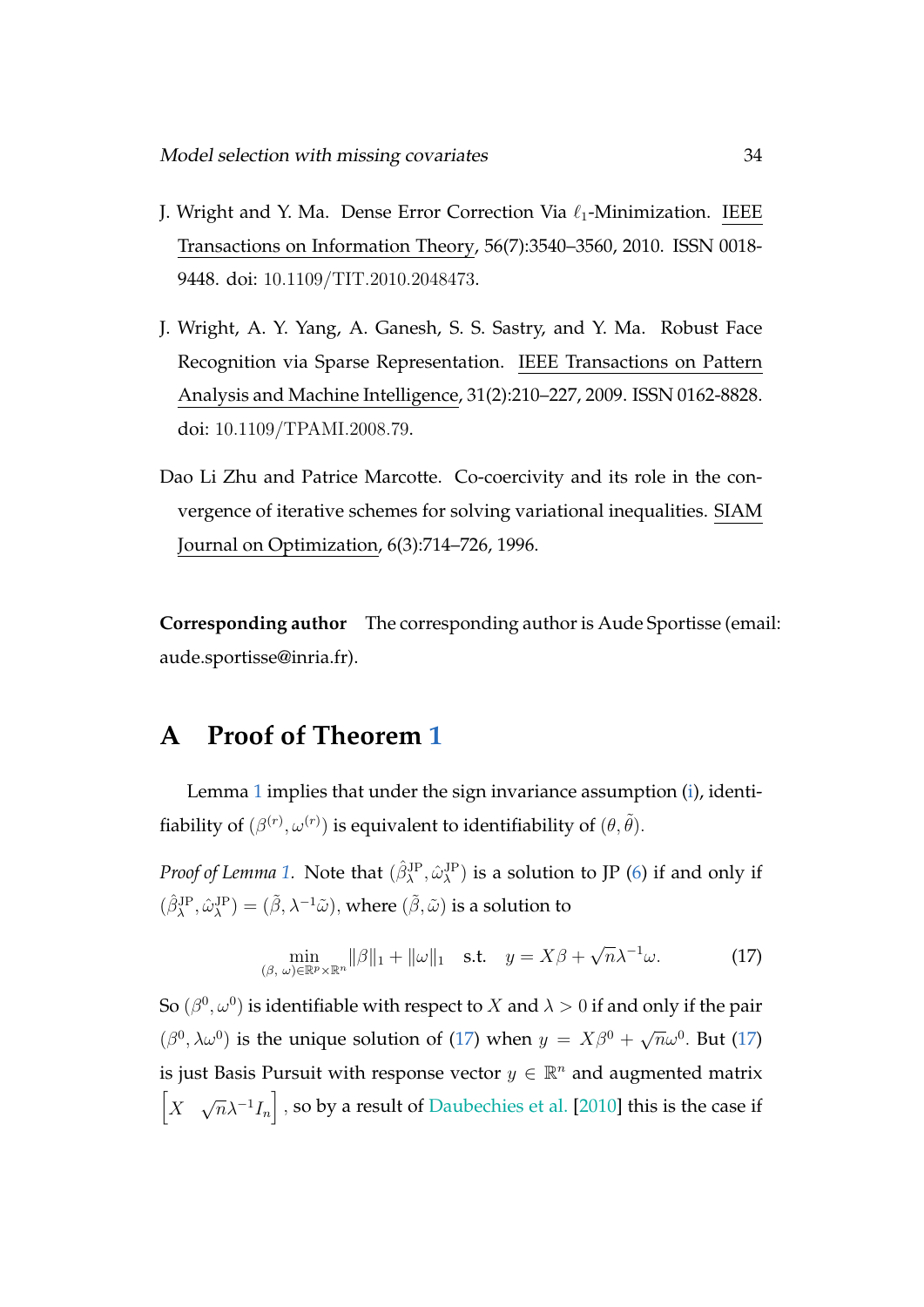$\sqrt{n}\lambda^{-1}\omega = 0$ , we have and only if for every  $(\beta,\omega)\neq (0,0)$  such that  $X\beta$  +  $|\operatorname{sign}(\beta^0)^T\beta + \operatorname{sign}(\omega^0)^T\omega| < ||\beta_{\overline{S^0}}||_1 + ||\omega_{\overline{T^0}}||_1$ , which proves our statement.  $\Box$ 

We will need the following auxiliary lemma.

<span id="page-34-1"></span>**Lemma 2.** *Under assumptions [\(i\)](#page-10-0) and [\(ii\)](#page-10-1), if the pair*  $(\theta, \tilde{\theta})$  *is identifiable with respect to*  $X$  *and*  $\lambda$ , *then for any*  $\epsilon \in \mathbb{R}^n$ ,

$$
\lim_{r \to +\infty} \frac{1}{u_r} \begin{bmatrix} \hat{\beta}_{\lambda}^{\text{JP}(r)} - \beta^{(r)} \\ \hat{\omega}_{\lambda}^{\text{JP}(r)} - \omega^{(r)} \end{bmatrix} = \begin{bmatrix} 0 \\ 0 \end{bmatrix},
$$

*where*  $u_r := ||\beta^{(r)}||_1 + \lambda ||\omega^{(r)}||_1$ .

*Proof.* First note that by assumption [\(ii\)](#page-10-1),  $\lim_{r\to+\infty} u_r = +\infty$ . Now let  $\epsilon \in \mathbb{R}^n$ and denote by  $(\hat{\beta}_\lambda^{\mathrm{JP}}(\epsilon), \hat{\omega}_\lambda^{\mathrm{JP}}(\epsilon))$  the JP solution when  $y=\epsilon$ . In particular, one has  $\epsilon=X\hat\beta_\lambda^{\rm JP}(\epsilon)+\sqrt{n}\hat\omega_\lambda^{\rm JP}(\epsilon),$  so for every  $r\in\mathbb{N}^*$ , let us consider  $y^{(r)}$  as follows

<span id="page-34-0"></span>
$$
y^{(r)} = X(\beta^{(r)} + \hat{\beta}_{\lambda}^{\text{JP}}(\epsilon)) + \sqrt{n}(\omega^{(r)} + \hat{\omega}_{\lambda}^{\text{JP}}(\epsilon)).
$$

Hence  $(\beta^{(r)}+\hat{\beta}^{\text{JP}}_{\lambda}(\epsilon),\omega^{(r)}+\hat{\omega}^{\text{JP}}_{\lambda}(\epsilon))$  is feasible for JP when  $y=y^{(r)},$  so

$$
\frac{\|\hat{\beta}_{\lambda}^{\text{JP}(r)}\|_{1} + \lambda \|\hat{\omega}_{\lambda}^{\text{JP}(r)}\|_{1}}{\nu_{r}}\n\leq \frac{\|\beta^{(r)} + \hat{\beta}_{\lambda}^{\text{JP}}(\epsilon)\|_{1} + \lambda \|\omega^{(r)} + \hat{\omega}_{\lambda}^{\text{JP}}(\epsilon)\|_{1}}{\nu_{r}}\n\leq \frac{(\|\beta^{(r)}\|_{1} + \lambda \|\omega^{(r)}\|_{1}) + (\|\hat{\beta}_{\lambda}^{\text{JP}}(\epsilon)\|_{1} + \lambda \|\hat{\omega}_{\lambda}^{\text{JP}}(\epsilon)\|_{1})}{\nu_{r}}\n= 1 + \frac{\|\hat{\beta}_{\lambda}^{\text{JP}}(\epsilon)\|_{1} + \lambda \|\hat{\omega}_{\lambda}^{\text{JP}}(\epsilon)\|_{1}}{\nu_{r}}.
$$
\n(18)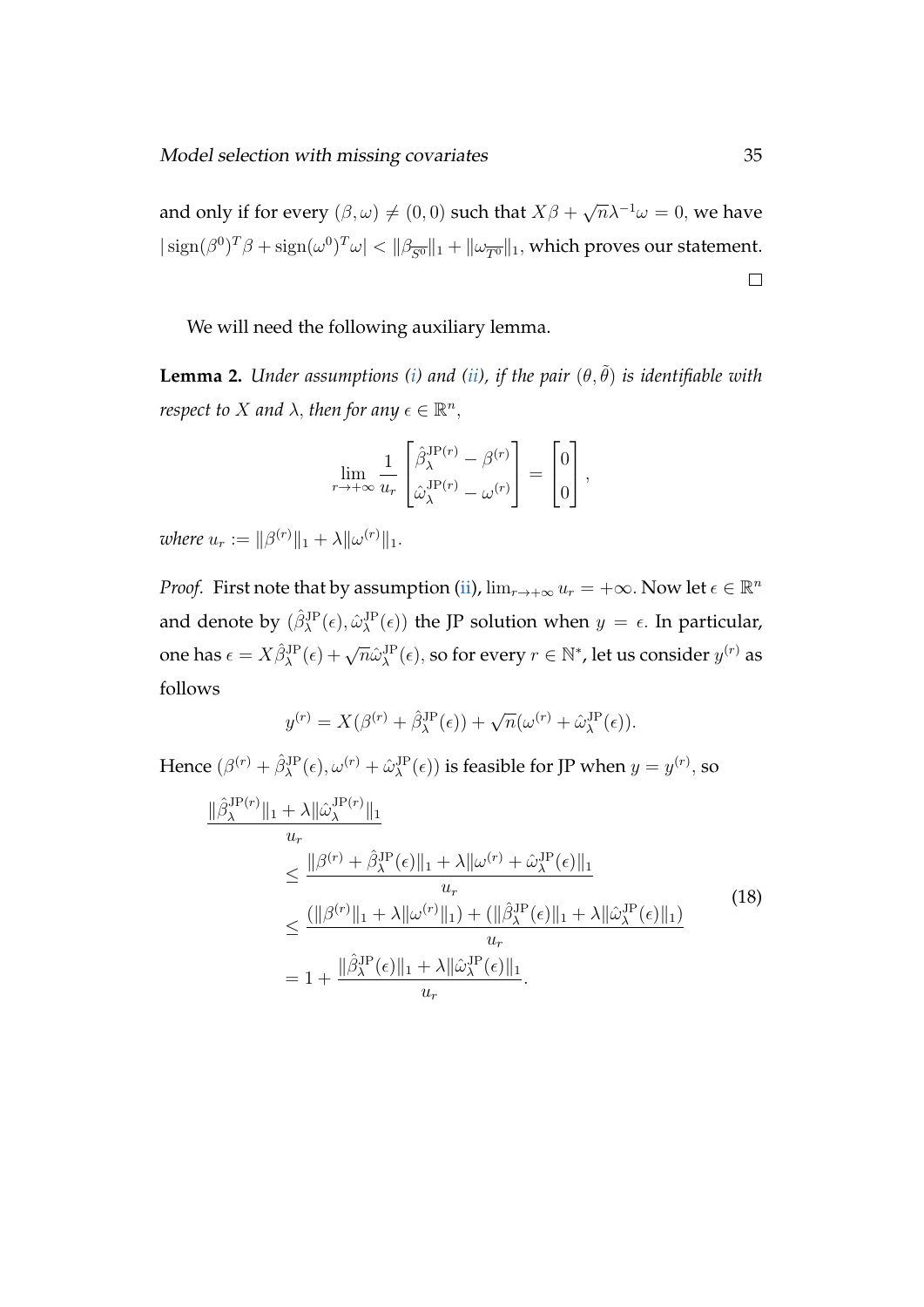Therefore

$$
\frac{1}{u_r}(\|\hat{\beta}_{\lambda}^{\text{JP}(r)} - \beta^{(r)}\|_1 + \lambda \|\hat{\omega}_{\lambda}^{\text{JP}(r)} - \omega^{(r)}\|_1)
$$
\n
$$
\leq \frac{1}{u_r}((\|\beta^{(r)}\|_1 + \lambda \|\omega^{(r)}\|_1) + (\|\hat{\beta}_{\lambda}^{\text{JP}(r)}\|_1 + \lambda \|\hat{\omega}_{\lambda}^{\text{JP}(r)}\|_1))
$$
\n
$$
= 1 + \frac{\|\hat{\beta}_{\lambda}^{\text{JP}(r)}\|_1 + \lambda \|\hat{\omega}_{\lambda}^{\text{JP}(r)}\|_1}{u_r}
$$
\n
$$
\leq 2 + \frac{\|\hat{\beta}_{\lambda}^{\text{JP}}(\epsilon)\|_1 + \lambda \|\hat{\omega}_{\lambda}^{\text{JP}}(\epsilon)\|_1}{u_r},
$$
\n(19)

using [\(18\)](#page-34-0) for last inequality. Since  $\lim_{r\to+\infty} \frac{\|\hat{\beta}_{\lambda}^{JP}(\epsilon)\|_1 + \lambda \|\hat{\omega}_{\lambda}^{JP}(\epsilon)\|_1}{u_{\infty}}$  $\frac{d^2\mathcal{U}(\omega_\lambda \cdot (\epsilon))}{u_r} = 0$ , and since  $\sqrt{ }$  $\overline{\phantom{a}}$ β ω 1  $\left\|\mapsto \|\beta\|_1 + \lambda \|\omega\|_1$  defines a norm on  $\mathbb{R}^{p+n}$ , one deduces that the sequence  $\frac{1}{u_r}$  $\sqrt{ }$  $\overline{\phantom{a}}$  $\hat{\beta}^\mathrm{JP(r)}_\lambda - \beta^{(r)}$  $\hat{\omega}_{\lambda}^{\mathrm{JP}(r)}-\omega^{(r)}$ 1 is bounded. Therefore we need to check that every convergent subsequence converges to zero. Let

$$
\frac{1}{u_{\phi(r)}}\begin{bmatrix} \hat{\beta}_{\lambda}^{\text{JP}(\phi(r))} - \beta^{(\phi(r))}\\ \hat{\omega}_{\lambda}^{\text{JP}(\phi(r))} - \omega^{(\phi(r))} \end{bmatrix}
$$

(with  $\phi : \mathbb{N}^* \to \mathbb{N}^*$  strictly increasing) be an arbitrary convergent subsequence. Since

<span id="page-35-0"></span>
$$
\frac{\|\beta^{(r)}\|_1 + \lambda \|\omega^{(r)}\|_1}{u_r} = 1
$$
\n(20)

<span id="page-35-1"></span>for every  $r$ , and by [\(18\)](#page-34-0), the sequences  $\frac{1}{u_r}$  $\sqrt{ }$  $\overline{\phantom{a}}$  $\beta^{(r)}$  $\omega^{(r)}$ 1 | and  $\frac{1}{u_r}$  $\sqrt{ }$  $\overline{\phantom{a}}$  $\hat{\beta}_{\lambda}^{\text{JP}(r)}$ λ  $\hat{\omega}_{\lambda}^{\mathrm{JP}(r)}$ λ 1 | are bounded as well. Hence without loss of generality (otherwise, reduce the subsequence),

$$
\lim_{r \to +\infty} \frac{1}{u_{\phi(r)}} \begin{bmatrix} \beta^{(\phi(r))} \\ \omega^{(\phi(r))} \end{bmatrix} = \begin{bmatrix} \nu_1 \\ \nu_2 \end{bmatrix}, \tag{21}
$$

<span id="page-35-2"></span>and

$$
\lim_{r \to +\infty} \frac{1}{u_{\phi(r)}} \begin{bmatrix} \hat{\beta}_{\lambda}^{\text{JP}(\phi(r))} \\ \hat{\omega}_{\lambda}^{\text{JP}(\phi(r))} \end{bmatrix} = \begin{bmatrix} \nu_1' \\ \nu_2' \end{bmatrix}
$$
 (22)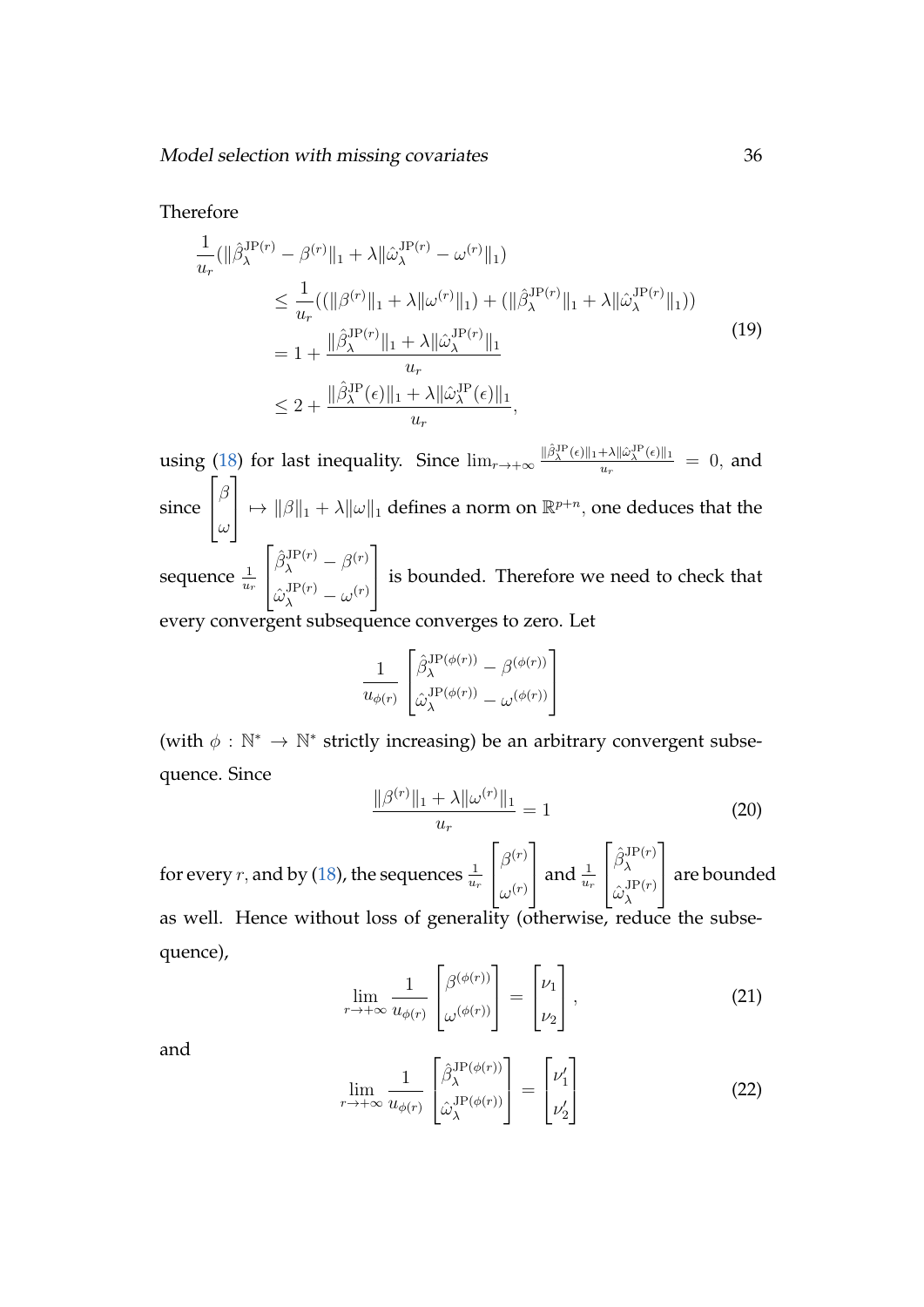Model selection with missing covariates 37

for some 
$$
\begin{bmatrix} \nu_1 \\ \nu_2 \end{bmatrix}
$$
,  $\begin{bmatrix} \nu'_1 \\ \nu'_2 \end{bmatrix} \in \mathbb{R}^{p+n}$ . By (20), one necessarily has 
$$
||\nu_1||_1 + \lambda ||\nu_2||_1 = 1,
$$
 (23)

and [\(18\)](#page-34-0) implies that

<span id="page-36-2"></span><span id="page-36-1"></span>
$$
\|\nu_1'\|_1 + \lambda \|\nu_2'\|_1 \le 1. \tag{24}
$$

Now

$$
\lim_{r \to +\infty} \frac{X(\hat{\beta}_{\lambda}^{\text{JP}(r)} - \beta^{(r)}) + \sqrt{n}(\hat{\omega}_{\lambda}^{\text{JP}(r)} - \omega^{(r)})}{u_r} = \lim_{r \to +\infty} \frac{y^{(r)} - (X\beta^{(r)} + \sqrt{n}\omega^{(r)})}{u_r}
$$

$$
= \lim_{r \to +\infty} \frac{\epsilon}{u_r} = 0,
$$

so one deduces that

$$
\lim_{r \to +\infty} \left[ X \sqrt{n} I_n \right] \begin{bmatrix} \hat{\beta}_{\lambda}^{\mathrm{JP}(\phi(r))}/u_{\phi(r)} \\ \hat{\omega}_{\lambda}^{\mathrm{JP}(\phi(r))}/u_{\phi(r)} \end{bmatrix} = \lim_{r \to +\infty} \left[ X \sqrt{n} I_n \right] \begin{bmatrix} \beta^{(\phi(r))}/u_{\phi(r)} \\ \omega^{(\phi(r))}/u_{\phi(r)} \end{bmatrix},
$$

so by [\(21\)](#page-35-1) and [\(22\)](#page-35-2),

<span id="page-36-0"></span>
$$
\begin{bmatrix} X & \sqrt{n}I_n \end{bmatrix} \begin{bmatrix} \nu_1' \\ \nu_2' \end{bmatrix} = \begin{bmatrix} X & \sqrt{n}I_n \end{bmatrix} \begin{bmatrix} \nu_1 \\ \nu_2 \end{bmatrix}.
$$
 (25)

Assuming for now that  $(\nu_1, \nu_2)$  is identifiable with respect to X and  $\lambda$ , equality [\(25\)](#page-36-0) together with [\(23\)](#page-36-1) and [\(24\)](#page-36-2) imply that  $\sqrt{ }$  $\overline{\phantom{a}}$  $\nu'_1$  $\nu'_2$ 1  $\Big\} =$  $\sqrt{ }$  $\overline{\phantom{a}}$  $\nu_1$  $\nu_2$ 1  $\vert$ , hence  $\lim_{r\to+\infty}$ 1  $u_{\phi(r)}$  $\sqrt{ }$  $\overline{1}$  $\hat{\beta}_{\lambda}^{\mathrm{JP}(\phi(r))} - \beta^{(\phi(r))}$  $\hat{\omega}_{\lambda}^{\mathrm{JP}(\phi(r))} - \omega^{(\phi(r))}$ 1  $\Big\} =$  $\sqrt{ }$  $\overline{1}$  $\nu'_1$  $\nu'_2$ 1 <sup>−</sup>  $\sqrt{ }$  $\overline{\phantom{a}}$  $\nu_1$  $\nu_2$ 1  $\Big\} =$  $\sqrt{ }$  $\overline{\phantom{a}}$ 0 0 1  $\vert \cdot$ 

It remains to check that  $(\nu_1, \nu_2)$  is identifiable with respect to X and  $\lambda$ , which we will do using Lemma [1.](#page-9-0) Note that [\(21\)](#page-35-1) and assumption [\(i\)](#page-10-0) imply

<span id="page-36-4"></span><span id="page-36-3"></span>
$$
sign(\nu_1) = \theta - \theta',\tag{26}
$$

$$
sign(\nu_2) = \tilde{\theta} - \tilde{\theta}',\tag{27}
$$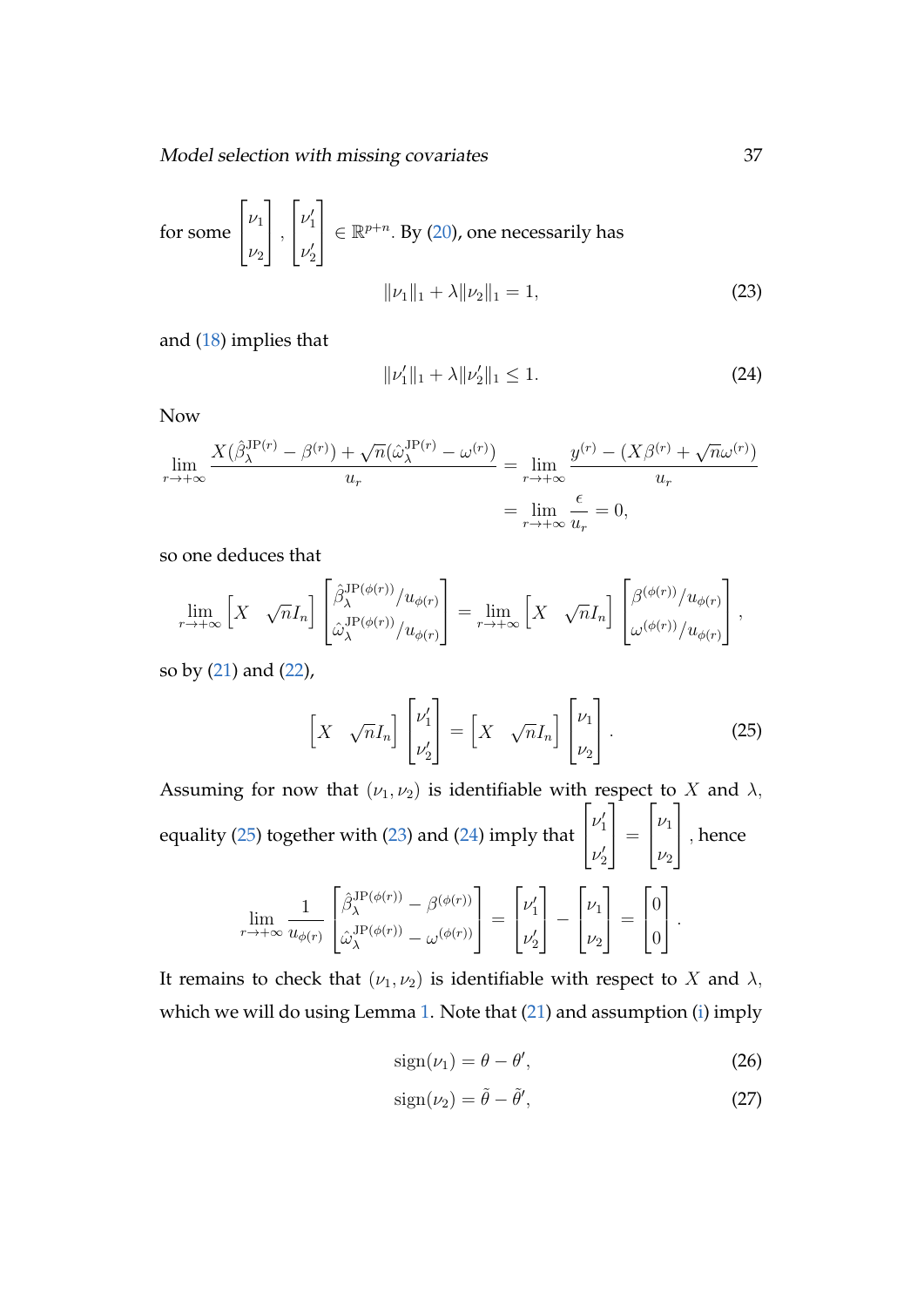Model selection with missing covariates 38

where  $\theta'_j:=\theta_j\mathbf{1}_{\{\nu_{1,j}=0,\theta_j\neq0\}},$  and  $\tilde\theta'_j=\tilde\theta_j\mathbf{1}_{\{\nu_{2,j}=0,\tilde\theta_j\neq0\}},$  and hence

<span id="page-37-2"></span><span id="page-37-1"></span>
$$
\overline{\text{supp}(\nu_1)} = \overline{\text{supp}(\theta)} \sqcup \text{supp}(\theta') = \overline{S^0} \sqcup \text{supp}(\theta'),\tag{28}
$$

$$
\overline{\text{supp}(\nu_2)} = \overline{\text{supp}(\tilde{\theta})} \sqcup \text{supp}\,\tilde{\theta}' = \overline{T^0} \sqcup \text{supp}\,\tilde{\theta}'.\tag{29}
$$

<span id="page-37-0"></span>Consider a pair  $(\beta, \omega) \neq (0, 0)$  such that  $X \beta +$  $\sqrt{n}\lambda^{-1}\omega = 0$ . By [\(26\)](#page-36-3) and [\(27\)](#page-36-4),

$$
|\operatorname{sign}(\nu_1)^T \beta + \operatorname{sign}(\nu_2)^T \omega| = |(\theta - \theta')^T \beta + (\tilde{\theta} - \tilde{\theta}')^T \omega|
$$
  

$$
\leq |\theta^T \beta + \tilde{\theta}^T \omega| + |(\theta')^T \beta| + |(\tilde{\theta}')^T \omega|.
$$
 (30)

But since  $(\theta, \tilde{\theta})$  is identifiable with respect to X and  $\lambda$ , Lemma [1](#page-9-0) implies  $|\theta^T\beta+\tilde{\theta}^T\omega|<\|\beta_{\overline{S^0}}\|_1+\|\omega_{\overline{T^0}}\|_1.$  Plugging this into [\(30\)](#page-37-0) gives

$$
|\operatorname{sign}(\nu_1)^T \beta + \operatorname{sign}(\nu_2)^T \omega| < ||\beta_{\overline{S^0}}||_1 + ||\omega_{\overline{T^0}}||_1 + |(\theta')^T \beta| + |(\tilde{\theta}')^T \omega|
$$
  
\n
$$
\leq ||\beta_{\overline{S^0}}||_1 + ||\beta_{\operatorname{supp}(\theta')}||_1 + ||\omega_{\overline{T^0}}||_1 + ||\omega_{\operatorname{supp}(\tilde{\theta}')}||_1
$$
  
\n
$$
= ||\beta_{\overline{\operatorname{supp}(\nu_1)}}||_1 + ||\omega_{\overline{\operatorname{supp}(\nu_2)}}||_1,
$$

where the equality comes from [\(28\)](#page-37-1) and [\(29\)](#page-37-2). By Lemma [1,](#page-9-0) one concludes that  $(\nu_1, \nu_2)$  is identifiable with respect to X and  $\lambda$ .  $\Box$ 

*Proof of Theorem* [1.](#page-10-3) Let us assume that  $(\theta, \tilde{\theta})$  is identifiable with respect to X and  $\lambda$ , and let  $\epsilon \in \mathbb{R}^n$ . By Lemma [2,](#page-34-1)

<span id="page-37-3"></span>
$$
\lim_{r \to +\infty} \frac{1}{u_r} \begin{bmatrix} \hat{\beta}_{\lambda}^{\text{JP}(r)} - \beta^{(r)} \\ \hat{\omega}_{\lambda}^{\text{JP}(r)} - \omega^{(r)} \end{bmatrix} = \begin{bmatrix} 0 \\ 0 \end{bmatrix} . \tag{31}
$$

Since

$$
\min\{1,\lambda\}\max\{\|\beta^{(r)}\|_{\infty},\|\omega^{(r)}\|_{\infty}\} \le u_r \le (|S^0| + \lambda |T^0|) \max\{\|\beta^{(r)}\|_{\infty},\|\omega^{(r)}\|_{\infty}\},
$$
\n(31) is equivalent to 
$$
\lim_{r \to +\infty} \frac{1}{\max\{\|\beta^{(r)}\|_{\infty},\|\omega^{(r)}\|_{\infty}\}} \begin{bmatrix} \hat{\beta}_{\lambda}^{\text{JP}(r)} - \beta^{(r)} \\ \hat{\omega}_{\lambda}^{\text{JP}(r)} - \omega^{(r)} \end{bmatrix} = \begin{bmatrix} 0 \\ 0 \end{bmatrix}.
$$
 Therefore there exists  $R > 0$  such that for every  $r \ge R$ ,

<span id="page-37-4"></span>
$$
\|\hat{\beta}_{\lambda}^{\text{JP}(r)} - \beta^{(r)}\|_{\infty} < \frac{q}{2} \max\{\|\beta^{(r)}\|_{\infty}, \|\omega^{(r)}\|_{\infty}\}\tag{32}
$$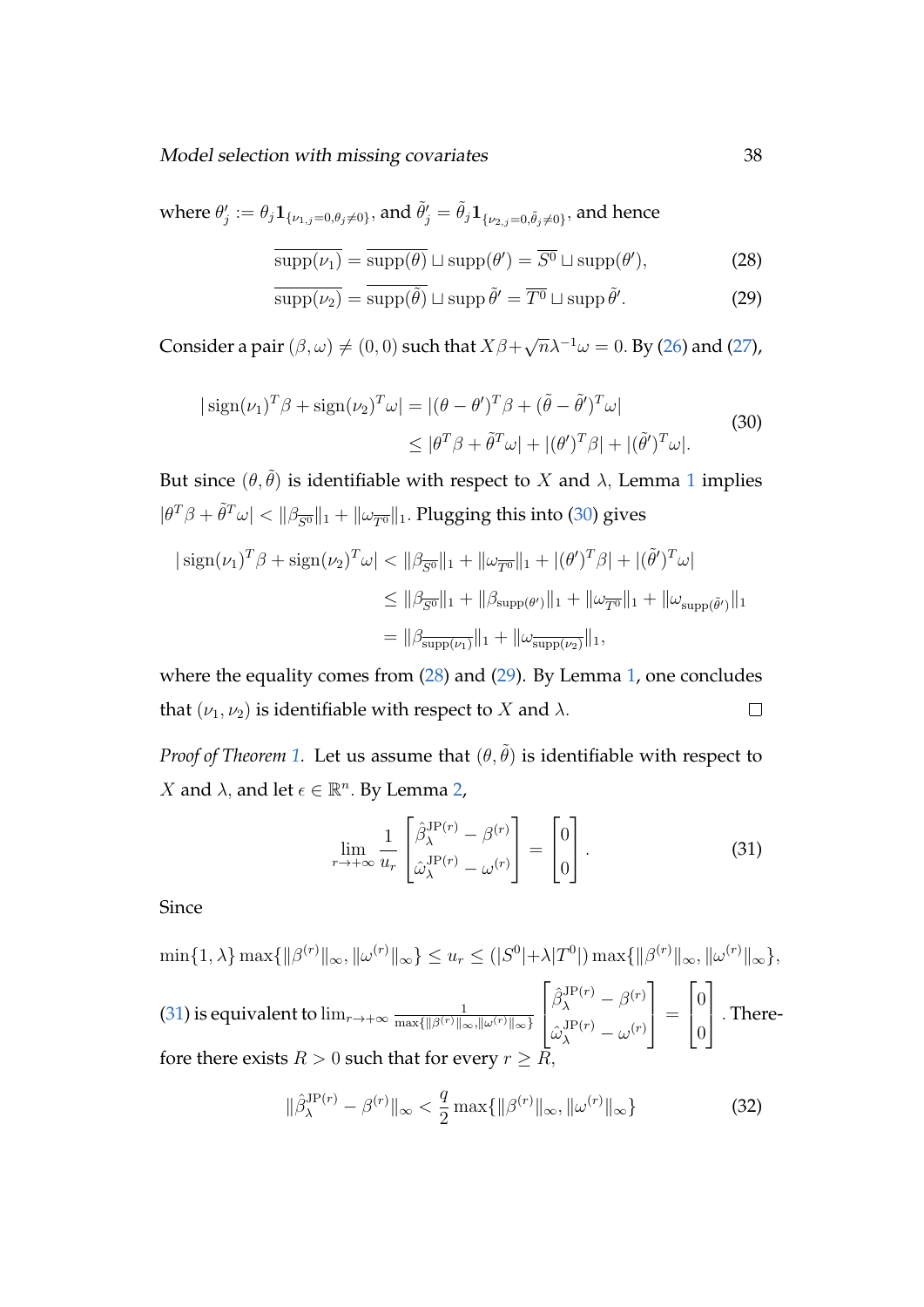<span id="page-38-2"></span>and

$$
\|\hat{\omega}_{\lambda}^{\mathrm{JP}(r)} - \omega^{(r)}\|_{\infty} < \frac{q}{2} \max\{\|\beta^{(r)}\|_{\infty}, \|\omega^{(r)}\|_{\infty}\}.\tag{33}
$$

Setting  $\tau:=\frac{q}{2}\max\{\|\beta^{(r)}\|_\infty,\|\omega^{(r)}\|_\infty\},$  [\(32\)](#page-37-4) implies that  $|\hat{\beta}^{\rm JP(}r)}_{\lambda,j}|<\tau$  for every  $j \notin S^0$ , hence  $\hat{\beta}^{\text{TJP}(r)}_{(\lambda, \tau), j} = 0$ . If  $j \in S^0$ , assumption [\(iii\)](#page-10-2) implies

<span id="page-38-1"></span><span id="page-38-0"></span>
$$
|\beta_j^{(r)}| \ge \beta_{\min}^{(r)} \ge 2\tau,\tag{34}
$$

and by [\(32\)](#page-37-4), we have

<span id="page-38-3"></span>
$$
|\hat{\beta}_{\lambda,j}^{\mathrm{JP}(r)} - \beta_j^{(r)}| < \tau,\tag{35}
$$

so [\(34\)](#page-38-0) and [\(35\)](#page-38-1) together imply  $|\hat{\beta}^{\rm JP(r)}_{\lambda,j}|>\tau$  and  $\textrm{sign}(\hat{\beta}^{\rm JP(r)}_{\lambda,j})=\textrm{sign}(\beta^{(r)}_j)$  $j^{(T)}$ ). So we conclude that  $\text{sign}(\hat{\beta}_{(\lambda,\tau)}^{\text{TJP}(r)}) = \text{sign}(\beta^{(r)})$ . Analogously, [\(33\)](#page-38-2) implies  $sign(\hat{\omega}_{(\lambda|\tau)}^{\text{TJP}(r)}$  $\operatorname{sign}(\omega^{(r)}) = \operatorname{sign}(\omega^{(r)})$ .

Conversely, let us assume that for some  $\epsilon \in \mathbb{R}^n$ ,  $r \in \mathbb{N}^*$  and  $\tau > 0$ ,

$$
\text{sign}(\hat{\beta}_{(\lambda,\tau)}^{\text{TJP}(r)}) = \theta, \quad \text{sign}(\hat{\omega}_{(\lambda,\tau)}^{\text{TJP}(r)}) = \tilde{\theta}.
$$
 (36)

Note that the JP solution  $(\hat{\beta}_{\lambda}^{{\rm JP}(r)}$  $\overset{\text{JP}(r)}{\lambda}, \overset{\sim}{\omega}_{\lambda}^{\text{JP}(r)}$  $\lambda^{J(\mathcal{F}(\mathcal{T}))}$  is unique by assumption, hence  $(\hat{\beta}_{\lambda}^{\mathrm{JP}(r)}$  $\hat{\omega}_{\lambda}^{\mathrm{JP}(r)}, \hat{\omega}_{\lambda}^{\mathrm{JP}(r)}$  $\lambda^{J(P(r))}$  is identifiable with respect to X and  $\lambda$ . Now by [\(36\)](#page-38-3), all nonzero components of  $\theta$  and  $\tilde{\theta}$  must have the same sign as the corresponding entries of  $\hat{\beta}_{\lambda}^{{\rm JP}(r)}$  $\overset{\text{d}}{\text{d}}\mathbf{P}(r)$  and  $\overset{\text{d}}{\omega}_{\lambda}^{\text{JP}(r)}$  $\lambda^{J_{\Gamma}(r)}$  respectively. Hence

<span id="page-38-4"></span>
$$
\theta = \text{sign}(\theta) = \text{sign}(\hat{\beta}_{\lambda}^{\text{JP}(r)}) - \delta,
$$
  
\n
$$
\tilde{\theta} = \text{sign}(\tilde{\theta}) = \text{sign}(\hat{\omega}_{\lambda}^{\text{JP}(r)}) - \tilde{\delta},
$$
\n(37)

<span id="page-38-5"></span>where  $\delta_j = \text{sign}(\hat{\beta}_{\lambda,j}^{\text{JP}(r)}) \mathbf{1}_{\{\hat{\beta}_{\lambda,j}^{\text{JP}(r)}\neq 0,\theta_j=0\}}$  and  $\tilde{\delta}_i = \text{sign}(\hat{\omega}_{\lambda,i}^{\text{JP}(r)}) \mathbf{1}_{\{\hat{\omega}_{\lambda,i}^{\text{JP}(r)}\neq 0,\tilde{\theta}_i=0\}},$ and

$$
\overline{S^0} = \overline{\text{supp}(\theta)} = \text{supp}(\hat{\beta}_{\lambda}^{\text{JP}(r)}) \sqcup \text{supp}(\delta)
$$

$$
\overline{T^0} = \overline{\text{supp}(\tilde{\theta})} = \overline{\text{supp}(\hat{\omega}_{\lambda}^{\text{JP}(r)})} \sqcup \text{supp}(\tilde{\delta}).
$$
(38)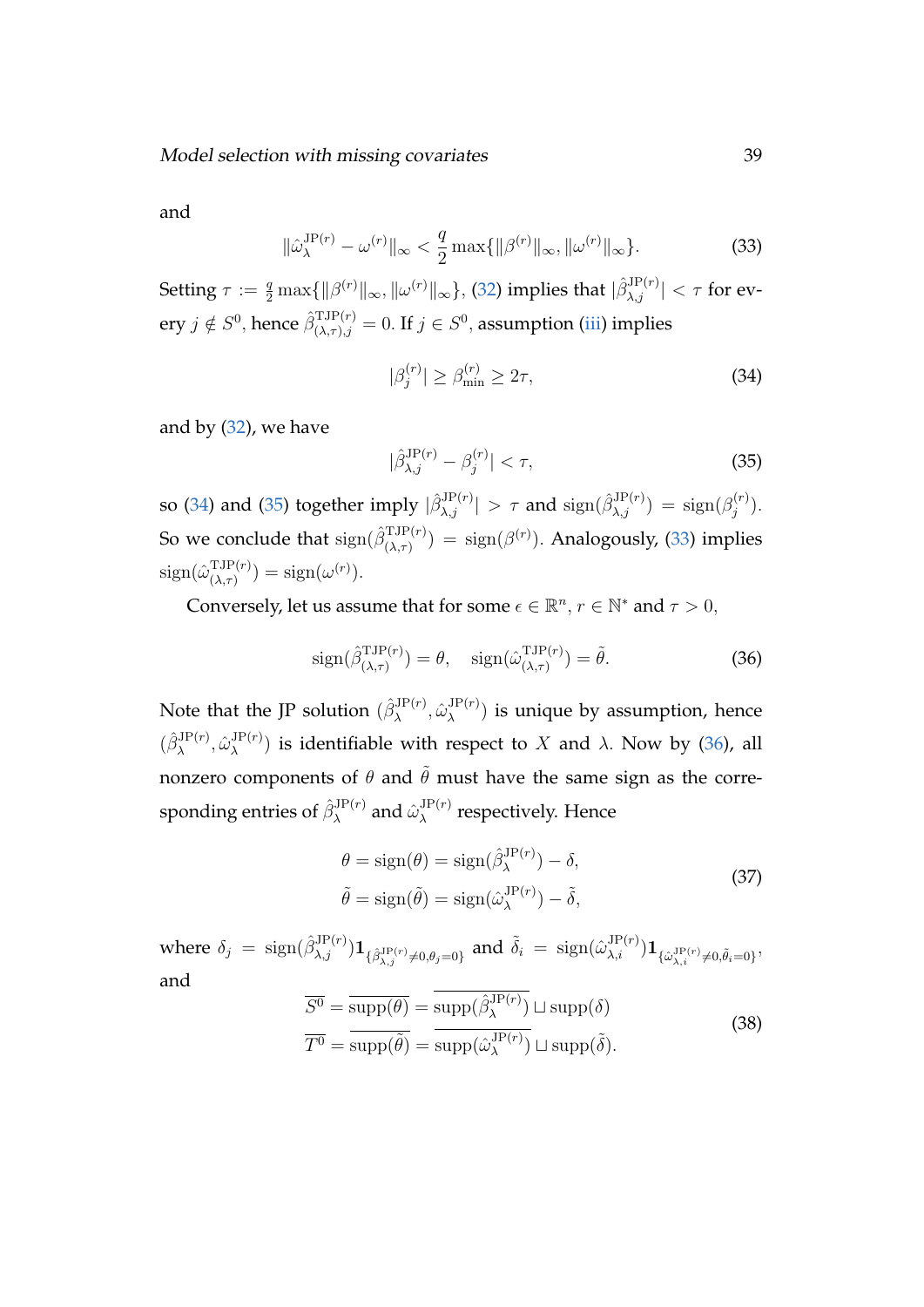In order to apply Lemma [1,](#page-9-0) let us consider a pair  $(\beta, \omega) \neq (0, 0)$  such that  $X\beta +$  $\sqrt{n}\lambda^{-1}\omega = 0$ . By [\(37\)](#page-38-4), one has

$$
|\theta^T \beta + \tilde{\theta}^T \omega| = |\operatorname{sign}(\hat{\beta}_{\lambda}^{\mathrm{JP}(r)})^T \beta - \delta^T \beta + \operatorname{sign}(\hat{\omega}_{\lambda}^{\mathrm{JP}(r)})^T \omega - \tilde{\delta}^T \omega|
$$
  
\n
$$
\leq |\operatorname{sign}(\hat{\beta}_{\lambda}^{\mathrm{JP}(r)})^T \beta + \operatorname{sign}(\hat{\omega}_{\lambda}^{\mathrm{JP}(r)})^T \omega| + |\delta^T \beta| + |\tilde{\delta}^T \omega|
$$
  
\n
$$
\leq ||\beta_{\overline{\operatorname{supp}(\hat{\beta}_{\lambda}^{\mathrm{JP}(r)})}}||_1 + ||\omega_{\overline{\operatorname{supp}(\hat{\omega}_{\lambda}^{\mathrm{JP}(r)})}}||_1 + ||\beta_{\operatorname{supp}(\delta)}||_1 + ||\omega_{\operatorname{supp}(\tilde{\delta})}||_1
$$
  
\n
$$
= ||\beta_{\overline{S^0}}||_1 + ||\omega_{\overline{T^0}}||_1,
$$

where we have used Lemma [1](#page-9-0) and the fact that  $(\hat{\beta}_\lambda^{{\rm JP} (r)}$  $\hat{\omega}_{\lambda}^{\mathrm{JP}(r)}, \hat{\omega}_{\lambda}^{\mathrm{JP}(r)}$  $\binom{J_{\Gamma}(r)}{\lambda}$  is identifiable with respect to X and  $\lambda$  in the last inequality, and [\(38\)](#page-38-5) for the last equality. Lemma [1](#page-9-0) concludes our proof.  $\Box$ 

### <span id="page-39-0"></span>**B Proof of Proposition [2](#page-12-0)**

*Proof of Proposition [2.](#page-12-0)* We define  $\tilde{X} := \begin{bmatrix} X \end{bmatrix}$ √  $\left.\overline{n}I_n\right|$  , and  $\tilde{\nu}=$  $\sqrt{ }$  $\overline{\phantom{a}}$  $\tilde{\beta}$  $\tilde{\omega}$ 1  $\Big| := \tilde{X}^T (\tilde{X} \tilde{X}^T)^{-1} \epsilon.$ We will assume for now that the following properties hold.

<span id="page-39-1"></span>a) Every pair  $(\beta, \omega)$  such that  $X\beta +$ √  $\overline{n}\omega=0$  satisfies

$$
\|\beta_{S^0}\|_1 + \lambda \|\omega_{T^0}\|_1 \le \frac{1}{3}(\|\beta_{\overline{S^0}}\|_1 + \lambda \|\omega_{\overline{T^0}}\|_1),
$$

<span id="page-39-2"></span>b)  $\|\tilde{\nu}\|_2 \leq$  $\sqrt{2}\sigma$  $\frac{\sqrt{2}\sigma}{\left(\frac{\lambda_{\min}(\Sigma)}{4}(\sqrt{p/n}-1)^2+1\right)^{1/2}}.$ 

Since  $\tilde{X}\tilde{\nu} = X\tilde{\beta} + \sqrt{\frac{\tilde{\gamma}^2}{2\tilde{\gamma}^2}}$  $\overline{n}\tilde{\omega}=\epsilon,$  one can rewrite model [\(2\)](#page-2-0) as

$$
y = X(\beta^{0} + \tilde{\beta}) + \sqrt{n}(\omega^{0} + \tilde{\omega}).
$$

By property [a\)](#page-39-1) and Lemma [3](#page-41-0) below, one has

$$
\|\hat{\beta}_{\lambda}^{\text{JP}} - (\beta^0 + \tilde{\beta})\|_1 + \lambda \|\hat{\omega}_{\lambda}^{\text{JP}} - (\omega^0 + \tilde{\omega})\|_1 \le 4(\|\tilde{\beta}_{\overline{S^0}}\|_1 + \lambda \|\tilde{\omega}_{\overline{T^0}}\|_1),\tag{39}
$$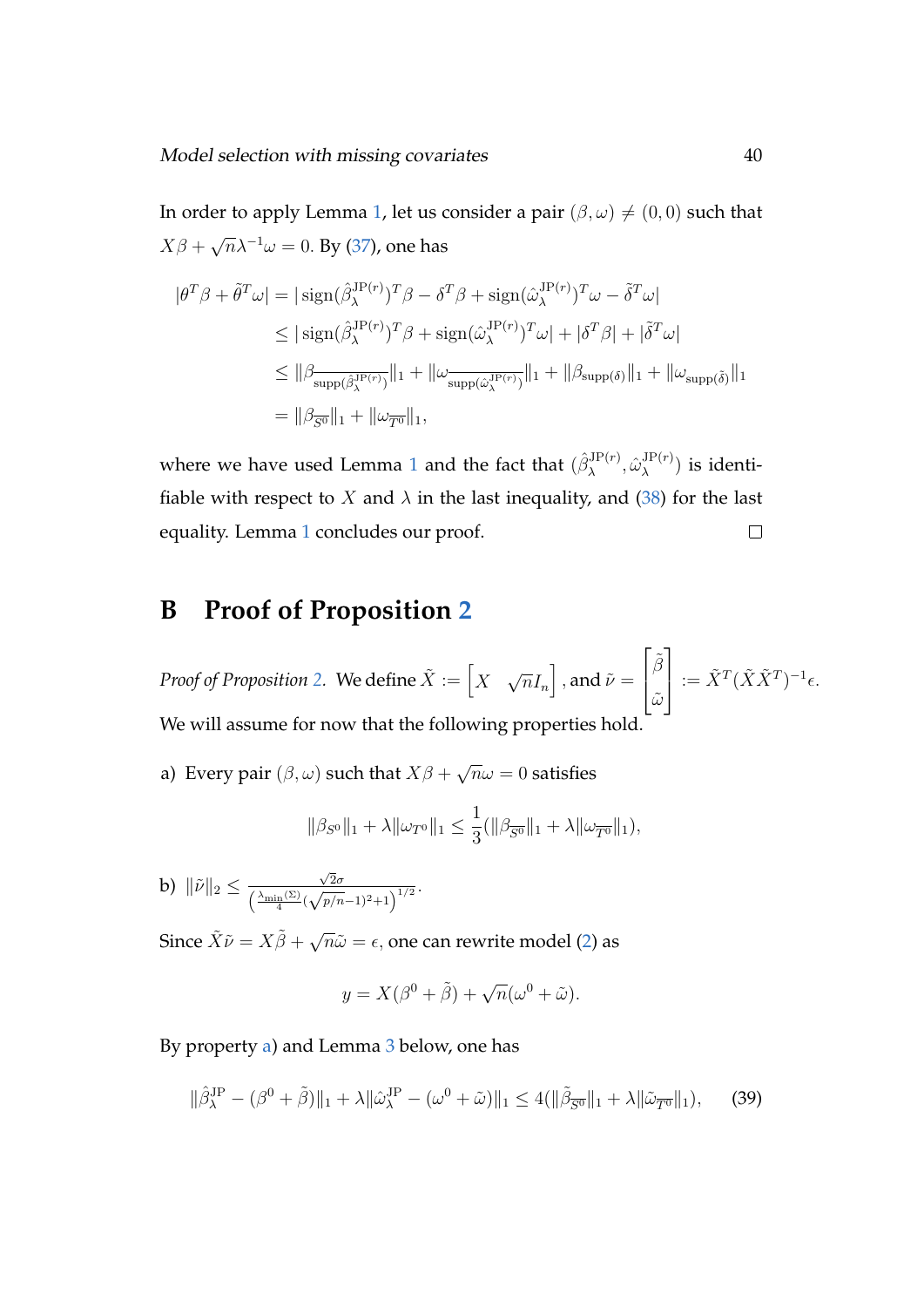and therefore  $\|\hat\beta_\lambda^{\rm JP}-(\beta^0+\tilde\beta)\|_1\leq 4(\|\tilde\beta\|_1+\lambda\|\tilde\omega\|_1).$  Consequently, for any  $j \in [p]$  one has

$$
|\hat{\beta}^{\text{JP}}_{\lambda,j} - \beta^0_j| \leq |\hat{\beta}^{\text{JP}}_{\lambda,j} - (\beta^0_j + \tilde{\beta}_j)| + |\tilde{\beta}_j| \leq ||\hat{\beta}^{\text{JP}}_{\lambda} - (\beta^0 + \tilde{\beta})||_1 + ||\tilde{\beta}||_1
$$
  
\n
$$
\leq 4(||\tilde{\beta}||_1 + \lambda ||\tilde{\omega}||_1) + ||\tilde{\beta}||_1 \leq 5(||\tilde{\beta}||_1 + \lambda ||\tilde{\omega}||_1)
$$
  
\n
$$
\leq 5 \max\{1, \lambda\} (||\tilde{\beta}||_1 + ||\tilde{\omega}||_1) = 5 \max\{1, \lambda\} ||\tilde{\nu}||_1
$$
  
\n
$$
\leq 5 \max\{1, \lambda\} \sqrt{p+n} ||\tilde{\nu}||_2 \leq \frac{5\sqrt{2} \max\{1, \lambda\} \sigma \sqrt{p+n}}{(\frac{\lambda_{\min}(\Sigma)}{4}(\sqrt{p/n} - 1)^2 + 1)^{1/2}}
$$

where we have used property [b\)](#page-39-2) in the last inequality. Now setting

$$
\tau := \frac{5\sqrt{2}\max\{1,\lambda\}\sigma\sqrt{p+n}}{\left(\frac{\lambda_{\min}(\Sigma)}{4}(\sqrt{p/n}-1)^2+1\right)^{1/2}},
$$

<span id="page-40-0"></span>one gets

$$
|\hat{\beta}^{\text{JP}}_{\lambda,j} - \beta^0_j| \le \tau \tag{40}
$$

for every  $j \in [p]$ . If  $j \in \overline{S^0}$ , we have  $|\hat{\beta}^{\text{JP}}_{\lambda,j}| \leq \tau$ , hence  $\hat{\beta}^{\text{TJP}}_{(\lambda,\tau),j} = 0$ . If  $j \in S^0$ , assumption [\(12\)](#page-12-1) implies  $|\beta_j^0| > 2\tau$ , which together with [\(40\)](#page-40-0) gives  $sign(\hat{\beta}_{(\lambda,\tau),j}^{TJP}) = sign(\beta_j^0).$ 

It remains to prove that properties [a\)](#page-39-1) and [b\)](#page-39-2) hold with high probability. First, Lemma 1 in [Nguyen and Tran](#page-31-3) [\[2013a\]](#page-31-3), implies that with probability greater than  $1 - ce^{-c'n}$  the matrix  $X$  satisfies the extended restricted eigenvalue property

<span id="page-40-1"></span>
$$
\|\beta_{\overline{S^0}}\|_1 + \lambda \|\omega_{\overline{T^0}}\|_1 \le 3(\|\beta_{S^0}\|_1 + \lambda \|\omega_{T^0}\|_1)
$$
  

$$
\Downarrow
$$
  

$$
\frac{1}{n} \|X\beta + \sqrt{n}\omega\|_2^2 \ge \gamma^2 (\|\beta\|_2^2 + \|\omega\|_2^2),
$$
 (41)

with  $\gamma^2 = \frac{\min\{\lambda_{\min}(\Sigma), 1\}}{16^2}$  $\frac{\min\{2\},1}{16^2}$ . Property [\(41\)](#page-40-1) clearly implies [a\)](#page-39-1). Finally, Lemma [4](#page-42-0) below proves that  $\mathrm b)$  $\mathrm b)$  holds with probability at least  $1{-}1.14^{-n}{-}2e^{-\frac{1}{8}(\sqrt p{-}\sqrt n)^2},$ which concludes our proof. $\Box$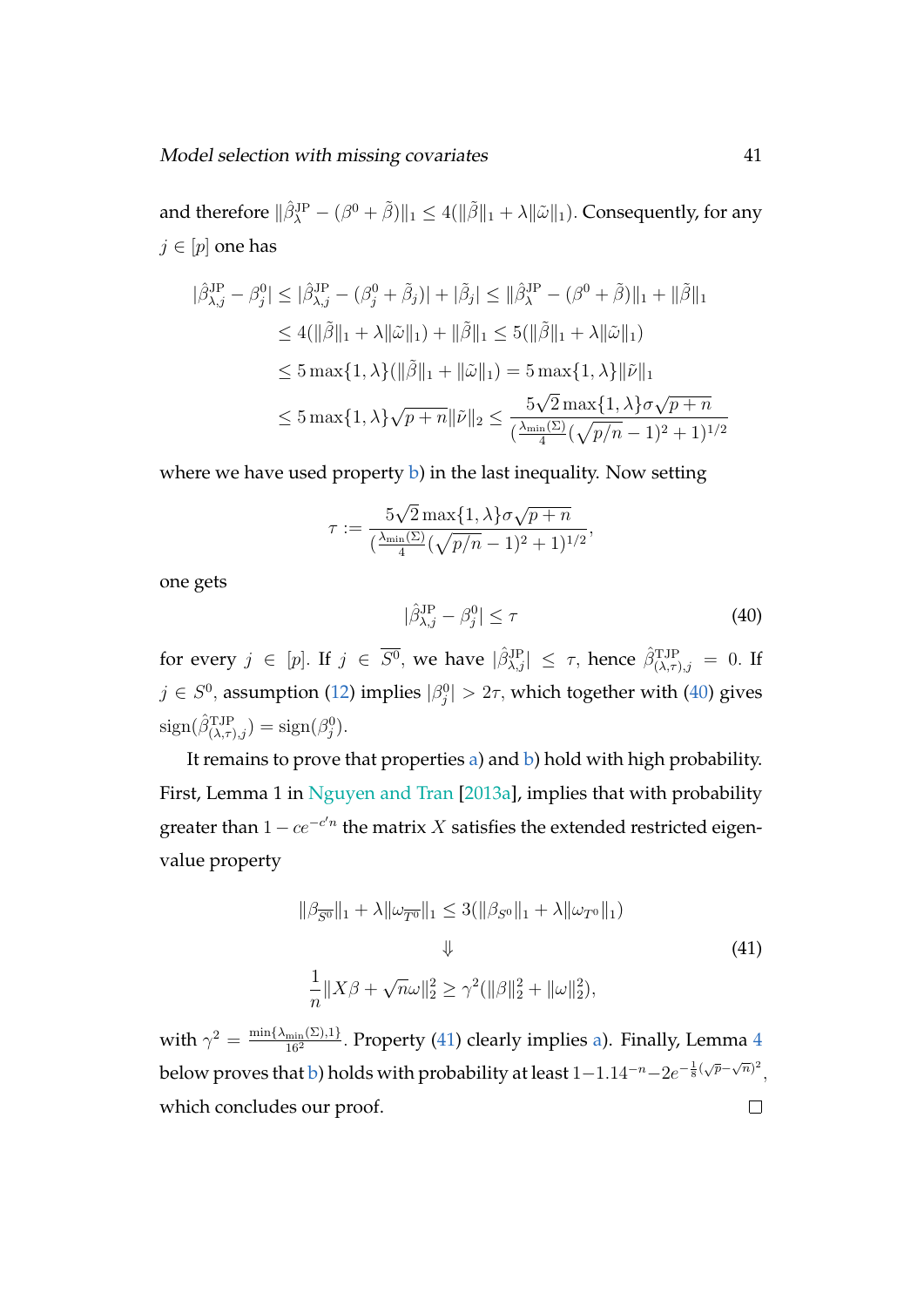<span id="page-41-0"></span>**Lemma 3.** Assume that for some sets  $S^0 \subset [p]$  and  $T^0 \subset [n]$ , and some constant  $\rho \in (0, 1)$ , the matrix  $X \in \mathbb{R}^{n \times p}$  satisfies

<span id="page-41-1"></span>
$$
\|\beta_{S^0}\|_1 + \lambda \|\omega_{T^0}\|_1 \le \rho(\|\beta_{\overline{S^0}}\|_1 + \lambda \|\omega_{\overline{T^0}}\|_1),\tag{42}
$$

*for every pair*  $(\beta, \omega) \in \mathbb{R}^p \times \mathbb{R}^n$  such that  $X\beta$  + √  $\overline{n}\omega=0.$  Then for every pair  $(\tilde{\beta}, \tilde{\omega}) \in \mathbb{R}^p \times \mathbb{R}^n$ , the solution  $(\hat{\beta}_{\lambda}^{\text{JP}}, \hat{\omega}_{\lambda}^{\text{JP}})$  to JP [\(6\)](#page-6-0) with  $y = X\tilde{\beta} + \sqrt{\frac{\lambda^2}{n}}$  $\overline{n}\tilde{\omega}$  satisfies

$$
\|\hat{\beta}_{\lambda}^{\mathrm{JP}}-\tilde{\beta}\|_1+\lambda\|\hat{\omega}_{\lambda}^{\mathrm{JP}}-\tilde{\omega}\|_1\leq \frac{2(1+\rho)}{1-\rho}(\|\tilde{\beta}_{\overline{S^0}}\|_1+\lambda\|\tilde{\omega}_{\overline{T^0}}\|_1).
$$

*Proof.* This proof is a simple extension of the one of Theorem 4.14 in [Fou](#page-30-5)[cart and Rauhut](#page-30-5) [\[2013\]](#page-30-5). Let us consider  $y = X \tilde{\beta} + \sqrt{2}$  $\overline{n}\tilde{\omega}$  for an arbitrary pair  $(\tilde{\beta}, \tilde{\omega})$ , and define  $\beta' := \hat{\beta}_{\lambda}^{\text{JP}} - \tilde{\beta}$  and  $\omega' := \hat{\omega}_{\lambda}^{\text{JP}} - \tilde{\omega}$ . Clearly  $X\beta' + \sqrt{n}\omega' = 0$ , so by [\(42\)](#page-41-1),

<span id="page-41-2"></span>
$$
\|\beta'_{S^0}\|_1 + \lambda \|\omega'_{T^0}\|_1 \le \rho(\|\beta'_{\overline{S^0}}\|_1 + \lambda \|\omega'_{\overline{T^0}}\|_1). \tag{43}
$$

We also have

$$
\begin{split} \|\tilde{\beta}\|_{1} + \lambda \|\tilde{\omega}\|_{1} &= \|\tilde{\beta}_{S^{0}}\|_{1} + \|\tilde{\beta}_{\overline{S^{0}}}\|_{1} + \lambda (\|\tilde{\omega}_{T^{0}}\|_{1} + \|\tilde{\omega}_{\overline{T^{0}}}\|_{1}) \\ &= \|\hat{\beta}_{\lambda,S^{0}}^{\text{JP}} - \beta_{S^{0}}'\|_{1} + \|\tilde{\beta}_{\overline{S^{0}}}\|_{1} + \lambda (\|\hat{\omega}_{\lambda,T^{0}}^{\text{JP}} - \omega_{T^{0}}'\|_{1} + \|\tilde{\omega}_{\overline{T^{0}}}\|_{1}) \\ &\leq \|\hat{\beta}_{\lambda,S^{0}}^{\text{JP}}\|_{1} + \|\beta_{S^{0}}'\|_{1} + \|\tilde{\beta}_{\overline{S^{0}}}\|_{1} + \lambda (\|\hat{\omega}_{\lambda,T^{0}}^{\text{JP}}\|_{1} + \|\omega_{T^{0}}'\|_{1} + \|\tilde{\omega}_{\overline{T^{0}}}\|_{1}), \end{split}
$$

and

$$
\|\beta'_{\overline{S^0}}\|_1 + \lambda \|\omega'_{\overline{T^0}}\|_1 \le (\|\hat{\beta}_{\lambda,\overline{S^0}}^{3P}\|_1 + \|\tilde{\beta}_{\overline{S^0}}\|_1) + \lambda (\|\hat{\omega}_{\lambda,\overline{T^0}}^{3P}\|_1 + \|\tilde{\omega}_{\overline{T^0}}\|_1).
$$

Adding the last two inequalities yields

$$
\|\beta'_{\overline{S^0}}\|_1 + \lambda \|\omega'_{\overline{T^0}}\|_1 + \|\tilde{\beta}\|_1 + \lambda \|\tilde{\omega}\|_1 \le \|\hat{\beta}_{\lambda}^{\text{JP}}\|_1 + \|\beta'_{S^0}\|_1 + 2\|\tilde{\beta}_{\overline{S^0}}\|_1 + \lambda \|\tilde{\omega}_{\overline{T^0}}\|_1 + \lambda \|\tilde{\omega}_{\lambda}^{\text{JP}}\|_1 + \|\omega'_{T^0}\|_1 + 2\|\tilde{\omega}_{\overline{T^0}}\|_1),
$$

and rearranging terms gives

$$
\begin{aligned} \|\beta_{\overline{S^0}}'\|_1 + \lambda \|\omega_{\overline{T^0}}'\|_1 &\leq (\|\hat{\beta}_{\lambda}^{\mathrm{JP}}\|_1 + \lambda \|\hat{\omega}_{\lambda}^{\mathrm{JP}}\|_1) - (\|\tilde{\beta}\|_1 + \lambda \|\tilde{\omega}\|_1) \\ &+ (\|\beta_{S^0}'\|_1 + \lambda \|\omega_{T^0}'\|_1) + 2(\|\tilde{\beta}_{\overline{S^0}}\|_1 + \lambda \|\tilde{\omega}_{\overline{T^0}}\|_1). \end{aligned}
$$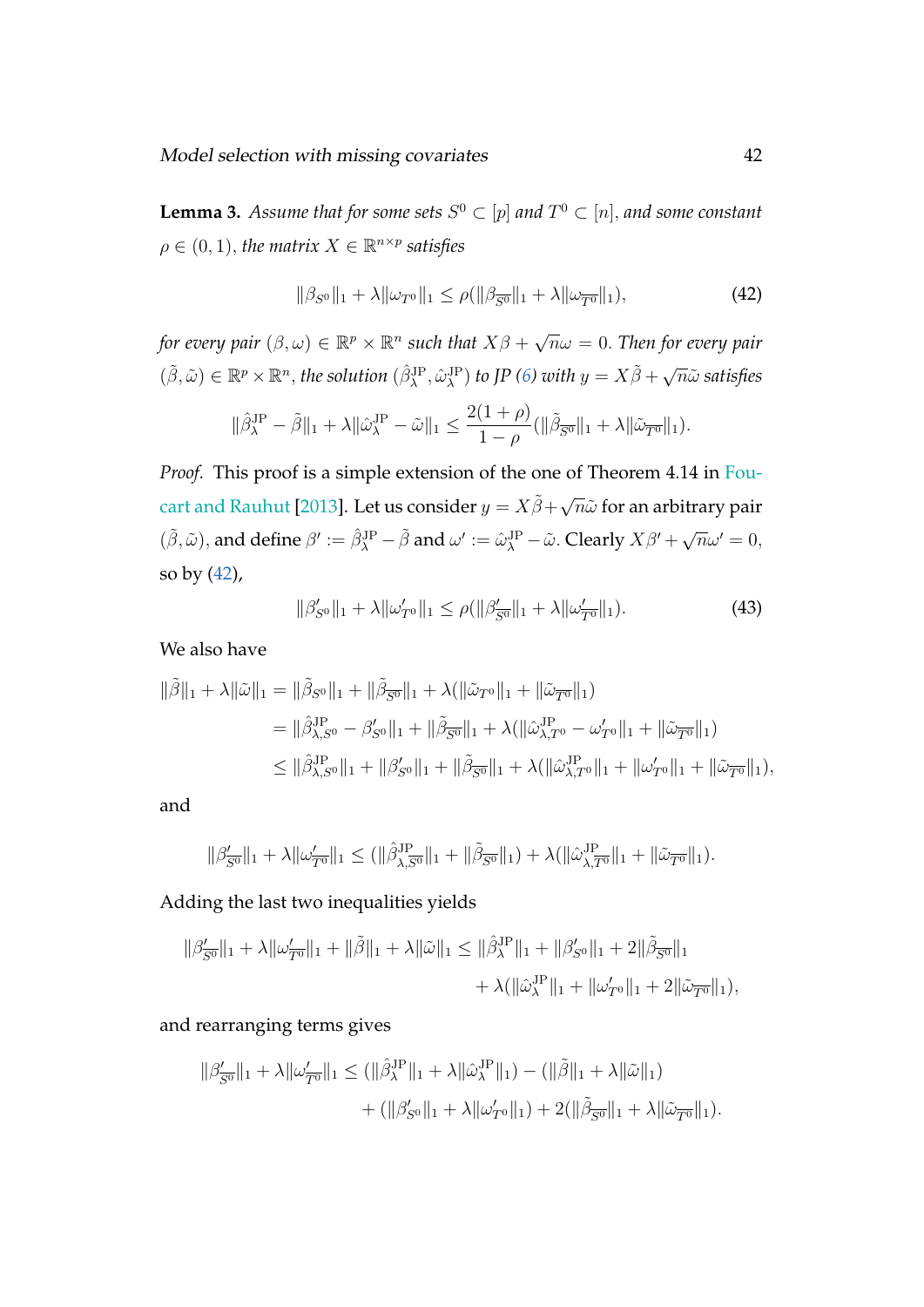Using [\(43\)](#page-41-2) and the fact that  $\|\hat\beta_\lambda^{\rm JP}\|_1+\lambda\|\hat\omega_\lambda^{\rm JP}\|_1\leq \|\tilde\beta\|_1+\lambda\|\tilde\omega\|_1$  by minimality of the JP solution, we get

<span id="page-42-2"></span>
$$
\|\beta_{\overline{S^0}}'\|_1 + \lambda \|\omega_{\overline{T^0}}'\|_1 \le \rho(\|\beta_{\overline{S^0}}'\|_1 + \lambda \|\omega_{\overline{T^0}}'\|_1) + 2(\|\tilde{\beta}_{\overline{S^0}}\|_1 + \lambda \|\tilde{\omega}_{\overline{T^0}}\|_1),
$$

hence

<span id="page-42-1"></span>
$$
\|\beta'_{\overline{S^0}}\|_1 + \lambda \|\omega'_{\overline{T^0}}\|_1 \le \frac{2}{1-\rho} (\|\tilde{\beta}_{\overline{S^0}}\|_1 + \lambda \|\tilde{\omega}_{\overline{T^0}}\|_1). \tag{44}
$$

Now inequality [\(43\)](#page-41-2) also implies

$$
\|\beta'\|_1 + \lambda \|\omega'\|_1 = \|\beta'_{S^0}\|_1 + \lambda \|\omega'_{T^0}\|_1 + \|\beta'_{\overline{S^0}}\|_1 + \lambda \|\omega'_{\overline{T^0}}\|_1
$$
  
\n
$$
\leq (1+\rho)(\|\beta'_{\overline{S^0}}\|_1 + \lambda \|\omega'_{\overline{T^0}}\|_1)
$$
\n(45)

and continuing [\(45\)](#page-42-1) with [\(44\)](#page-42-2) gives the desired inequality.

<span id="page-42-4"></span> $\Box$ 

<span id="page-42-0"></span>**Lemma 4.** Let  $\tilde{X} := \begin{bmatrix} X \end{bmatrix}$ √  $[\overline{n}I_n]$  . Under assumptions  $i\mathfrak{v}$ ),  $\mathfrak{v}$ ),  $\mathfrak{v}i$ ) and  $vii$ ),

$$
\|\tilde{X}^T(\tilde{X}\tilde{X}^T)^{-1}\epsilon\|_2 \le \frac{\sqrt{2}\sigma}{(\frac{\lambda_{\min}(\Sigma)}{4}(\sqrt{p/n}-1)^2+1)^{1/2}},
$$

with probability at least  $1-1.14^{-n}-2e^{-\frac{1}{8}(\sqrt{p}-\sqrt{n})^2}.$ 

*Proof.* We have

$$
\|\tilde{X}^T(\tilde{X}\tilde{X}^T)^{-1}\epsilon\|_2^2 = \epsilon^T(\tilde{X}\tilde{X}^T)^{-1}\epsilon \le \frac{\|\epsilon\|_2^2}{\lambda_{\min}(\tilde{X}\tilde{X}^T)} = \frac{\sigma\|\frac{1}{\sigma}\epsilon\|_2^2}{\lambda_{\min}(\tilde{X}\tilde{X}^T)}.
$$

Since  $\|\frac{1}{\sigma}\|$  $\frac{1}{\sigma} \epsilon \|_2^2 \sim \chi_n^2$ , it is upper bounded by  $2n$  with probability larger than 1 − 1.14<sup>−</sup><sup>n</sup> (a corollary of Lemma 1 in [Laurent and Massart](#page-30-6) [\[2000\]](#page-30-6)). So

<span id="page-42-3"></span>
$$
\mathbb{P}\left(\|\tilde{\nu}\|_2 \le \frac{\sqrt{2n}\sigma}{\sigma_{\min}(\tilde{X})}\right) \ge 1 - 1.14^{-n}.\tag{46}
$$

Let us now bound  $\sigma_{\min}(\tilde{X})$ . One has

$$
\sigma_{\min}^2(\tilde{X}) = \lambda_{\min}(\tilde{X}\tilde{X}^T) = \lambda_{\min}(XX^T + nI_n) = \sigma_{\min}^2(X) + n. \tag{47}
$$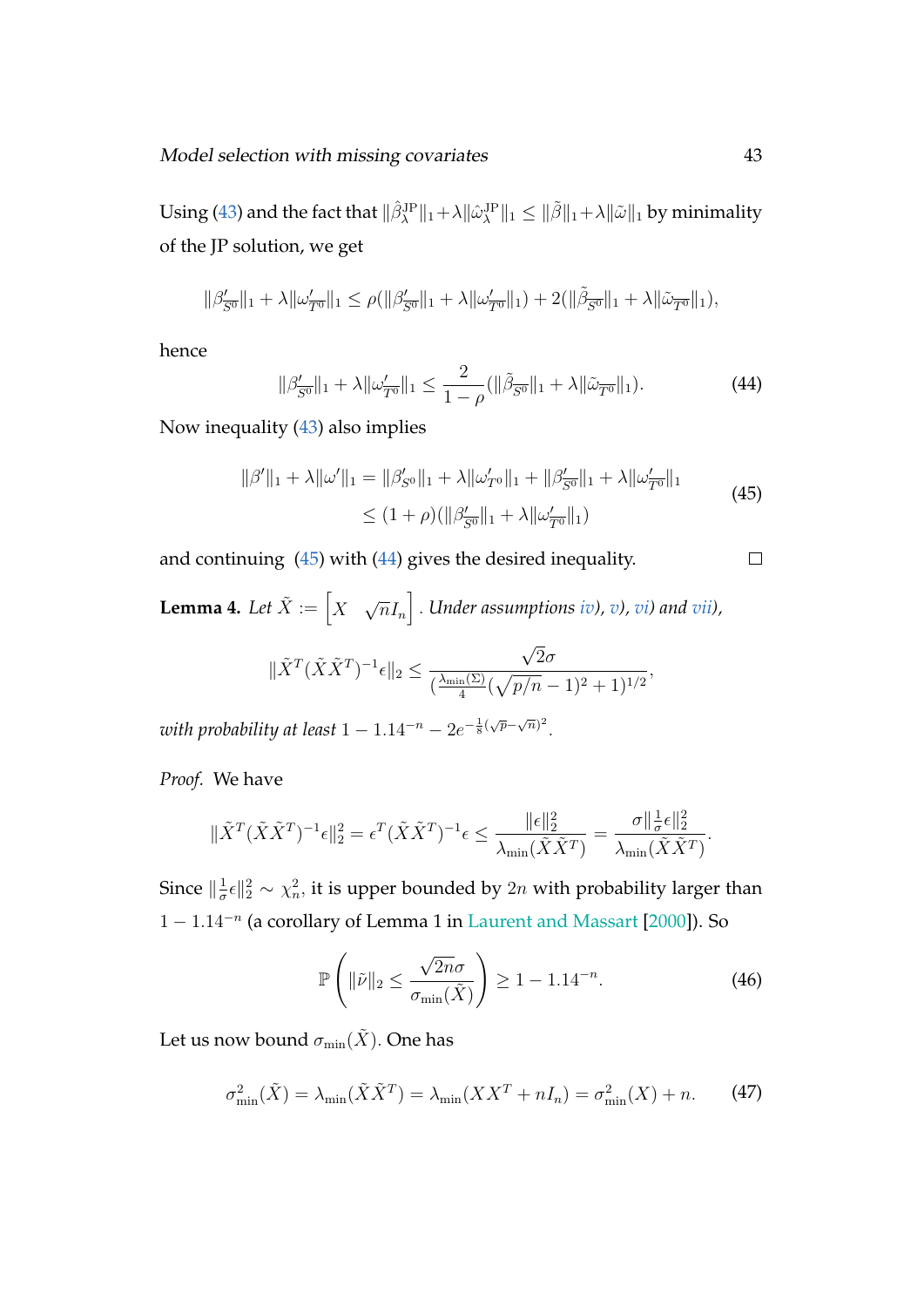Model selection with missing covariates 44

One can write  $X = G\Sigma^{1/2}$  where  $G \in \mathbb{R}^{n \times p}$  with  $G_{ij} \stackrel{\text{i.i.d.}}{\sim} N(0,1)$ , thus

$$
\sigma_{\min}(X) \ge \sigma_{\min}(G)\sigma_{\min}(\Sigma^{1/2}) = \sigma_{\min}(G)\sqrt{\lambda_{\min}(\Sigma)}.
$$
 (48)

Now it is known (see [Rudelson and Vershynin](#page-32-7) [\[2010\]](#page-32-7), eq. (2.3)) that

<span id="page-43-1"></span>
$$
\sigma_{\min}(G) \ge \frac{1}{2}(\sqrt{p} - \sqrt{n}) = \frac{\sqrt{n}}{2}(\sqrt{p/n} - 1)
$$

with probability at least  $1-2e^{-\frac{1}{8}(\sqrt{p}-\sqrt{n})^2}.$  Together with [\(47\)](#page-42-3) and [\(48\)](#page-43-1) this gives

$$
\mathbb{P}\left(\sigma_{\min}(\tilde{X}) \ge \left(\frac{n\lambda_{\min}(\Sigma)}{4}(\sqrt{p/n}-1)^2+n\right)^{1/2}\right) \ge 1-2e^{-\frac{1}{8}(\sqrt{p}-\sqrt{n})^2}.
$$

With  $(46)$ , this implies

$$
\mathbb{P}\left(\|\tilde{\nu}\|_2 \leq \frac{\sqrt{2}\sigma}{(\frac{\lambda_{\min}(\Sigma)}{4}(\sqrt{p/n}-1)^2+1)^{1/2}}\right) \geq 1-1.14^{-n}-2e^{-\frac{1}{8}(\sqrt{p}-\sqrt{n})^2}.
$$

### **C Additional numerical experiments**

### <span id="page-43-0"></span>**C.1 Comparison of imputation methods**

We perform other numerical experiments for Robust Lasso-Zero changing the initial naive imputation in order to show if it affects its performances. We compare two different ways of imputing beforehand of the Robust Lasso methodology when covariates are centered at  $(1, \ldots, 1)$ : either an imputation by the empirical mean of the observed entries is considered (and thus should be around 1), or an arbitrary imputation by zero. The results are shown in Figure  $5$  for non-correlated features in (a), and correlated ones in (b): no clear conclusion can be actually drawn.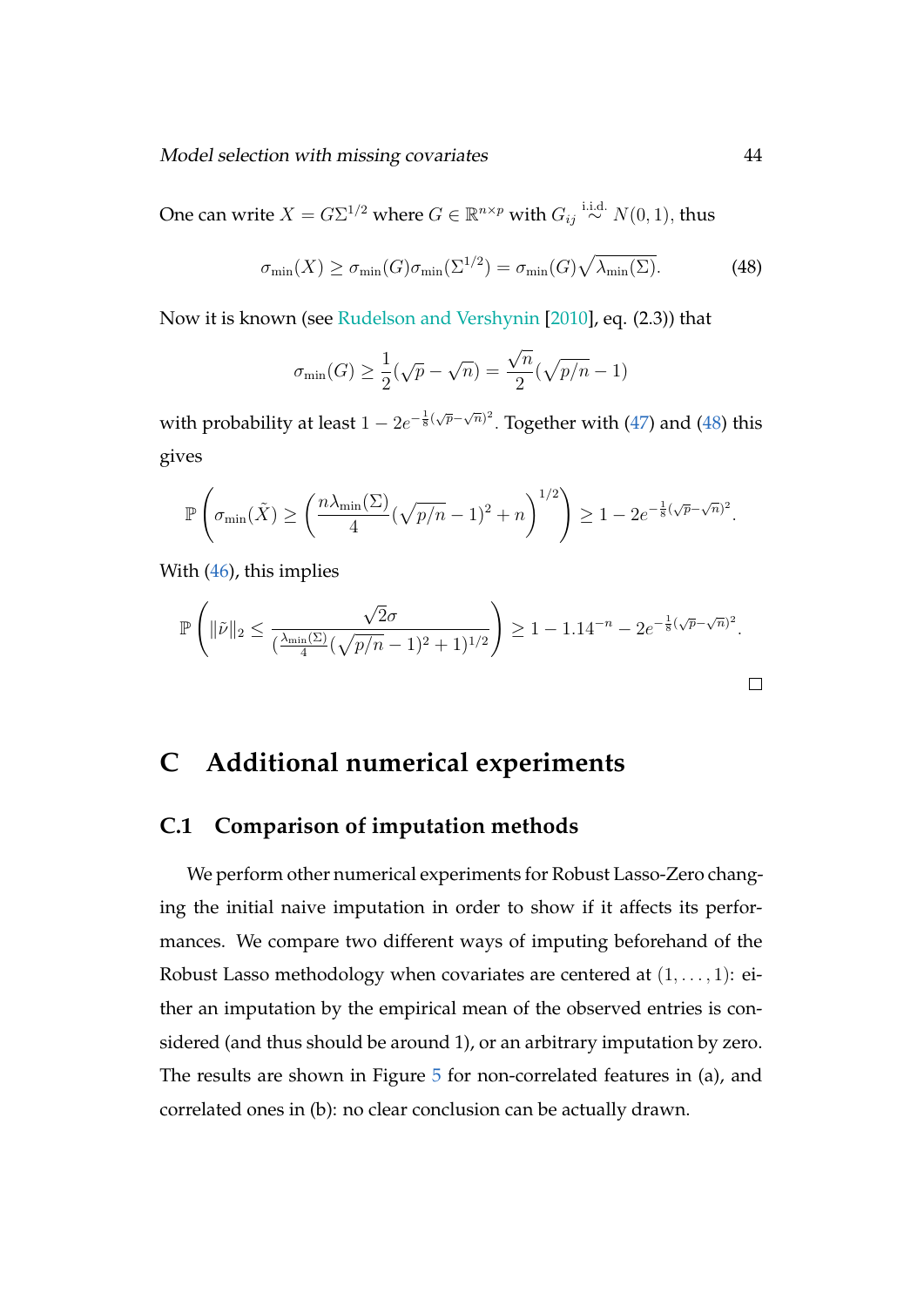Indeed, in Figure [5](#page-44-0) (a) (with non-correlated variables), for  $s = 3$  (left), both imputations lead to similar results; but for  $s = 10$  (right), the mean imputation outperforms the zero-imputation with 5% MNAR values (top right), and the contrary holds for 10% of MCAR values (bottom right).

In Figure [5](#page-44-0) (b) (with correlated design), the imputation strategies may lead to the same results (see for instance when  $s = 3$  with MCAR values (left), or for  $s = 10$  with 5% MCAR values (top right), or even for  $s = 10$ and 20% MNAR values (bottom right)), which is the most challenging setting in these simulations. In other cases (i.e. all the settings with MNAR data and 20% MCAR data (bottom right)), the mean imputation outperforms the zero imputation.



<span id="page-44-0"></span>Figure 5: Support and sign recovery for Robust Lass0 with mean imputation (Rlass0\_impmean) and imputation by zeros (Rlass0\_impzero), when  $n = 100$ ,  $p = 200$ ,  $\sigma = 0.5$  and the covariates are centered at  $(1, \ldots, 1)$ . An s-oracle tuning for the threshold is used for different sparsity levels  $s = 3$  and  $s = 10$  (subplots columns), and different proportions of missing values 5% or 20% (subplots rows), and different missing data mechanisms (MCAR vs MNAR).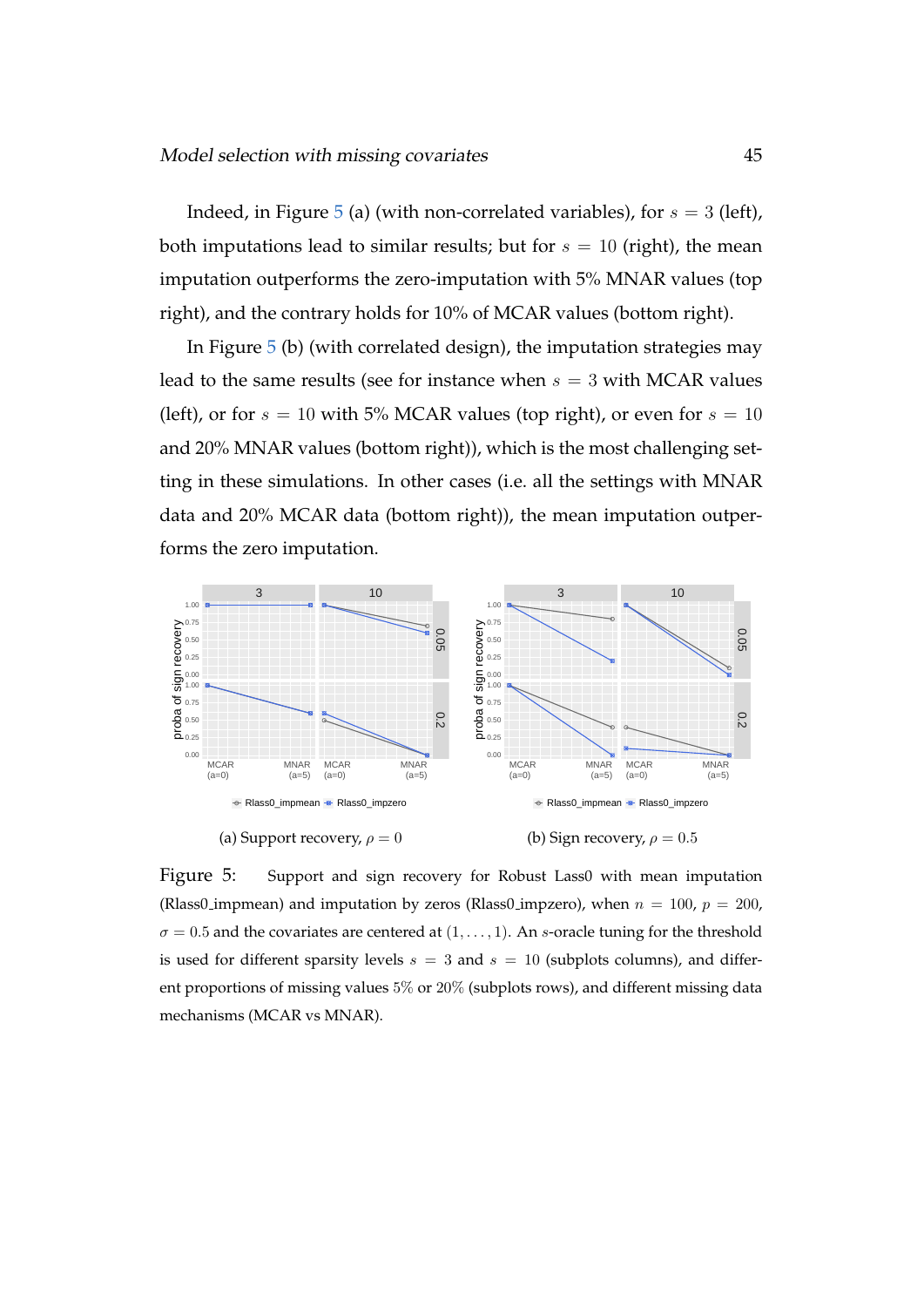### <span id="page-45-0"></span>**C.2 Comparison of the Robust Lasso-Zero with other estimators**

For a non-oracle hyperparameter tuning, we compare the Robust Lasso-Zero with the thresholded Robust Lasso proposed in [Nguyen and Tran](#page-31-3) [\[2013a\]](#page-31-3) and the thresholded lasso in [Pokarowski et al.](#page-31-6) [\[2019\]](#page-31-6).

For the Robust Lasso-Zero, we select the threshold  $\tau$  by using the quantile universal threshold (OUT) at level  $\alpha = 0.05$ .

For the thresholded version of the Robust-Lasso and of the Lasso, we used the Generalized Information Criterion (GIC), proposed in the R package DMRnet [Pokarowski et al.](#page-31-6) [\[2019\]](#page-31-6). One could note that this criterion requires the estimation of the noise level, which is not needed for the Robust Lasso-Zero using quantile universal threshold instead. Besides, these methods require the choice of the parameter  $c$  controlling the amount of penalization in regard of the model complexity in the GIC, which means that these methods require one hyperparameter for the thresholding tuning, which is one more than needed for the Robust Lasso-Zero with QUT. It is recommended to use the default value  $c = 2.5$  for linear regression. Figure [7](#page-48-1) (a) shows that if we choose such a parameter, both thresholded versions of the Robust Lasso and the Lasso do not recover the sign. In Figure [7](#page-48-1) (b) and (c), Robust Lasso-Zero with QUT outperforms the other methods in terms of s-TPR (the signed True Positive Rate) and s-FDR (the signed False Discovery Rate). The difficulty in choosing  $c$  may be due to the DMRnet code and not to the method, but this hyperparameter choice remains under the responsibility of the user, which shows the drawback of the information criteria involving more hyperparameters. In Figure [6,](#page-47-0) we have also compared the Robust Lasso-Zero with the thresholded versions of the Robust Lasso and the Lasso, but by manually tuning an optimal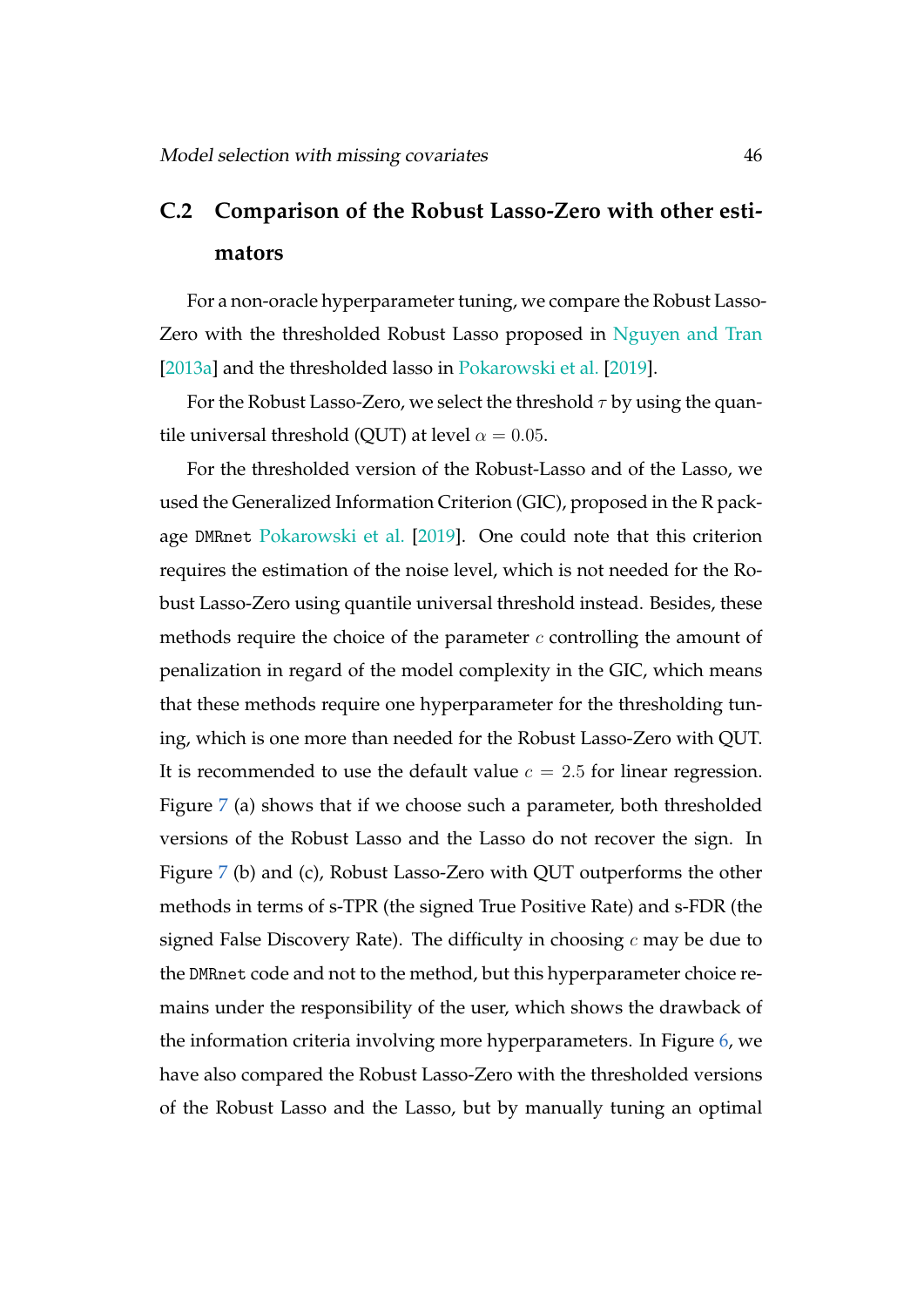parameter controlling the penalization in the GIC.

Note here that the thresholded version of the Robust Lasso always outperforms the thresholded lasso, which was expected, because it allows to account for the corruptions.

In terms of sign recovery, when the covariates are correlated (Figure [6](#page-47-0) (a)) or not (Figure  $6$  (b)), the Robust Lasso-Zero is at least equivalent to the two other strategies or outperforms them in the MNAR setting when  $s = 10$  (right) and in the MCAR setting when  $s = 10$  (right) (except in the correlated case for 5% of MCAR values). The Robust Lasso-Zero should be then the recommended strategy handling difficult cases in terms of sign recovery, i.e. when the percentage of missing values increases, when the mechanism is MNAR and when the covariates are correlated.

Besides, even if the Robust Lasso Zero may provide lower probabilities of sign recovery than the thresholded versions of the (Robust) Lasso in some particular cases (see for instance in Figure [6](#page-47-0) (b) (left) for  $s = 3,5\%$ or with 20% MCAR values), the Robust Lasso Zero always remains competitive in terms of s-FDR (see Figure [6](#page-47-0) (e) and (f)) and always give the best s-TPR (see Figure  $6$  (c) and (d)).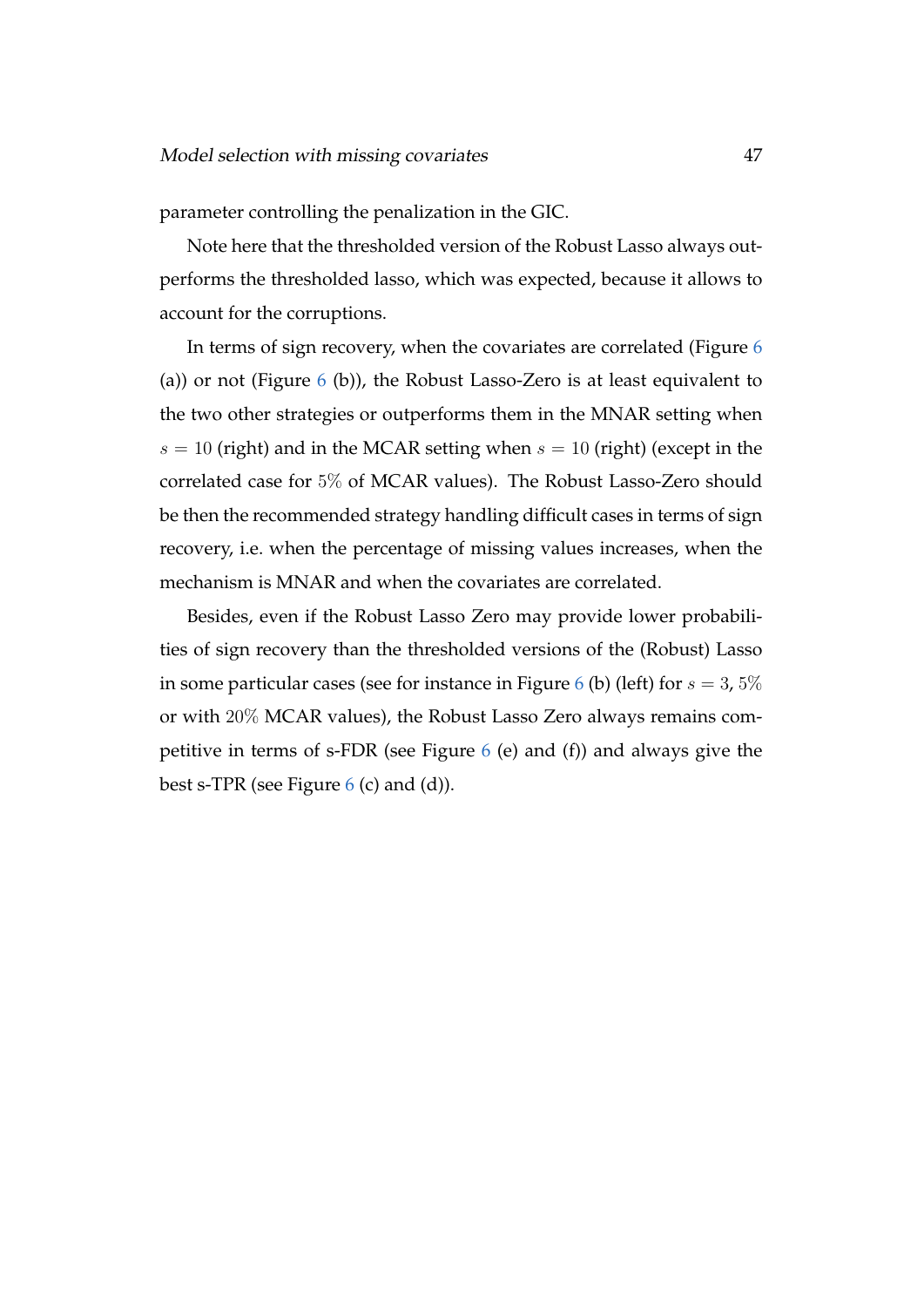

<span id="page-47-0"></span>Figure 6: Sign recovery, s-TPR and s-FDR for the Robust Lasso-Zero, a thresholded version of the Robust Lasso and a thresholded version of the Lasso, when  $n = 100$ ,  $p =$ 200,  $\sigma = 0.5$  and the covariates are centered at  $(1, \ldots, 1)$ . To tune the threshold, we use QUT for the Robust Lasso-Zero and GIC for the thresholded versions of both the Robust Lasso and the Lasso (the parameter  $c$  is chosen scaling as  $n$ ). Different sparsity levels  $s = 3$  and  $s = 10$  (subplots columns), different proportions of missing values 5% or 20% (subplots rows), and different missing data mechanisms (MCAR vs MNAR) are considered.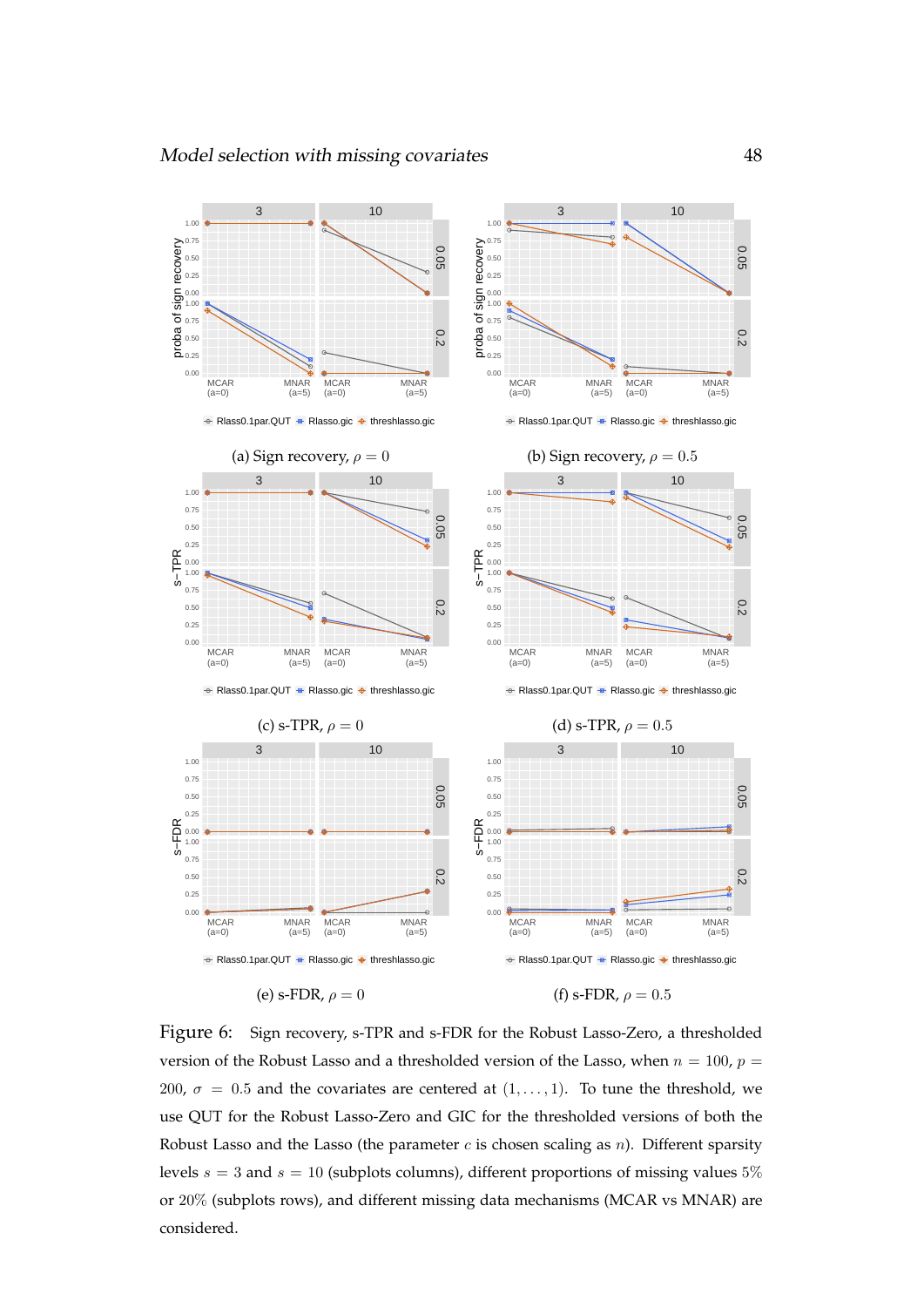

<span id="page-48-1"></span>(c) s-FDR,  $\rho = 0$ 

Figure 7: Sign recovery, s-TPR and s-FDR for the Robust Lasso-Zero, a thresholded version of the Robust Lasso and a thresholded version of the Lasso, when  $n = 100$ ,  $p =$ 200,  $\sigma = 0.5$  and the covariates are centered at  $(1, \ldots, 1)$ . To tune the threshold, we use QUT for the Robust Lasso-Zero and GIC for the thresholded versions of both the Robust Lasso and the Lasso (we take for c the default value i.e.  $c = 2.5$ ). Different sparsity levels  $s = 3$  and  $s = 10$  (subplots columns), different proportions of missing values 5% or 20% (subplots rows), and different missing data mechanisms (MCAR vs MNAR) are considered.

### <span id="page-48-0"></span>**D Variables in the Traumabase dataset**

The variables of the Traumabase dataset are: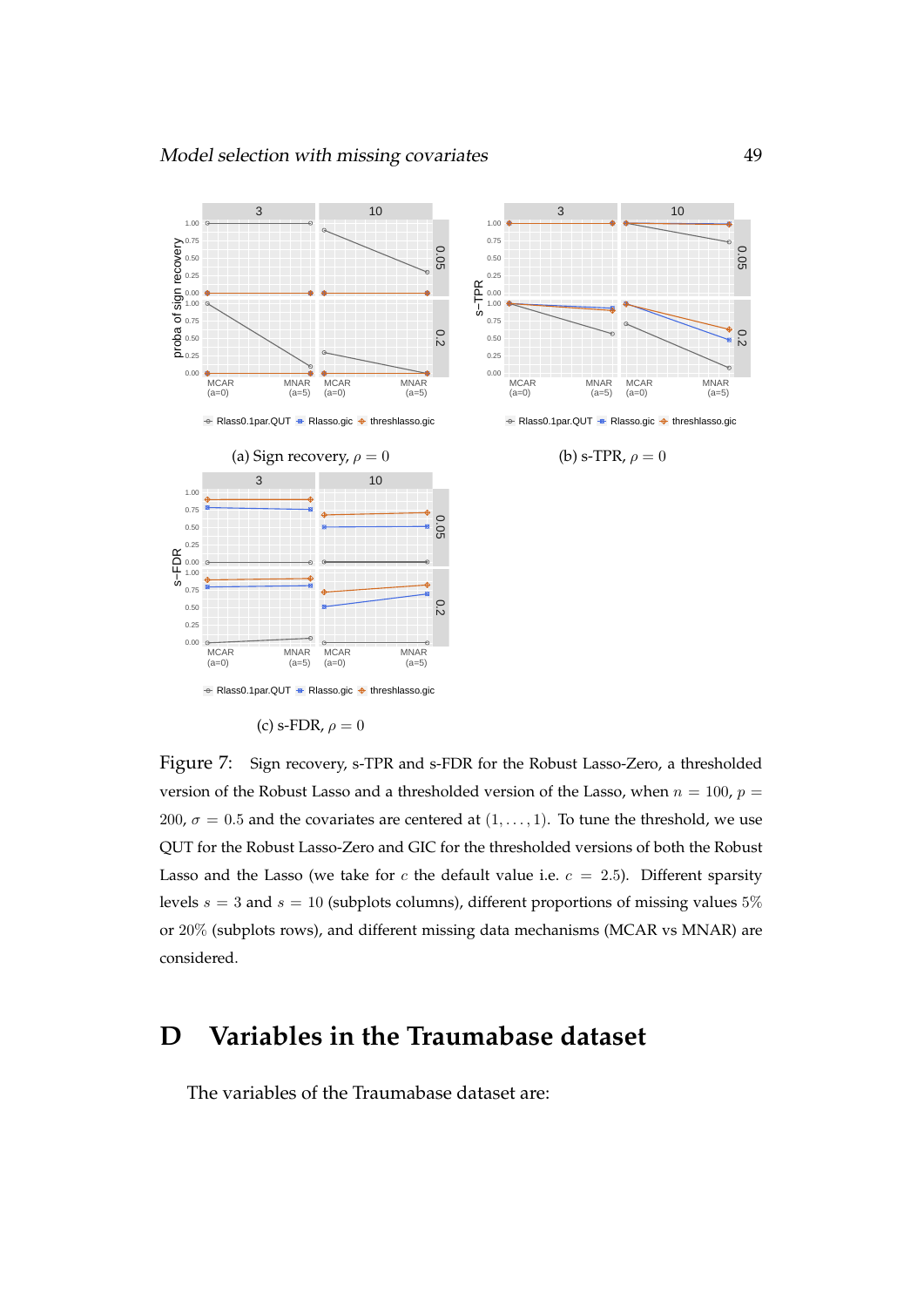- *Time.amb*: Time spent in the ambulance, *i.e.*, transportation time from accident site to hospital, in minutes.
- *Lactate*: The conjugate base of lactic acid.
- *Delta.Hemo*: The difference between the homoglobin on arrival at hospital and that in the ambulance.
- *RBC*: A binary index which indicates whether the transfusion of Red Blood Cells Concentrates is performed.
- *SI.amb*: Shock index measured on ambulance.
- *DBP.min*: Minimum value of measured diastolic blood pressure in the ambulance.
- *SBP.min*: Minimum value of measured systolic blood pressure in the ambulance.
- *HR.max*: Maximum value of measured heart rate in the ambulance.
- *VE*: A volume expander is a type of intravenous therapy that has the function of providing volume for the circulatory system.
- *MBP.amb*: Mean arterial pressure measured in the ambulance.
- *Temp*: Patient's body temperature.
- *SI*: Shock index  $SI = HR/SBP$  indicates level of occult shock based on heart rate and systolic blood pressure on arrival at hospital.
- *MBP*: Mean arterial pressure  $MBP = (2DBP + SPB)/3$  is an average blood pressure in an individual during a single cardiac cycle.
- *HR*: Heart rate measured on arrival of hospital.